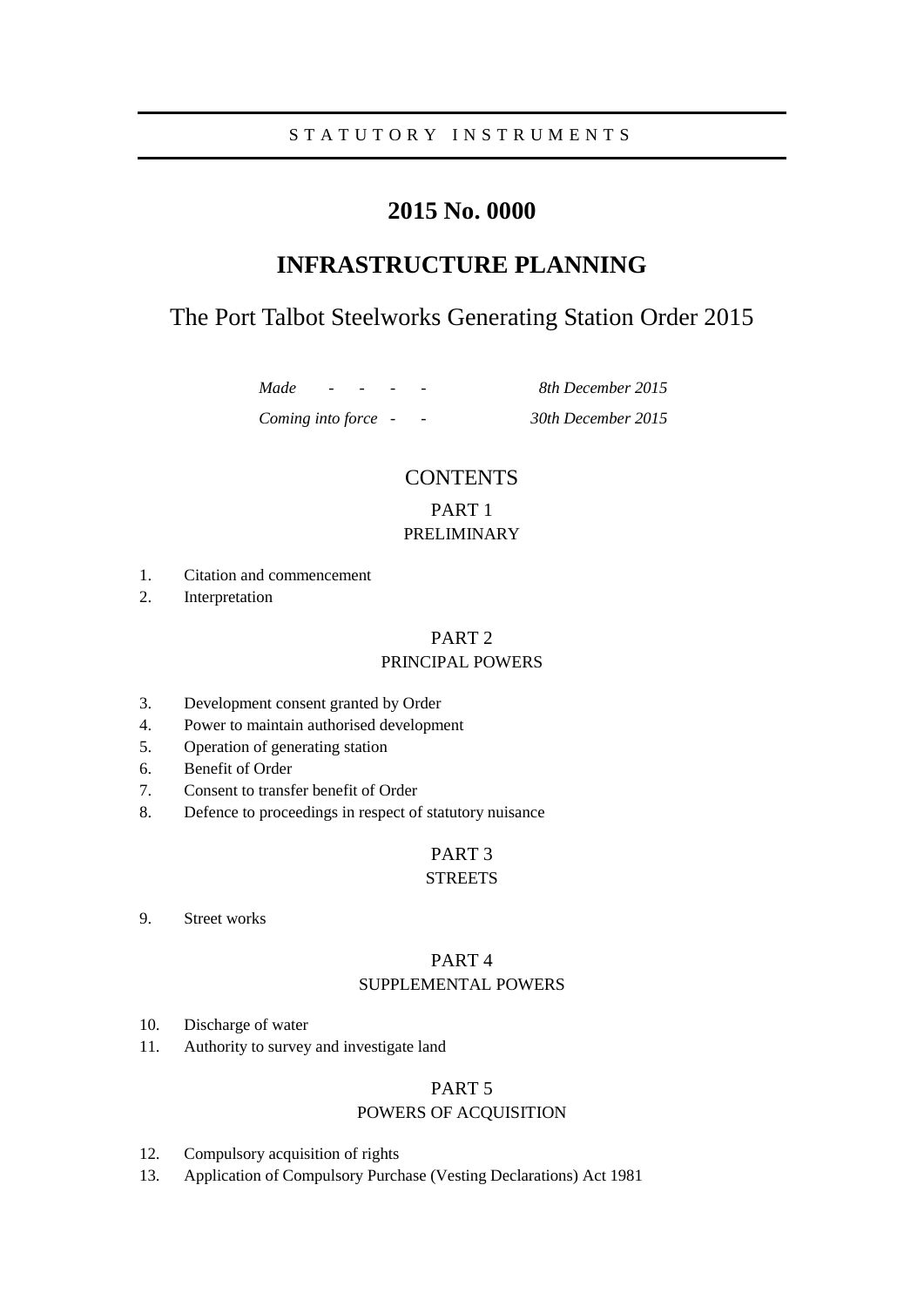- 14. Compulsory acquisition of land: minerals
- 15. Time limit for exercise of authority to acquire rights compulsorily
- 16. Acquisition of subsoil or airspace only
- 17. Private rights
- 18. Statutory undertakers

### PART 6 MISCELLANEOUS AND GENERAL

- 19. Application of landlord and tenant law
- 20. Operational land for purposes of 1990 Act
- 21. Protective provisions
- 22. Certification of plans, etc.
- 23. Service of notices
- 24. Procedure in relation to certain approvals, etc.
- 25. Arbitration
- 26. Crown rights

### SCHEDULE 1 — AUTHORISED DEVELOPMENT

- SCHEDULE 2 REQUIREMENTS
- SCHEDULE 3 MODIFICATION OF COMPENSATION AND COMPULSORY PURCHASE ENACTMENTS FOR CREATION OF NEW RIGHTS
- SCHEDULE 4 PROTECTIVE PROVISIONS
	- PART 1 PROTECTION OF NETWORK RAIL INFRASTRUCTURE LIMITED, ETC.
	- PART 2 PROTECTION OF WESTERN POWER DISTRIBUTION (SOUTH WALES) PLC
	- PART 3 PROTECTION OF NATIONAL GRID ELECTRICITY TRANSMISSION PLC
	- PART 4 PROTECTION OF DŴR CYMRU CYFYNGEDIG
- SCHEDULE 5 PROCEDURE FOR DISCHARGE OF REQUIREMENTS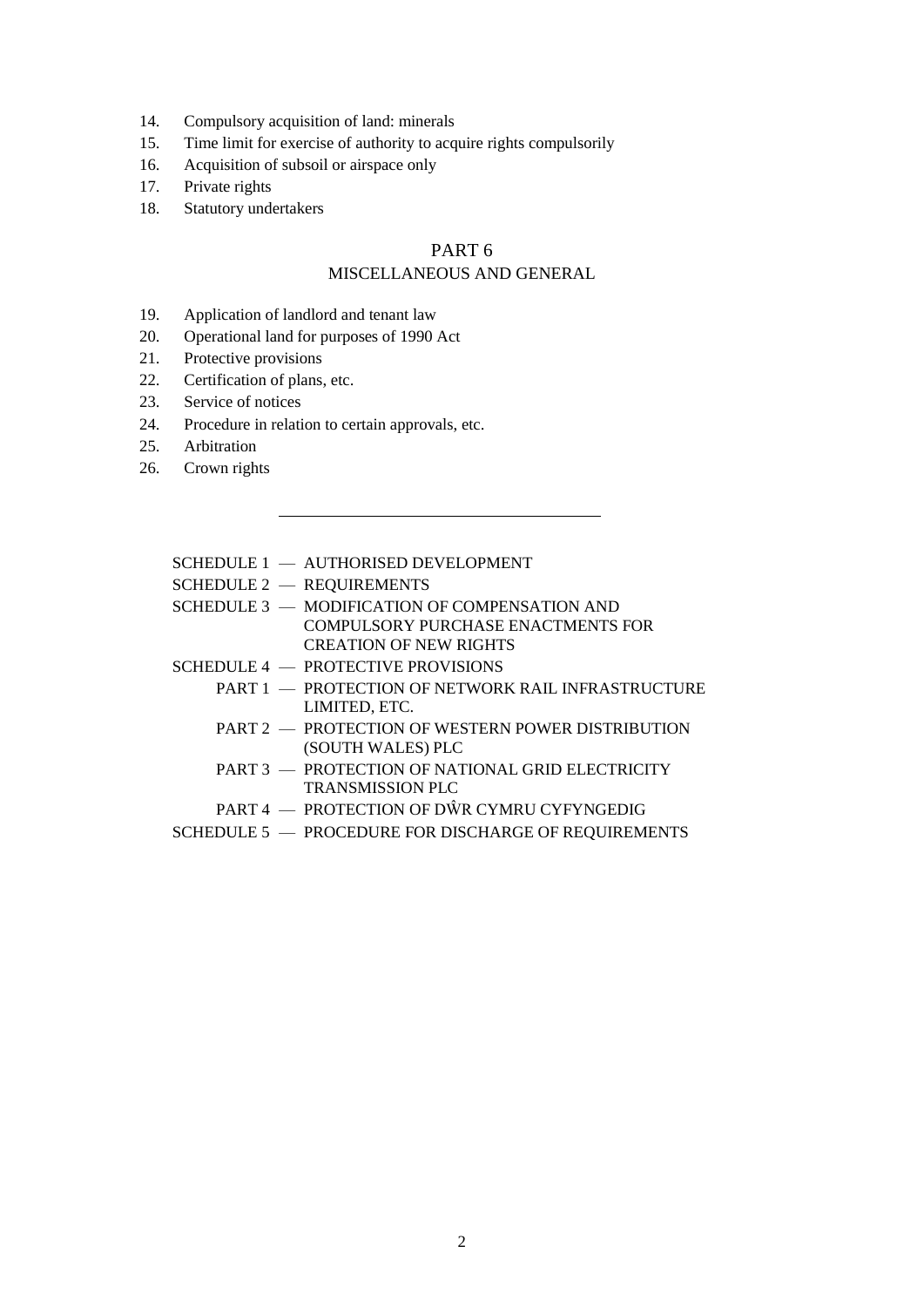An application under section 37 of the Planning Act 2008(**a**) (the "2008 Act") has been made to the Secretary of State for an order granting development consent.

The application has been examined by a single appointed person who has made a report to the Secretary of State under section 83(1) of the 2008 Act. After receiving the report, the Secretary of State requested further information from various persons.

The Secretary of State has considered the report and recommendation of the single appointed person, has taken into consideration the environmental information in accordance with regulation 3 of the Infrastructure Planning (Environmental Impact Assessment) Regulations 2009(**b**) and has had regard to the documents and matters referred to in section 104(2) of the 2008 Act.

The Secretary of State, having decided the application, has determined to make an order giving effect to the proposals comprised in the application on terms that in the opinion of the Secretary of State are not materially different from those proposed in the application.

Accordingly, the Secretary of State, in exercise of the powers in sections 114 and 120 of the 2008 Act, makes the following Order—

### PART 1

### PRELIMINARY

#### **Citation and commencement**

**1.** This Order may be cited as the Port Talbot Steelworks Generating Station Order 2015 and comes into force on 30th December 2015.

#### **Interpretation**

- **2.**—(1) In this Order—
	- "1961 Act" means the Land Compensation Act 1961(**c**);
	- "1965 Act" means the Compulsory Purchase Act 1965(**d**);
	- "1980 Act" means the Highways Act 1980(**e**);
	- "1990 Act" means the Town and Country Planning Act 1990(**f**);
	- "1991 Act" means the New Roads and Street Works Act 1991(**g**);
	- "2008 Act" means the Planning Act 2008;
	- "apparatus" has the same meaning as in Part 3 of the 1991 Act(**h**);

 $\overline{a}$ 

(**g**) 1991 c.22.

<sup>(</sup>**a**) 2008 c.29. Section 37 was amended by section 137(5) of, and paragraph 5 of Schedule 13 to, the Localism Act 2011 (c.20). Section 83(1) was amended by paragraph 35 of that Schedule. Section 104(2) was amended by paragraph 49 of that Schedule and section 58 of the Marine and Coastal Access Act 2009 (c.23). Section 114 was amended by paragraph 55 of Schedule 13 to the Localism Act 2011. Section 120 was amended by section 140 of, and paragraph 60 of Schedule 13 to, that Act.

<sup>(</sup>**b**) S.I. 2009/2263; regulation 3 was amended by S.I. 2012/635 and 2012/787.

<sup>(</sup>**c**) 1961 c.33.

<sup>(</sup>**d**) 1965 c.56.

<sup>(</sup>**e**) 1980 c.66. (**f**) 1990 c.8.

<sup>(</sup>**h**) "Apparatus" is defined in section 105(1).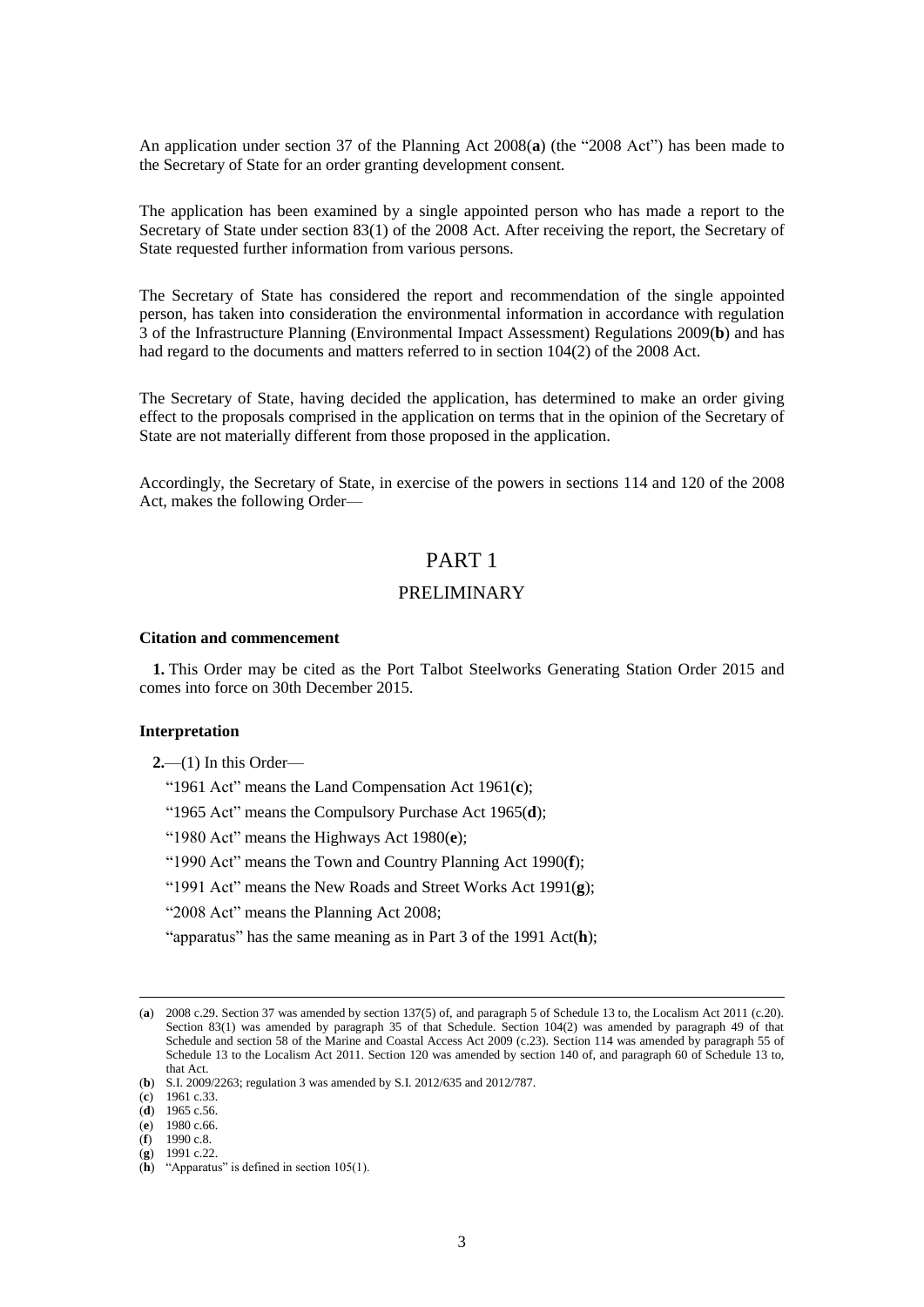"authorised development" means the development set out in Schedule 1 (authorised development);

"book of reference" means the document certified by the Secretary of State under article 22 (certification of plans, etc.) as the book of reference;

"building" includes any structure or erection or any part of a building, structure or erection;

"carriageway" has the same meaning as in the 1980 Act(**a**);

"design and access statement" means the document certified by the Secretary of State under article 22 as the design and access statement;

"design principles document" means the document certified by the Secretary of State under article 22 as the design principles document;

"environmental statement" means the document certified by the Secretary of State under article 22 as the environmental statement;

"highway" has the same meaning as in the 1980 Act(**b**);

"highway authority" has the same meaning as in the 1980 Act(**c**);

"land plans" means the plans certified by the Secretary of State under article 22 as the land plans;

"maintain" includes inspect, repair, adjust, alter, remove, reconstruct or replace the authorised development, provided such works do not give rise to any materially new or materially different environmental effects to those identified in the environmental statement; and any derivative of "maintain" must be construed accordingly;

"Order land" means the land required for or affected by the authorised development shown on the land plans and described in the book of reference;

"Order limits" means the limits shown on the works plans;

"owner", in relation to land, has the same meaning as in section 7 of the Acquisition of Land Act 1981 (interpretation)(**d**);

"relevant planning authority" means Neath Port Talbot County Borough Council as the planning authority for the area in which the authorised development is situated;

"Requirement" means a Requirement set out in Schedule 2 (Requirements); and a reference to a numbered Requirement is a reference to the Requirement set out in the paragraph of that Schedule with the same number;

"street" means a street within the meaning of section 48 of the 1991 Act(**e**) together with land on the verge of a street or between 2 carriageways and includes part of a street;

"substation works" means the modifications to the Grange and Cefn Gwrgan substations comprising Work No. 2(b);

"undertaker" means Tata Steel UK Limited(**f**) (company number 2280000) or any other person who for the time being has the benefit of this Order in accordance with article 7 (consent to transfer benefit of Order);

"watercourse" includes any river, stream, creek, ditch, drain, canal, cut, culvert, dyke, sluice, sewer and passage through which water flows except a public sewer or drain;

"Work" means a Work set out in Schedule 1; and a reference to a Work designated by a number, or by a combination of letters and numbers (for example, "Work No. 1A"), is a reference to the Work so designated in that Schedule;

"works plans" means the plans certified by the Secretary of State under article 22 as the works plans.

<sup>(</sup>**a**) "Carriageway" is defined in section 329(1).

<sup>(</sup>**b**) "Highway" is defined in section 328(1).

<sup>(</sup>**c**) See section 1.

<sup>(</sup>**d**) 1981 c.67. The definition was amended by paragraph 9 of Schedule 15 to, the Planning and Compensation Act 1991 (c.34).

<sup>(</sup>**e**) Section 48 was amended by section 124(2) of the Local Transport Act 2008 (c.26).

<sup>(</sup>**f**) The registered office of Tata Steel UK Limited is 30 Millbank, London SW1P 4WY.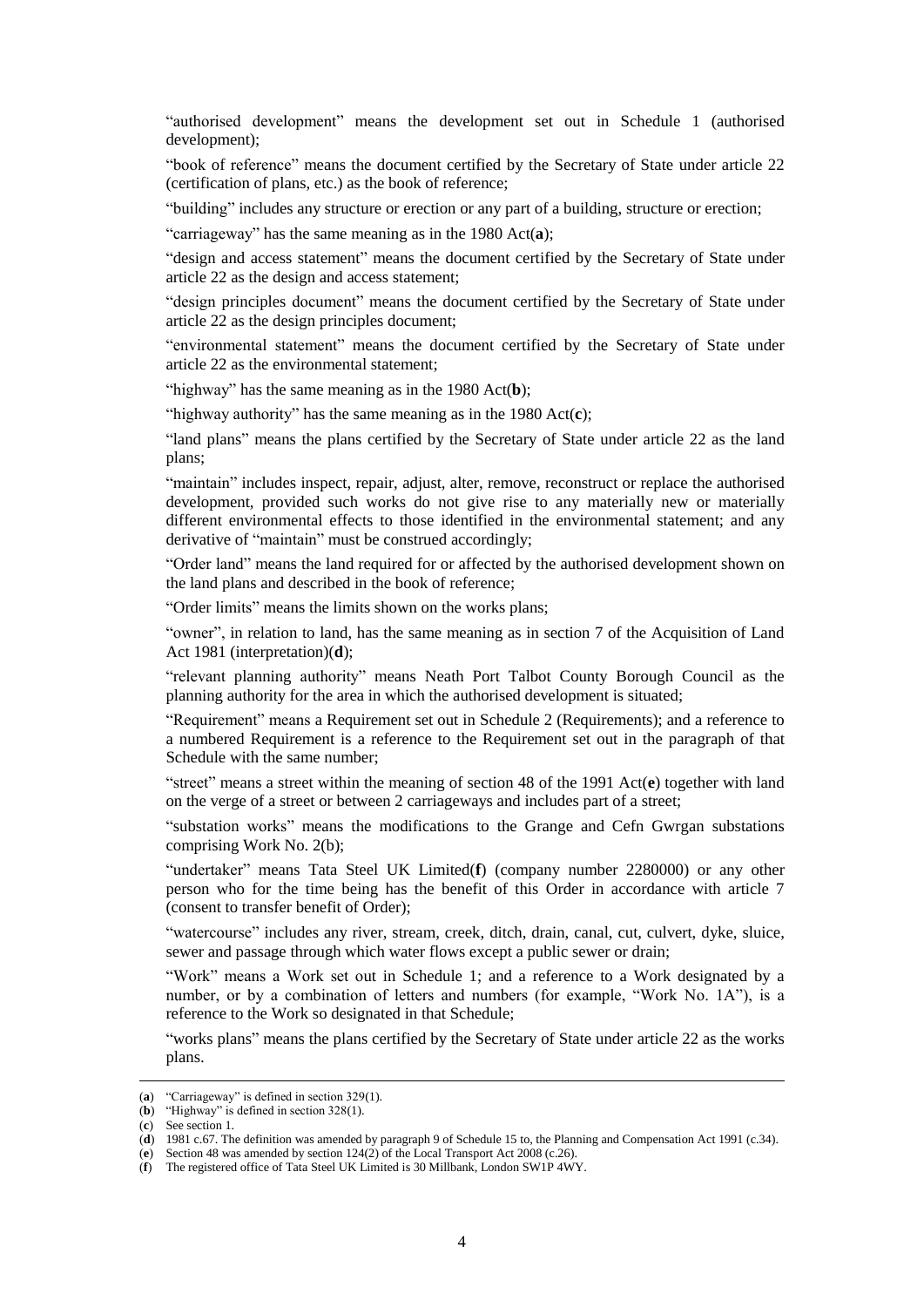(2) References in this Order to rights over land include references to rights to do or to place and maintain anything in, on or under land or in the air-space above its surface.

(3) All distances, directions and lengths referred to in this Order are approximate, and distances between points on a Work must be taken to be measured along that Work.

(4) In this Order, "includes" must be construed without limitation.

(5) References in this Order to any statutory body include that body's successor bodies as from time to time have jurisdiction in relation to the authorised development.

(6) All areas described in square metres in the book of reference are approximate.

### PART<sub>2</sub>

### PRINCIPAL POWERS

#### **Development consent granted by Order**

**3.**—(1) Subject to the provisions of this Order and to the Requirements, the undertaker is granted development consent for the authorised development to be carried out within the Order limits and in accordance with the works plans.

(2) In constructing or maintaining a Work, the undertaker may deviate laterally from the lines or situations shown on the works plans within the limits of deviation relating to that Work and shown on those plans.

(3) Schedule 2 (which contains the Requirements) has effect.

#### **Power to maintain authorised development**

**4.**—(1) The undertaker may at any time maintain the authorised development within the Order limits, except to the extent that this Order or an agreement made under this Order provides otherwise.

(2) In maintaining the authorised development, the undertaker may remove or replace any constituent part, but not the whole, of a Work.

#### **Operation of generating station**

**5.**—(1) The undertaker is authorised to operate the generating station for which development consent is granted by this Order.

(2) Paragraph (1) does not relieve the undertaker of any requirement to obtain a permit or licence under any legislation that may be required from time to time to authorise the operation of a generating station.

#### **Benefit of Order**

**6.** Subject to article 7, the provisions of this Order have effect solely for the benefit of the undertaker.

#### **Consent to transfer benefit of Order**

**7.**—(1) The undertaker may with the consent of the Secretary of State—

- (a) transfer to another person (the "transferee") any or all of the benefit of the provisions of this Order and such related statutory rights as may be agreed between the undertaker and the transferee; or
- (b) grant to another person (the "lessee") for a period agreed between the undertaker and the lessee any or all of the benefit of the provisions of this Order and such related statutory rights as may be agreed between the undertaker and the lessee.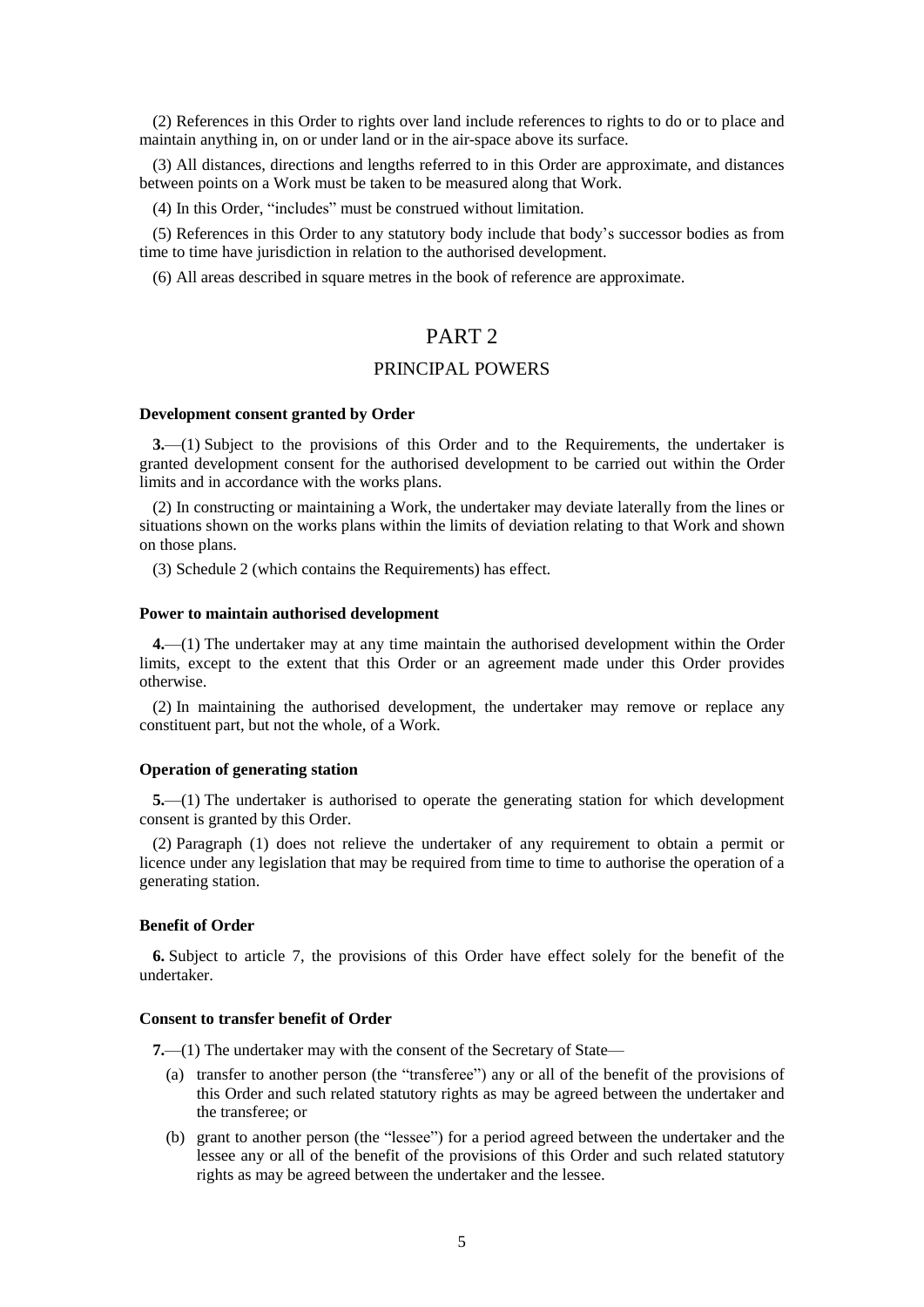(2) The requirement to obtain the consent of the Secretary of State under paragraph (1) does not apply to a transfer or grant to a licence holder within the meaning of Part 1 of the Electricity Act 1989(**a**) of the benefit of such provisions of this Order and related statutory rights as may be agreed between the undertaker and the licence holder as being reasonably necessary for the purposes of carrying out the substation works.

(3) The exercise by a person of any benefits or rights conferred in accordance with any transfer or grant under this article is subject to the same restrictions, liabilities and obligations as would apply under this Order if those benefits or rights were exercised by the undertaker making the transfer or grant.

#### **Defence to proceedings in respect of statutory nuisance**

**8.**—(1) Where proceedings are brought under section 82(1) of the Environmental Protection Act 1990(**b**) (summary proceedings by persons aggrieved by statutory nuisances) in relation to a nuisance falling within section  $79(1)(g)$  of that Act (noise emitted from premises so as to be prejudicial to health or a nuisance), no order may be made, and no fine may be imposed, under section 82(2) of that Act if the defendant shows that the nuisance—

- (a) relates to premises used by the undertaker for the purposes of or in connection with the construction or maintenance of the authorised development and is attributable to the carrying out of the authorised development in accordance with the noise management plan approved by the relevant planning authority under Requirement 11 (approval and implementation of construction mitigation plans);
- (b) is a consequence of the construction or maintenance of the authorised development and cannot reasonably be avoided;
- (c) relates to premises used by the undertaker for the purposes of or in connection with the use of the authorised development and is attributable to the use of the authorised development in accordance with a noise management scheme approved by the relevant planning authority under Requirement 14 (control of noise during operational phase); or
- (d) is a consequence of the use of the authorised development and cannot reasonably be avoided.

(2) Section 61(9) of the Control of Pollution Act 1974(**c**) (consent for work on construction site to include statement that it does not of itself constitute a defence to proceedings under section 82 of the Environmental Protection Act 1990) does not apply where the consent relates to the use of premises by the undertaker for the purposes of or in connection with the construction or maintenance of the authorised development.

### PART 3

#### **STREETS**

#### **Street works**

 $\overline{a}$ 

**9.**—(1) In relation to any of the streets within the Order limits, the undertaker may, for the purposes of the authorised development,—

- (a) break up or open the street, or any sewer, drain or tunnel under it;
- (b) drill, tunnel or bore under the street;
- (c) place apparatus in the street;

<sup>(</sup>**a**) 1989 c.29. See section 64(1).

<sup>(</sup>**b**) 1990 c.43. Section 82(1) was amended by paragraph 6 of Schedule 17 to the Environment Act 1995 (c.25). Section 82(2) was amended by section 5(2) of the Noise and Statutory Nuisance Act 1993 (c.40) and paragraph 6 of Schedule 17 to the Environment Act 1995.

<sup>(</sup>**c**) 1974 c.40. Section 61(9) was amended by paragraph 15 of Schedule 15 to the Environmental Protection Act 1990 and Schedule 24 to the Environment Act 1995.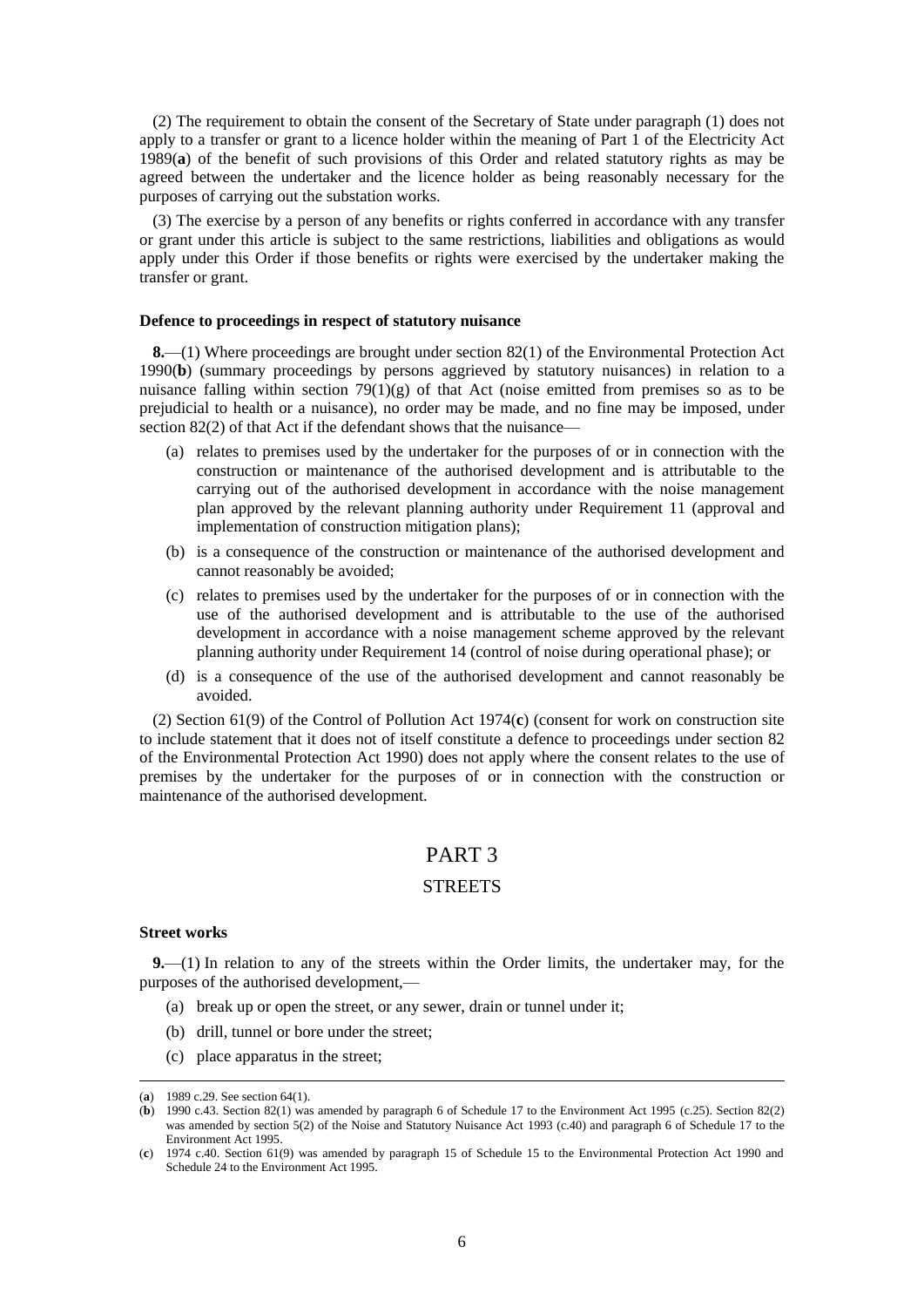- (d) maintain apparatus in the street or change its position; and
- (e) execute any works required for or incidental to any works referred to in sub-paragraphs (a) to (d).

(2) The authority given by paragraph (1) is a statutory right for the purposes of sections 48(3) (streets, street works and undertakers) and 51(1) (prohibition of unauthorised street works) of the 1991 Act.

(3) Sections 54 to 106 of the 1991 Act(**a**) apply to any street works carried out under paragraph (1).

### PART 4

#### SUPPLEMENTAL POWERS

#### **Discharge of water**

**10.**—(1) The undertaker may use any watercourse or any public sewer or drain for the drainage of water in connection with the carrying out or maintenance of the authorised development and for that purpose may lay down, take up and alter pipes and may, on any land within the Order limits, make openings into, and connections with, the watercourse, public sewer or drain.

(2) Any dispute arising from the making of connections to or the use of a public sewer or drain by the undertaker pursuant to paragraph (1) must be determined as if it were a dispute under section 106 of the Water Industry Act 1991(**b**) (right to communicate with public sewers).

(3) The undertaker must not discharge water into a watercourse or a public sewer or drain except with the consent of the person to whom it belongs; and such consent may be given subject to such terms and conditions as that person may reasonably impose, but must not be unreasonably withheld.

(4) The undertaker must not make any opening into a public sewer or drain except—

- (a) in accordance with plans approved by the person to whom the sewer or drain belongs, but such approval must not be unreasonably withheld; and
- (b) where that person has been given the opportunity to supervise the making of the opening.

(5) The undertaker must not, in carrying out or maintaining works pursuant to this article, damage or interfere with the bed or banks of any watercourse forming part of a main river other than in accordance with a consent granted by the Natural Resources Body for Wales.

(6) The undertaker must take such steps as are reasonably practicable to secure that any water discharged into a watercourse or a public sewer or drain pursuant to this article is as free as may be practicable from gravel, soil or other solid substance, oil or matter in suspension.

(7) This article does not authorise a groundwater activity or a water discharge activity within the meaning of the Environmental Permitting (England and Wales) Regulations 2010(**c**).

(8) In this article—

(a) "public sewer or drain" means a sewer or drain that belongs to the Homes and Communities Agency, the Natural Resources Body for Wales, a harbour authority within the meaning of section 57 of the Harbours Act 1964(**d**) (interpretation), an internal drainage board, a local authority, a sewerage undertaker(**e**) or an urban development corporation; and

<sup>(</sup>**a**) A number of these provisions have been amended, including by the Traffic Management Act 2004 (c.18).

<sup>(</sup>**b**) 1991 c.56. Section 106 was amended by section 35(8)(a) and 43(2) of, and by Schedule 2 to, the Competition and Service (Utilities) Act 1992 (c.43) and sections 36(2) and 99 of the Water Act 2003 (c.37).

<sup>(</sup>**c**) S.I. 2010/675. "Groundwater activity" is defined in paragraph 3 of Schedule 22. "Water discharge activity" is defined in paragraph 3 of Schedule 21.

 $(d)$  1964 c.40.

<sup>(</sup>**e**) "Sewerage undertaker" is defined in Schedule 1 to the Interpretation Act 1978 (c.30).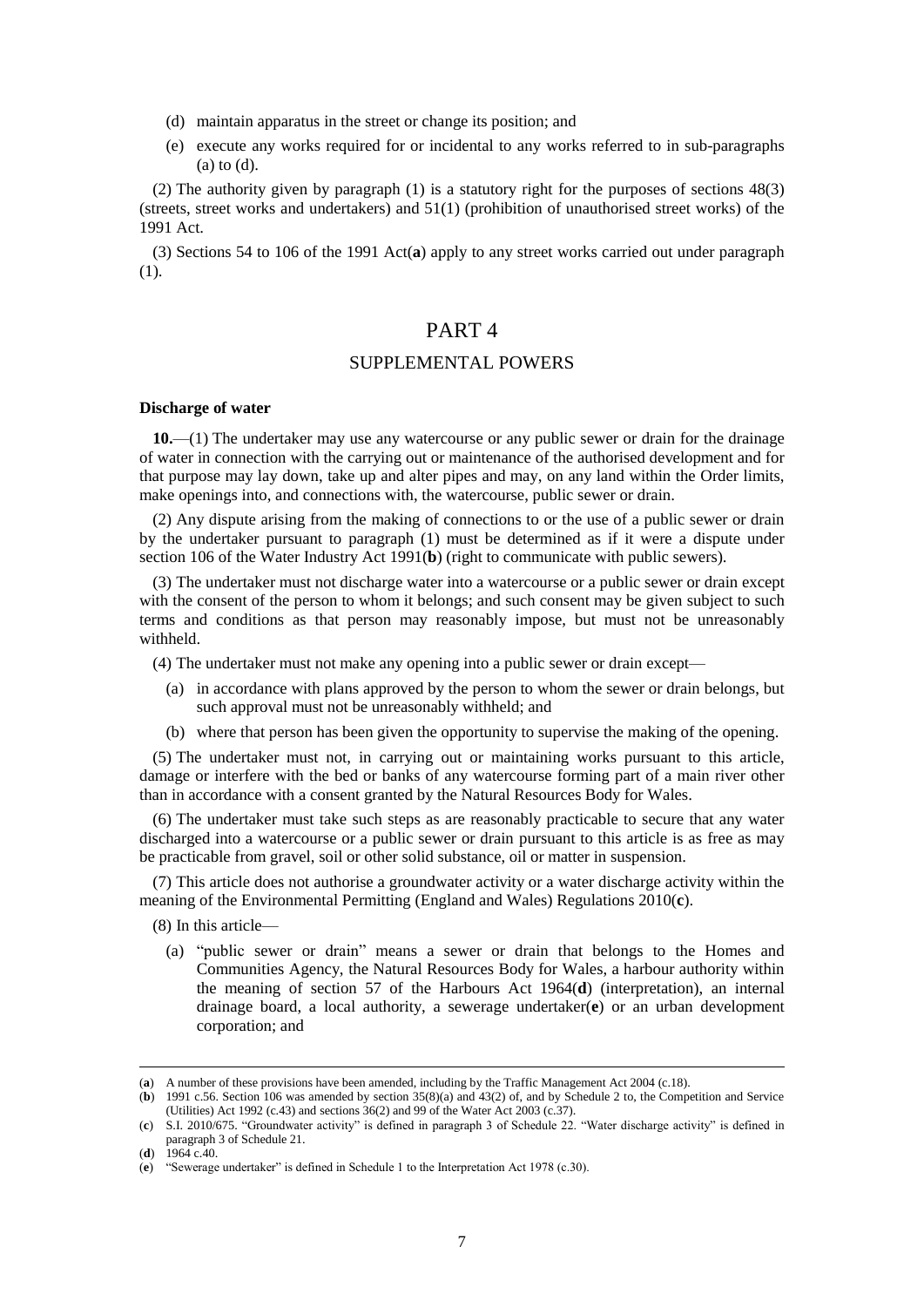(b) other expressions, excluding watercourse, used both in this article and in the Water Resources Act 1991(**a**) have the same meaning as in that Act.

#### **Authority to survey and investigate land**

**11.**—(1) The undertaker may for the purposes of this Order enter on any land shown within the Order limits or that may be affected by the authorised development and—

- (a) survey or investigate the land;
- (b) without limiting sub-paragraph (a), make trial holes in such positions on the land as the undertaker thinks fit to investigate the nature of the surface layer and subsoil and remove soil samples;
- (c) without limiting sub-paragraph (a), carry out ecological or archaeological investigations on the land; and
- (d) place on, leave on and remove from the land apparatus for use in connection with the survey and investigation of land and the making of trial holes.

(2) No land may be entered or equipment placed or left on or removed from the land under paragraph (1) unless at least 14 days' notice has been served on every owner and occupier of the land.

(3) Any person entering land under this article on behalf of the undertaker—

- (a) must, if so required, before entering the land, produce written evidence of authority to do so; and
- (b) may take with him or her such vehicles and equipment as are necessary to carry out the survey or investigation or to make the trial holes.

(4) No trial holes may be made under this article—

- (a) in land located within the highway boundary without the consent of the highway authority; or
- (b) in a private street without the consent of the street authority,

but such consent must not be unreasonably withheld.

(5) The undertaker must compensate the owners and occupiers of the land for any loss or damage arising by reason of the exercise of the authority conferred by this article, such compensation to be determined, in case of dispute, under Part 1 of the 1961 Act (determination of questions of disputed compensation).

### PART 5

### POWERS OF ACQUISITION

#### **Compulsory acquisition of rights**

**12.**—(1) The undertaker may create and compulsorily acquire the new rights affecting the Order land described in Part 1 of the book of reference and shown on the land plans.

(2) Subject to section 8 of the 1965 Act (provisions as to divided land), as substituted by paragraph 5 of Schedule 3 (modification of compensation and compulsory purchase enactments for creation of new rights), where the undertaker acquires a right over land under paragraph (1), the undertaker is not required to acquire a greater interest in that land.

(3) Schedule 3 has effect for the purpose of modifying the enactments referred to in that Schedule in their application to the compulsory acquisition under this Order of a right by the creation of a new right.

<sup>(</sup>**a**) 1991 c.57.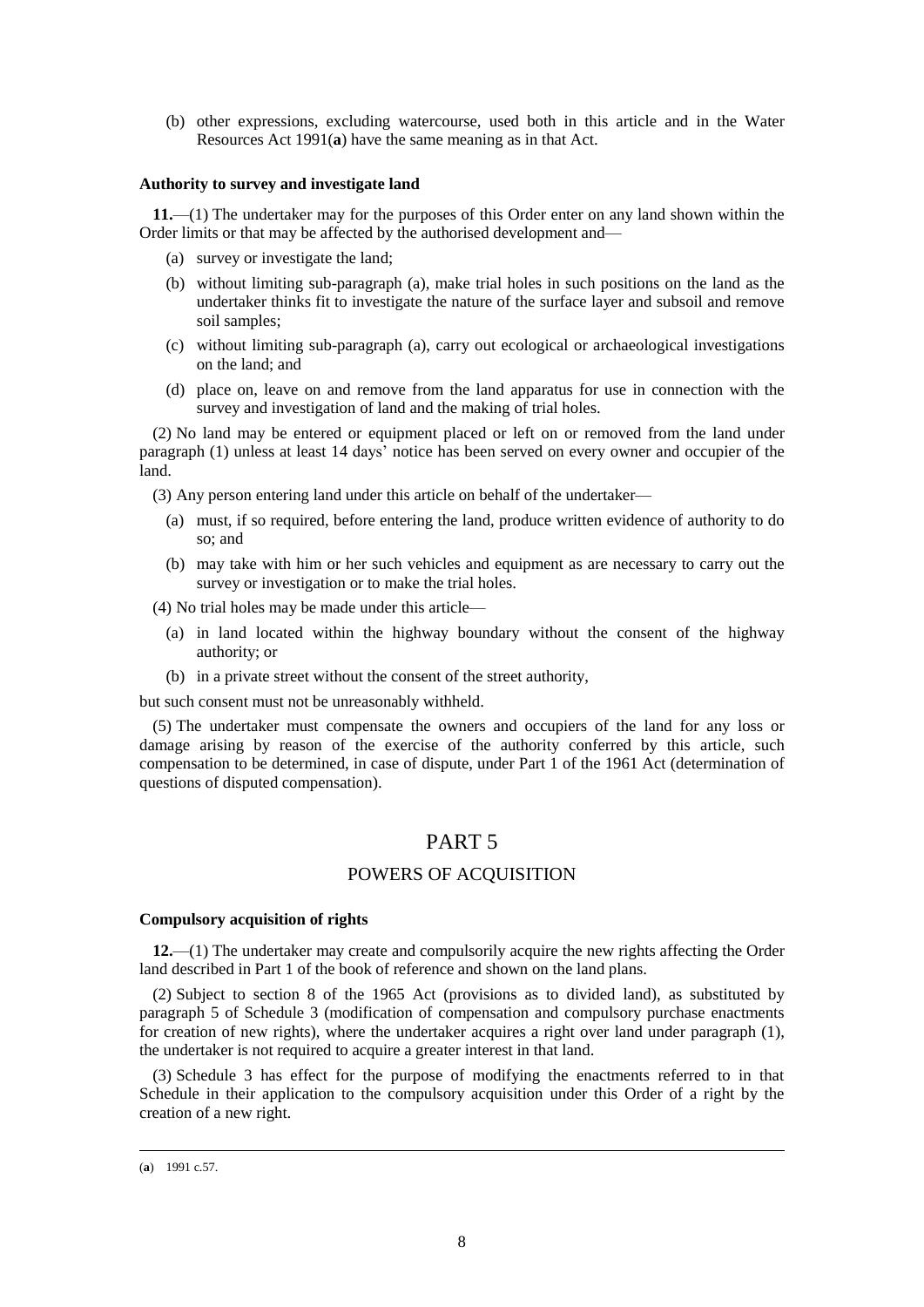#### **Application of Compulsory Purchase (Vesting Declarations) Act 1981**

**13.**—(1) The Compulsory Purchase (Vesting Declarations) Act 1981(**a**) applies as if this Order were a compulsory purchase order.

(2) The Compulsory Purchase (Vesting Declarations) Act 1981, as so applied, has effect with the following modifications.

(3) In section 3 (preliminary notices), omit subsection (1) and substitute—

"(1) Before making a declaration under section 4 with respect to any land which is subject to a compulsory purchase order, the acquiring authority must include the particulars specified in subsection (3) in a notice that is—

- (a) given to every person with a relevant interest in the land with respect to which the declaration is to be made (other than a mortgagee who is not in possession); and
- (b) published in a local newspaper circulating in the area in which the land is situated."

(4) In that section, in subsection (2)—

- (a) omit " $(1)(b)$ " and substitute " $(1)$ "; and
- (b) after "given" insert "and published".

(5) In that section, omit subsections (5) and (6) and substitute—

"(5) For the purposes of this section, a person has a relevant interest in land if—

- (a) the person is for the time being entitled to dispose of the fee simple of the land, whether in possession or in reversion; or
- (b) the person holds, or is entitled to the rents and profits of, the land under a lease or agreement, the unexpired term of which exceeds 1 month."

(6) In section 5 (earliest date for execution of declaration)—

- (a) in subsection (1), after "publication" insert "in a local newspaper circulating in the area in which the land is situated"; and
- (b) omit subsection (2).

(7) In section 7 (constructive notice to treat), in subsection (1)(a), omit "(as modified by section 4 of the Acquisition of Land Act 1981)".

(8) References to the 1965 Act in the Compulsory Purchase (Vesting Declarations) Act 1981 must be construed as references to that Act as applied by section 125 of the 2008 Act to the compulsory acquisition of rights under this Order.

#### **Compulsory acquisition of land: minerals**

**14.**—(1) Parts 2 and 3 of Schedule 2 (minerals) to the Acquisition of Land Act 1981, except for paragraph 8(3) of that Schedule, are incorporated in this Order, subject to the modification set out in paragraph (2).

(2) Omit "acquiring authority" wherever that expression occurs and substitute "undertaker" in each case.

#### **Time limit for exercise of authority to acquire rights compulsorily**

**15.** After 7th December 2020—

- (a) no notice to treat may be served under Part 1 of the 1965 Act; and
- (b) no declaration may be executed under section 4 of the Compulsory Purchase (Vesting Declarations) Act 1981, as applied by article 13 (application of Compulsory Purchase (Vesting Declarations) Act 1981).

<sup>(</sup>**a**) 1981 c.66. Section 3(4) was amended by paragraph 37 of Schedule 5 to the Infrastructure Act 2015 (c.7).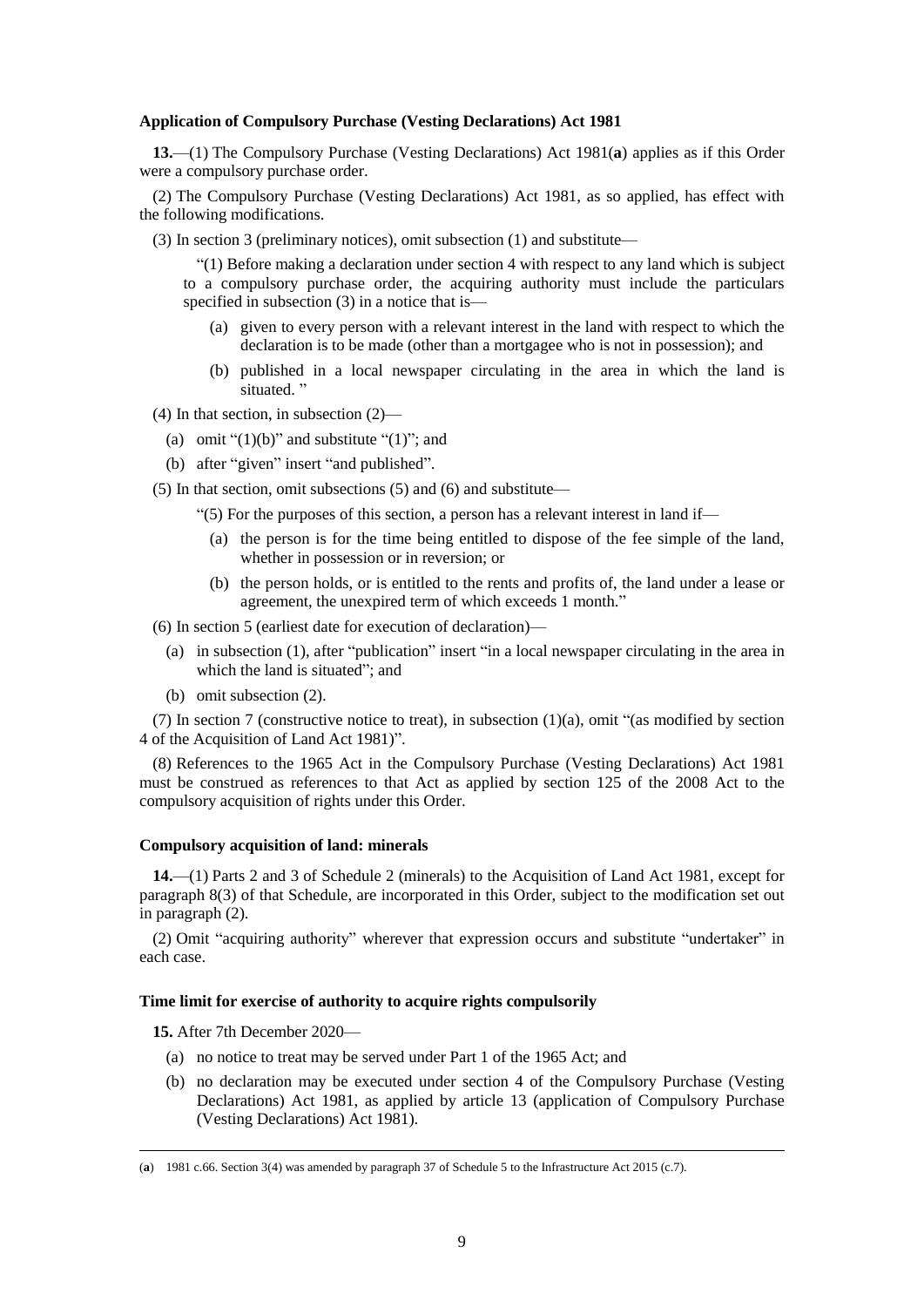#### **Acquisition of subsoil or airspace only**

**16.**—(1) The undertaker may acquire compulsorily such rights in the subsoil of or the airspace over the land referred to in article 12(1) (compulsory acquisition of rights) as may be required for any purpose for which rights over that land may be acquired under that paragraph.

(2) Where the undertaker acquires any rights in the subsoil of or the airspace over land under paragraph (1), the undertaker is not required to acquire an interest in any other part of the land.

#### **Private rights**

**17.**—(1) Subject to the provisions of this article, all private rights over land subject to the compulsory acquisition of rights under this Order are suspended and are unenforceable or, where so notified by the undertaker, extinguished insofar as in either case their continuance would be inconsistent with the exercise by the undertaker of the rights acquired—

- (a) as from the date of the acquisition of the rights by the undertaker, whether compulsorily or by agreement; or
- (b) on the date of entry on the land by the undertaker under section 11(1) of the 1965 Act(**a**) (power of entry),

whichever is earlier.

 $\overline{a}$ 

(2) Subject to the provisions of this article, any private rights over the Order land owned by the undertaker are suspended and are unenforceable or, where so notified by the undertaker, extinguished insofar as in either case their continuance would be inconsistent with any activity authorised by this Order—

- (a) in the case of a suspension, as from the commencement of the activity authorised by this Order that interferes with such rights; and
- (b) in the case of an extinguishment, on the date specified in the notice given by the undertaker.

(3) Any person who suffers loss by the extinguishment or suspension of any private right under this article is entitled to compensation to be determined, in case of dispute, under Part 1 of the 1961 Act.

(4) This article does not apply to any right in relation to which section 138 of the 2008 Act(**b**) (extinguishment of rights, and removal of apparatus, of statutory undertakers etc.) or article 18 (statutory undertakers) applies.

(5) Paragraph (1) has effect subject to any agreement made, insofar as it relates to the authorised development, at any time between the undertaker and the person in or to whom the right in question is vested, belongs or benefits.

- (6) If an agreement referred to in paragraph  $(5)$ 
	- (a) is made with a person in or to whom the right is vested, belongs or benefits; and
	- (b) is expressed to have effect also for the benefit of those deriving title from or under that person,

the agreement is effective in respect of the persons so deriving title, whether the title was derived before or after the making of the agreement.

(7) Reference in this article to private rights over land includes any trust, incident, easement, liberty, privilege, right or advantage annexed to land and adversely affecting other land, including any natural right to support.

<sup>(</sup>**a**) Section 11 was amended by paragraph 14 of Schedule 4 to the Acquisition of Land Act 1981, paragraph 12 of Schedule 5 to the Church of England (Miscellaneous Provisions) Measure 2006 (2006 No. 1), Part 1 of Schedule 1 to the Housing (Consequential Provisions) Act 1985 (c.71) and paragraph 64 of Schedule 1 to the Transfer of Tribunal Functions (Lands Tribunal and Miscellaneous Amendments) Order 2009 (S.I. 2009/1307).

<sup>(</sup>**b**) Section 138 was amended by section 23(4) of the Growth and Infrastructure Act 2013 (c.27).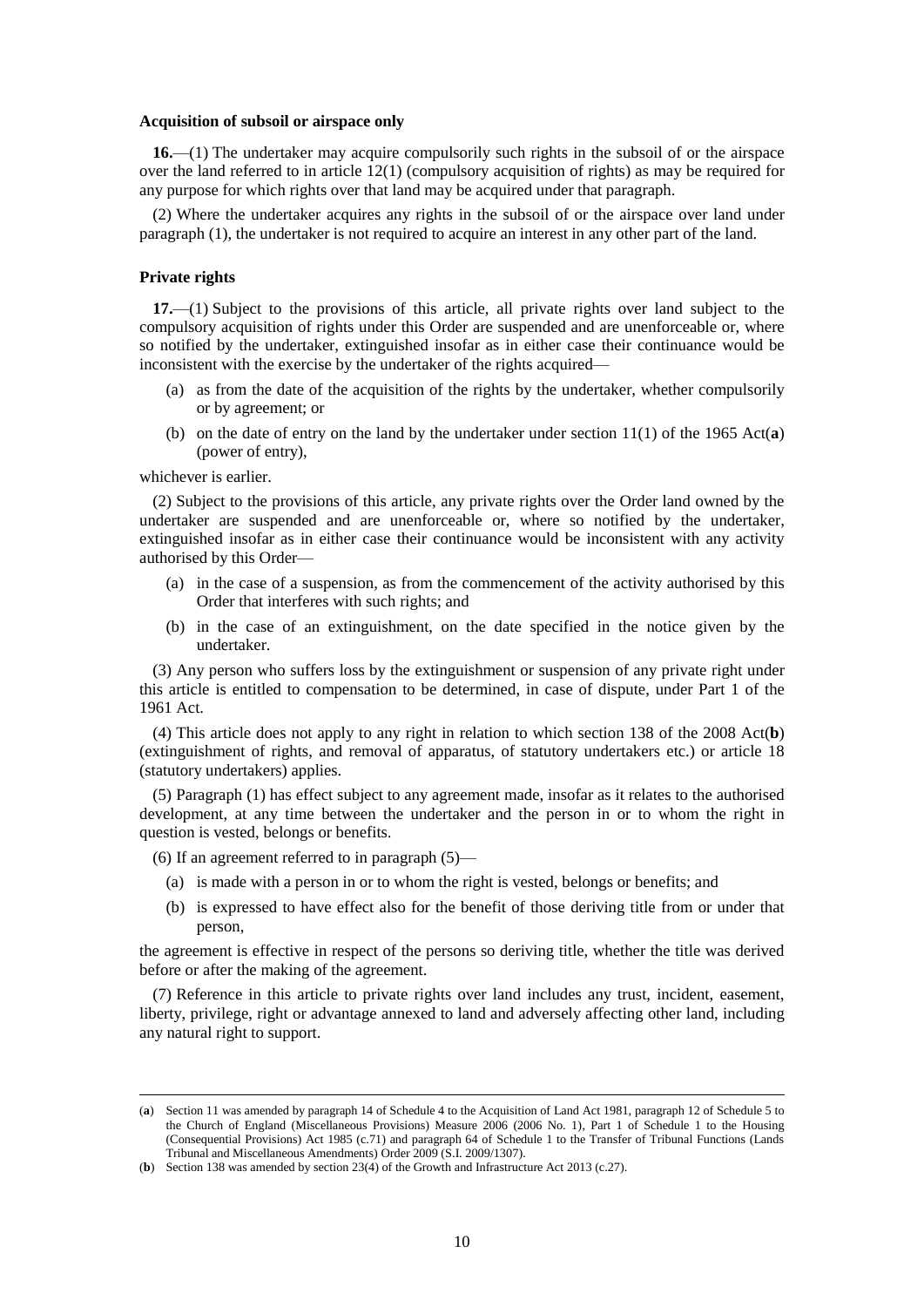#### **Statutory undertakers**

**18.**—(1) The undertaker may, subject to Schedule 4 (protective provisions), acquire compulsorily new rights over land belonging to, extinguish rights of, or remove or reposition apparatus belonging to, statutory undertakers over or within the Order land.

(2) In this article, "statutory undertaker" means a person falling within section 127(8) of the 2008 Act.

### PART 6

### MISCELLANEOUS AND GENERAL

#### **Application of landlord and tenant law**

**19.**—(1) This article applies to—

- (a) an agreement for leasing to a person the whole or part of the authorised development or the right to operate it; and
- (b) an agreement entered into by the undertaker with a person for the construction, maintenance, use or operation of the authorised development or part of it,

so far as the agreement relates to the terms on which land that is the subject of a lease granted by or under the agreement is to be provided for that person's use.

(2) No enactment or rule of law regulating the rights and obligations of landlords and tenants prejudices the operation of an agreement to which this article applies.

(3) Accordingly, no such enactment or rule of law applies in relation to the rights and obligations of the parties to a lease granted by or under an agreement to which this article applies so as to—

- (a) exclude or in any respect modify any of the rights and obligations of those parties under the terms of the lease, whether with respect to the termination of the tenancy or any other matter;
- (b) confer or impose on a party to the lease any right or obligation arising out of or connected with anything done or omitted on or in relation to land that is the subject of the lease, in addition to a right or obligation provided for by the terms of the lease; or
- (c) restrict the enforcement (whether by action for damages or otherwise) by a party to the lease of an obligation of any other party under the lease.

#### **Operational land for purposes of 1990 Act**

**20.** Development consent granted by this Order must be treated as specific planning permission for the purposes of section 264(3)(a) of the 1990 Act (cases in which land is to be treated as not being operational land).

#### **Protective provisions**

**21.** Schedule 4 (protective provisions) has effect.

#### **Certification of plans, etc.**

**22.**—(1) The undertaker must, as soon as practicable after the making of this Order, submit to the Secretary of State copies of—

- (a) the book of reference (document 4.03 Rev1, April 2015);
- (b) the design and access statement (document 10.03, July 2014);
- (c) the design principles document (document DPD1.01, April 2015);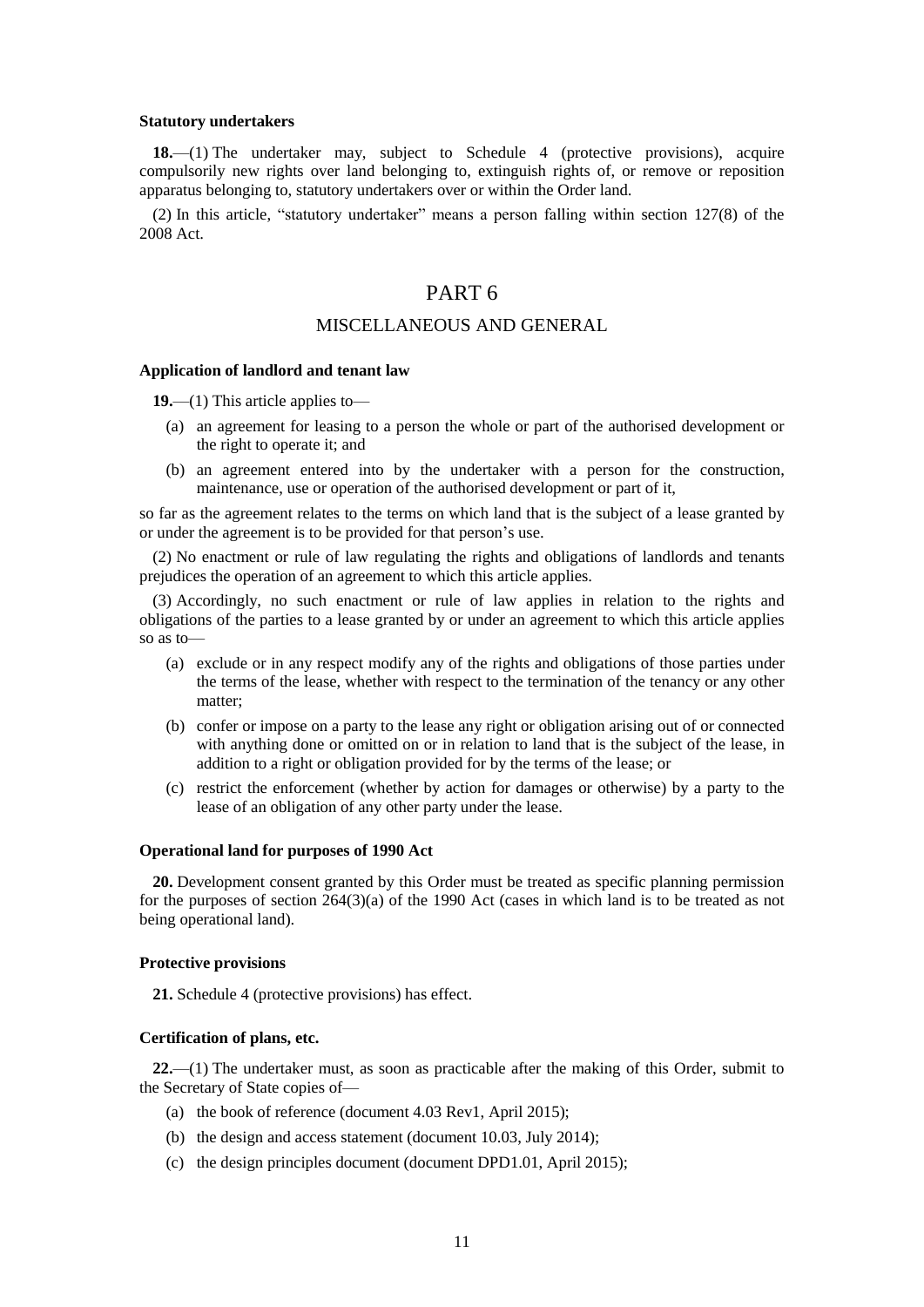- (d) the environmental statement (documents 6.01 to 6.04.7, July 2014);
- (e) the land plans (document 2.03, July 2014); and
- (f) the works plans (document 2.04, July 2014),

for certification that they are true copies of the plans or documents referred to in this Order.

(2) A plan or document so certified is admissible in proceedings as evidence of the contents of the document of which it is a copy.

#### **Service of notices**

**23.**—(1) A notice or other document required or authorised to be served for the purposes of this Order may be served—

- (a) by post;
- (b) by delivering it to the person on whom it is to be served or to whom it is to be given or supplied; or
- (c) with the consent of the recipient and subject to paragraphs (6) to (8), by electronic transmission.

(2) Where the person on whom a notice or other document to be served for the purposes of this Order is a body corporate, the notice or document is duly served if it is served on the secretary or clerk of that body.

(3) For the purposes of section 7 of the Interpretation Act 1978(**a**) as it applies for the purposes of this article, the proper address of any person in relation to the service on the person of a notice or document under paragraph (1) is, if the person has given an address for service, that address, and otherwise—

- (a) in the case of the secretary or clerk of a body corporate, the registered or principal office of the body; and
- (b) in any other case, the last known address of the person at the time of service.

(4) Where for the purposes of this Order a notice or other document is required or authorised to be served on a person as having any interest in, or as the occupier of, land and the name or address of the person cannot be ascertained after reasonable enquiry, the notice may be served by—

- (a) addressing it to the person by name or by the description of "owner", or as the case may be "occupier", of the land (describing it); and
- (b) either leaving it in the hands of a person who is or appears to be resident or employed on the land or leaving it conspicuously affixed to some building or object on or near the land.

(5) Where a notice or other document required to be served or sent for the purposes of this Order is served or sent by electronic transmission, the requirement is to be taken to be fulfilled only where—

- (a) the recipient of the notice or other document to be transmitted has given consent to the use of electronic transmission in writing or by electronic transmission;
- (b) the notice or document is capable of being accessed by the recipient;
- (c) the notice or document is legible in all material respects; and
- (d) the notice or document is in a form sufficiently permanent to be used for subsequent reference.

(6) Where the recipient of a notice or other document served or sent by electronic transmission notifies the sender within 7 days of receipt that the recipient requires a paper copy of all or part of that notice or other document, the sender must provide such a copy as soon as reasonably practicable.

<sup>(</sup>**a**) 1978 c.30.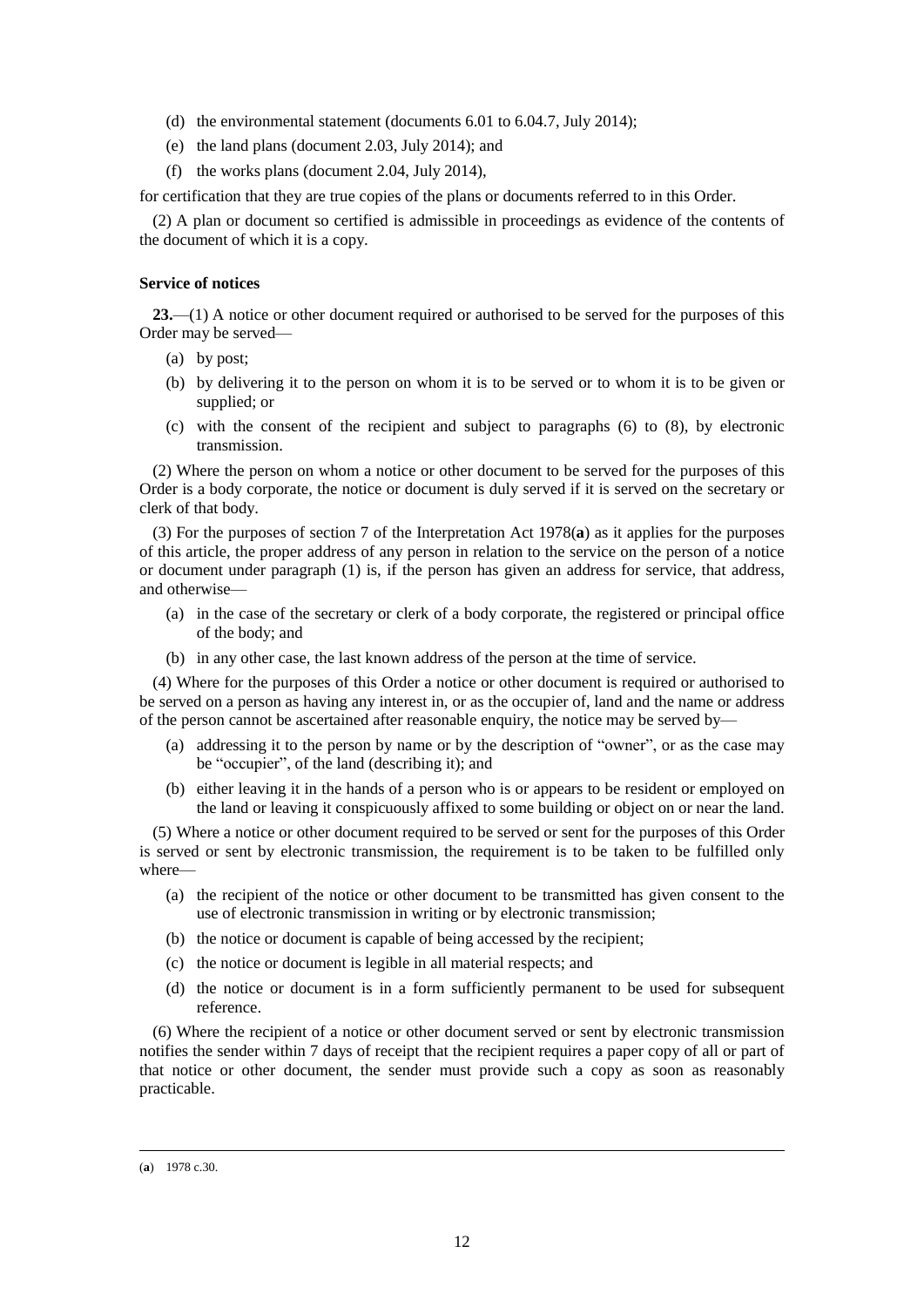(7) Any consent to the use of electronic transmission given by a person may be revoked by that person in accordance with paragraph (8).

(8) Where a person is no longer willing to accept the use of electronic transmission for any of the purposes of this Order—

- (a) the person must give notice in writing or by electronic transmission revoking any consent given by the person for that purpose; and
- (b) such revocation is final and takes effect on a date specified by the person in the notice, but the date must not be less than 7 days after the date on which the notice is given.

(9) This article must not be taken to exclude the employment of any method of service not expressly provided for by it.

(10) In this article—

"address" includes any number or address used for the purposes of electronic transmission;

"electronic transmission" means a communication transmitted—

- (a) by means of an electronic communications network; or
- (b) by other means in electronic form.

#### **Procedure in relation to certain approvals, etc.**

**24.**—(1) Where an application is made to, or request is made of, the relevant planning authority, the highway authority or the owner of a watercourse, sewer or drain for any consent, agreement or approval required or contemplated by any of the provisions of this Order (including a Requirement), the consent, agreement or approval, if given, must be given in writing and must not be unreasonably withheld.

(2) Schedule 5 (procedure for discharge of Requirements) has effect in relation to all consents, agreements or approvals granted, refused or withheld in relation to the Requirements.

#### **Arbitration**

**25.** Any difference under any provision of this Order, unless otherwise provided for, must be referred to and settled by a single arbitrator to be agreed between the parties or, failing agreement, to be appointed on the application of either party (after giving notice in writing to the other) by the President of the Institution of Civil Engineers.

#### **Crown rights**

 $\overline{a}$ 

**26.**—(1) Nothing in this Order affects prejudicially any estate, right, power, privilege, authority or exemption of the Crown, and in particular nothing in this Order authorises the undertaker or any licensee—

- (a) to take, use, enter on or in any manner interfere with any land or rights of any description (including any portion of the shore or bed of the sea or any river, channel, creek, bay or estuary)—
	- (i) belonging to Her Majesty in right of the Crown and forming part of the Crown Estate without the consent in writing of the Crown Estate Commissioners(**a**);
	- (ii) belonging to Her Majesty in right of the Crown and not forming part of the Crown Estate without the consent in writing of the government department having the management of that land; or
	- (iii) belonging to a government department or the Welsh Government or held in trust for Her Majesty for the purposes of a government department or the Welsh Government without the consent in writing of that government department or the Welsh Government; or

<sup>(</sup>**a**) "Crown Estate Commissioners" is defined in Schedule 1 to the Interpretation Act 1978.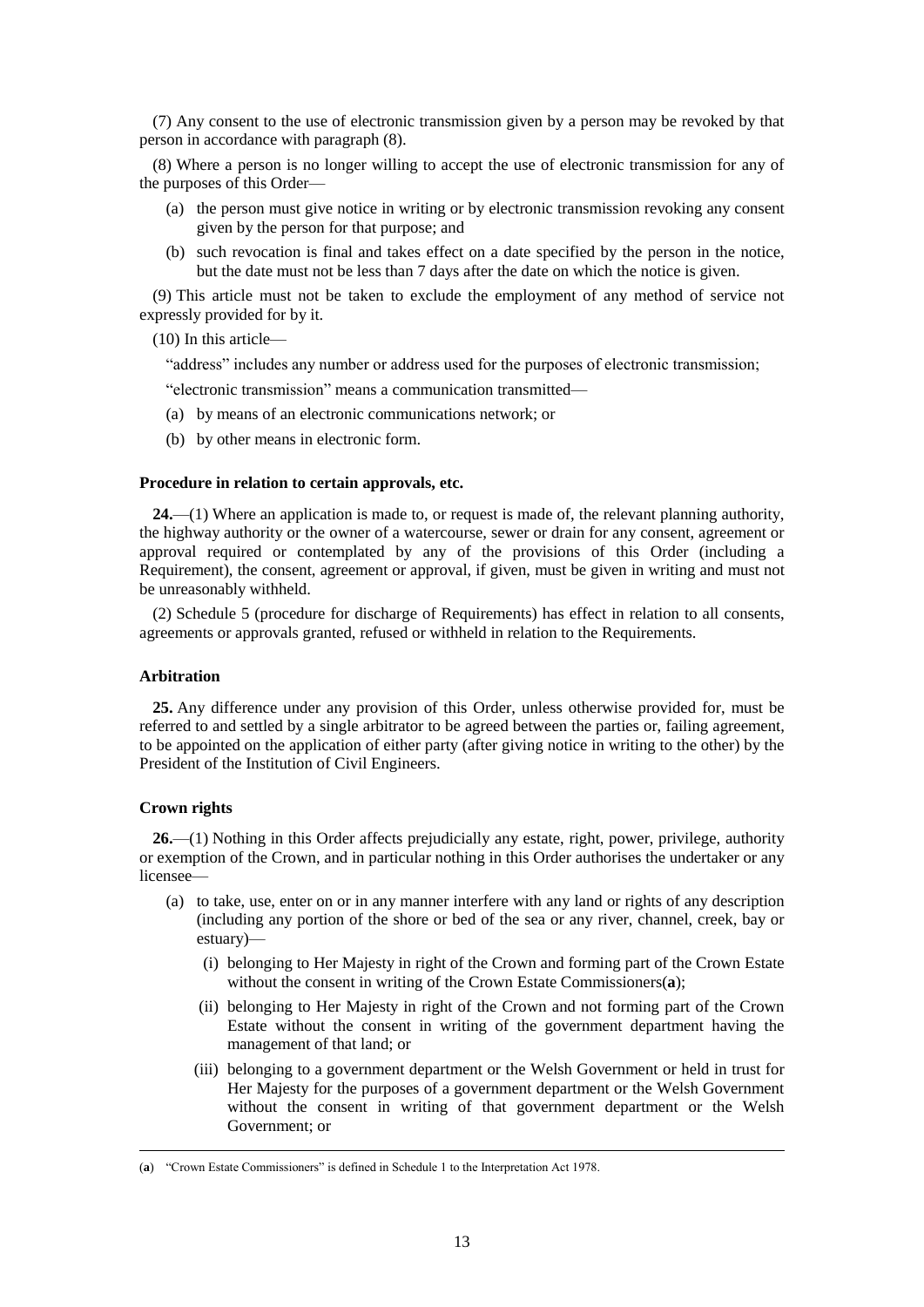- (b) to exercise any right under this Order compulsorily to acquire an interest in any land which is Crown land (as defined in section 227 of the 2008 Act) that is for the time being held otherwise than by or on behalf of the Crown without the consent in writing of the appropriate Crown authority (as defined in that section).
- (2) A consent under paragraph (1)—
	- (a) may be unconditional or subject to terms and conditions;
	- (b) may be given electronically.

Signed by authority of the Secretary of State for Energy and Climate Change

*Giles Scott* Head of National Infrastructure Consents and Coal Liabilities 8th December 2015 Department of Energy and Climate Change

SCHEDULE 1 Article 2(1)

### AUTHORISED DEVELOPMENT

In the County Borough of Neath Port Talbot—

The construction, operation and maintenance of a nationally significant infrastructure project as defined in sections 14 and 15 of the 2008 Act, being an electricity generating station located on the site of the Port Talbot steelworks, with a nominal gross electrical output capacity of up to 150 megawatts, fuelled by gases produced during the steelmaking process with natural gas provided as a back up, comprising—

*Work No. 1A* – development comprising—

- (a) up to 2 steam boilers and their associated stacks, boiler house and annexe bay;
- (b) a set of steam turbo-alternators and their associated condensers and turbine building;
- (c) a 66 kilovolt electricity switchgear station building containing gas-insulated switchgear and associated control rooms, and infrastructure (including cables) to provide a connection to Work No. 2;
- (d) a cooling tower unit comprising—
	- (i) a cooling tower;
	- (ii) a cooling tower electrical control room; and
	- (iii) cooling water pump house;
- (e) ancillary buildings, structures and plant including—
	- (i) electrical equipment;
	- (ii) administration and control building;
	- (iii) main and auxiliary transformers;
	- (iv) condensate polisher, condensate pumps and condensate storage tank;
	- (v) oil water separator;
	- (vi) water treatment plant and chemical dosing system skids;
	- (vii) boiler feed pumps;
	- (viii) low pressure gas boosters; and
	- (ix) emissions monitoring system;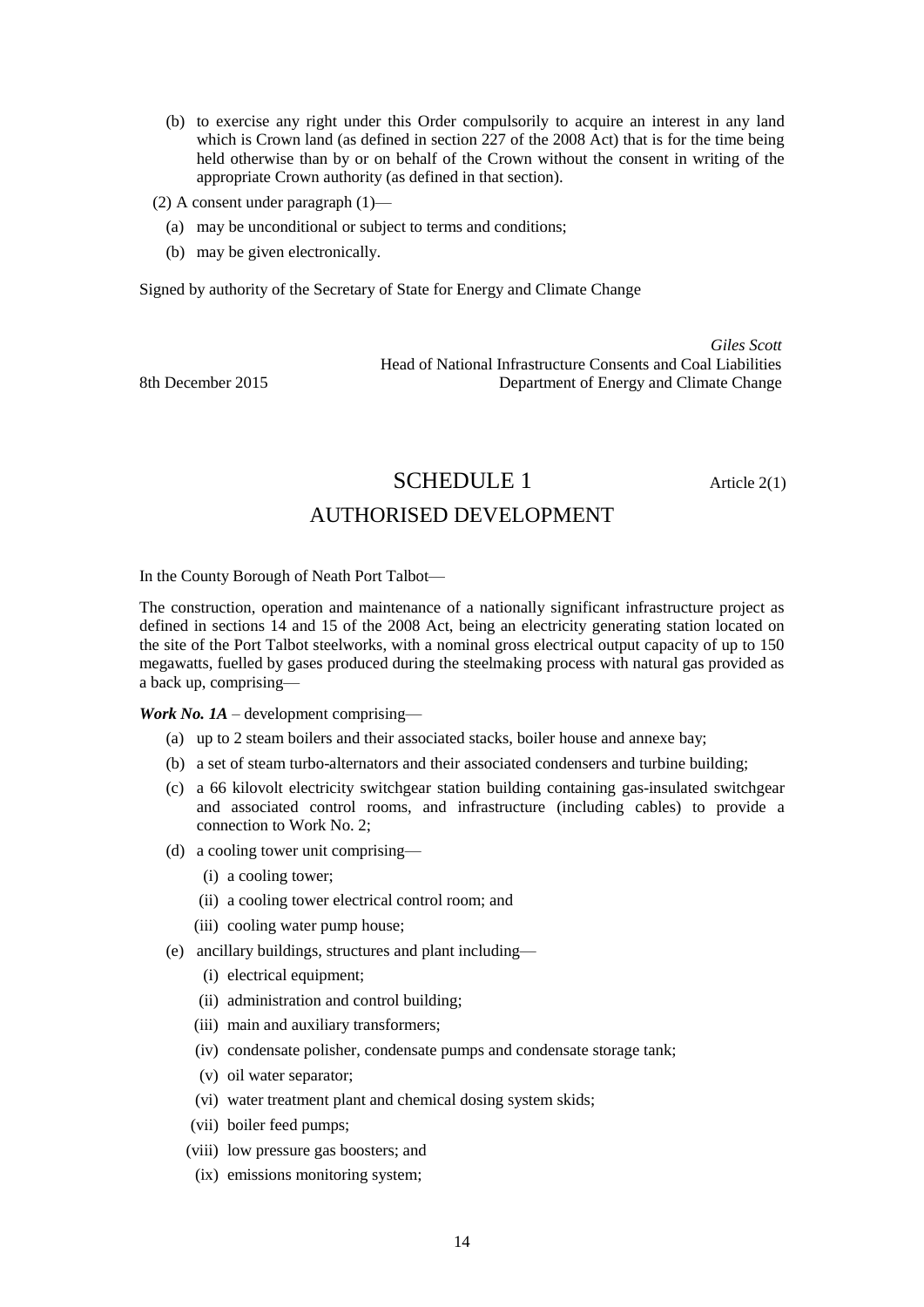- (f) pipe racks;
- (g) a fire protection system; and
- (h) a car parking area.

*Work No. 1B* – development comprising a construction compound, temporary laydown storage area and temporary construction site offices.

*Work No. 1C* – development comprising—

- (a) the connection of Work No. 1A to the existing onsite infrastructure through—
	- (i) the extension of existing pipework (for water, nitrogen, process gases, natural gas, steam and compressed air); and
	- (ii) connections to the drainage systems, electrical cables and other utilities;
- (b) security infrastructure including perimeter fencing;
- (c) internal roadways including connections to the existing internal roadway;
- (d) site drainage and waste management infrastructure;
- (e) landscaping including tree planting, fencing and other boundary treatments; and
- (f) site lighting infrastructure.

*Work No. 2* – development comprising—

- (a) the installation of 66 kilovolt electrical cables approximately 2.8 kilometres in length from Work No. 1A to the Grange and Cefn Gwrgan substations. The cables will either be installed underground or supported for part of the route by existing above-ground structures or, if necessary, by a steel lattice cable bridge to be erected between the 2 substations; and
- (b) modifications to the Grange and Cefn Gwrgan substations to accept the electrical cables, including the installation of new 66 kilovolt bays at each substation, consisting of an open 66 kilovolt bus bar arrangement, incorporating—
	- (i) bus bar isolators;
	- (ii) gas-insulated switchgear circuit breakers;
	- (iii) line isolator and earth switches;
	- (iv) voltage transformers;
	- (v) interconnecting 66 kilovolt open bus bars;
	- (vi) cable sealing ends;
	- (vii) associated system earth requirements; and
	- (viii) protection and control equipment.

In connection with the Works and to the extent that they do not form part of a Work, development comprising—

- (a) construction laydown areas, working sites, storage areas, temporary top soil storage areas and temporary structures including temporary fencing and lighting;
- (b) modifications to the existing internal road layout for the provision of site vehicular access, parking and cycle storage;
- (c) works to alter the position of apparatus below ground level including mains, sewers, drains and cables and also including below ground structures associated with that apparatus;
- (d) works for the benefit or protection of land affected by the authorised development; and
- (e) footpaths, cycle tracks, shafts, foundations, retaining walls, drainage, fencing and culverts,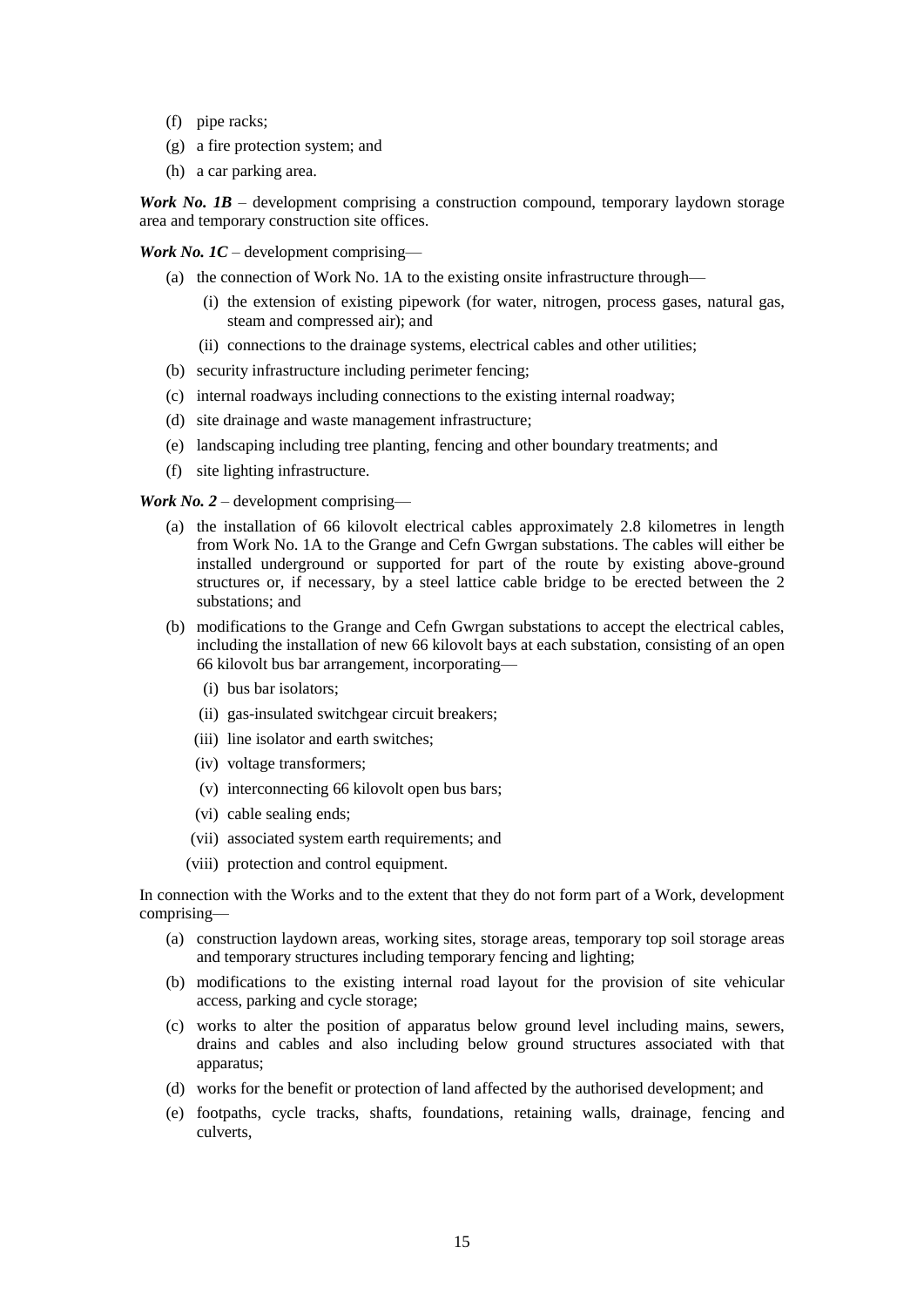only within the Order limits and insofar as such development is unlikely to give rise to any materially new or materially different environmental effects from those assessed in the environmental statement.

# SCHEDULE 2 Article 3(3)

### REQUIREMENTS

#### **Interpretation**

**1.**—(1) In this Schedule—

"commencement" means the carrying out of a material operation, as defined in section 155 of the 2008 Act (when development begins), comprised in or carried out for the purposes of the authorised development; and "commence" and "commenced" must be construed accordingly;

"commissioning" means the process during which plant components and systems, having been constructed or modified, are made operational and are tested and verified to be in accordance with design assumptions and to have met the appropriate safety criteria;

"stage" means a stage of the construction of the authorised development, the extent of which is set out in the notice given to the relevant planning authority under Requirement 3 (stages of authorised development).

(2) Where a Requirement provides that the authorised development is to be carried out in accordance with details or a scheme, plan, code or other document approved or agreed by the relevant planning authority, the approved or agreed details, scheme, plan, code or other document must be taken to include any amendments or revisions subsequently approved or agreed by the relevant planning authority.

#### **Time limits**

**2.**—(1) The authorised development must be commenced on or before 7th December 2020.

(2) If the notice given to the relevant planning authority under Requirement 3 states that the authorised development is to be constructed in 2 stages, the second stage must be commenced within 10 years of the commencement of the first stage.

#### **Stages of authorised development**

**3.**—(1) The authorised development must not be commenced until the undertaker has given a written notice to the relevant planning authority stating whether the authorised development is to be constructed in 1 stage or 2 stages.

(2) If the notice states that the authorised development is to be constructed in 2 stages, the notice must state the extent of the authorised development that is to be constructed in each stage, which must not exceed the maximum parameters set out in Requirement 4 (detailed design).

(3) The authorised development must be constructed in accordance with the number of stages specified in the notice.

#### **Detailed design**

**4.**—(1) Subject to sub-paragraph (3), the elements of the authorised development set out in column 1 of Table A—

- (a) must not exceed the maximum dimensions set out in relation to that element in columns 2 to 4; and
- (b) must comply with the other parameters set out in relation to that element in column 5.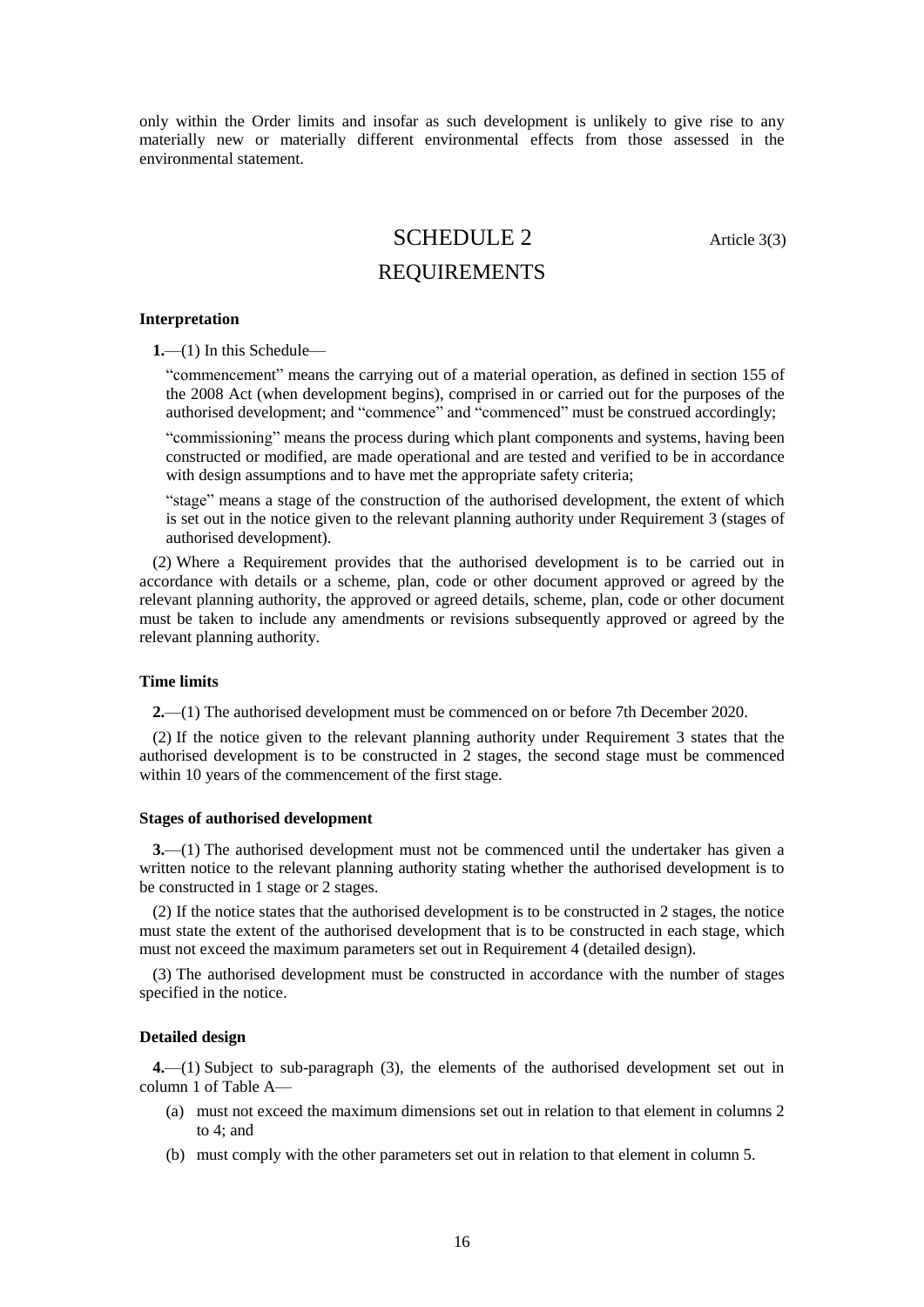### **Table A**

| (1)                 | (2)               | (3)                      | (4)               | (5)                       |
|---------------------|-------------------|--------------------------|-------------------|---------------------------|
| Element<br>$\iota$  | Maximum height    | Maximum width            | Maximum length    | Other parameters          |
| authorised          | ( <i>metres</i> ) | (metres)                 | (metres)          |                           |
| development         |                   |                          |                   |                           |
| <b>Stacks</b>       | 80                | $\qquad \qquad -$        | $\overline{a}$    | Maximum of 2.             |
|                     |                   |                          |                   | Minimum height            |
|                     |                   |                          |                   | of 80 metres.             |
|                     | 22                | 25                       | 160               | Maximum area of           |
| Cooling tower unit  |                   |                          |                   |                           |
|                     |                   |                          |                   | $2,560$ square<br>metres. |
|                     |                   |                          |                   |                           |
|                     |                   |                          |                   | Maximum volume            |
|                     |                   |                          |                   | of 56,320 cubic           |
|                     |                   |                          |                   | metres.                   |
| Turbine hall        | 25                | 85                       | 55                | Maximum area of           |
|                     |                   |                          |                   | $3,575$ square            |
|                     |                   |                          |                   | metres.                   |
|                     |                   |                          |                   | Maximum volume            |
|                     |                   |                          |                   | of 89,375 cubic           |
|                     |                   |                          |                   | metres.                   |
| Boiler house        | 35 (at apex)      | 65                       | 60                | Maximum area of           |
|                     |                   |                          |                   | 3,900 square              |
|                     |                   |                          |                   | metres.                   |
|                     |                   |                          |                   | Maximum volume            |
|                     |                   |                          |                   | of 136,500 cubic          |
|                     |                   |                          |                   | metres.                   |
| Switchgear station  | 20                | 55                       | 35                | $\overline{\phantom{a}}$  |
| Administration and  | 12                | 28                       | 50                | $\overline{a}$            |
| control building    |                   |                          |                   |                           |
| Water treatment     | 10                | 60                       | 60                | $\overline{\phantom{0}}$  |
| plant incorporating |                   |                          |                   |                           |
| chemical dosing     |                   |                          |                   |                           |
| skids, condensate   |                   |                          |                   |                           |
| polisher,           |                   |                          |                   |                           |
| condensate pumps    |                   |                          |                   |                           |
| and condensate      |                   |                          |                   |                           |
| storage tank        |                   |                          |                   |                           |
| 66 kilovolt         |                   | 4                        |                   |                           |
| electrical          |                   |                          |                   |                           |
| connection (Work    |                   |                          |                   |                           |
| No. $2(a)$          |                   |                          |                   |                           |
| Cable bridge for    | 5.5               | 4                        | 800               | The cable bridge          |
| section of 66       |                   |                          |                   | may only be               |
| kilovolt electrical |                   |                          |                   | installed for the         |
| connection          |                   |                          |                   | section of Work           |
|                     |                   |                          |                   |                           |
| (Work No. $2(a)$ )  |                   |                          |                   | No. $2(a)$ between        |
|                     |                   |                          |                   | the Grange and            |
|                     |                   |                          |                   | Cefn Gwrgan               |
|                     |                   |                          |                   | substations.              |
| Car parking area    |                   | $\overline{\phantom{0}}$ |                   | Maximum of 30             |
|                     |                   |                          |                   | parking spaces.           |
| Perimeter fencing   | 3                 | $\qquad \qquad -$        | $\qquad \qquad -$ |                           |

(2) Subject to sub-paragraph (3), if the authorised development is constructed in 2 stages,—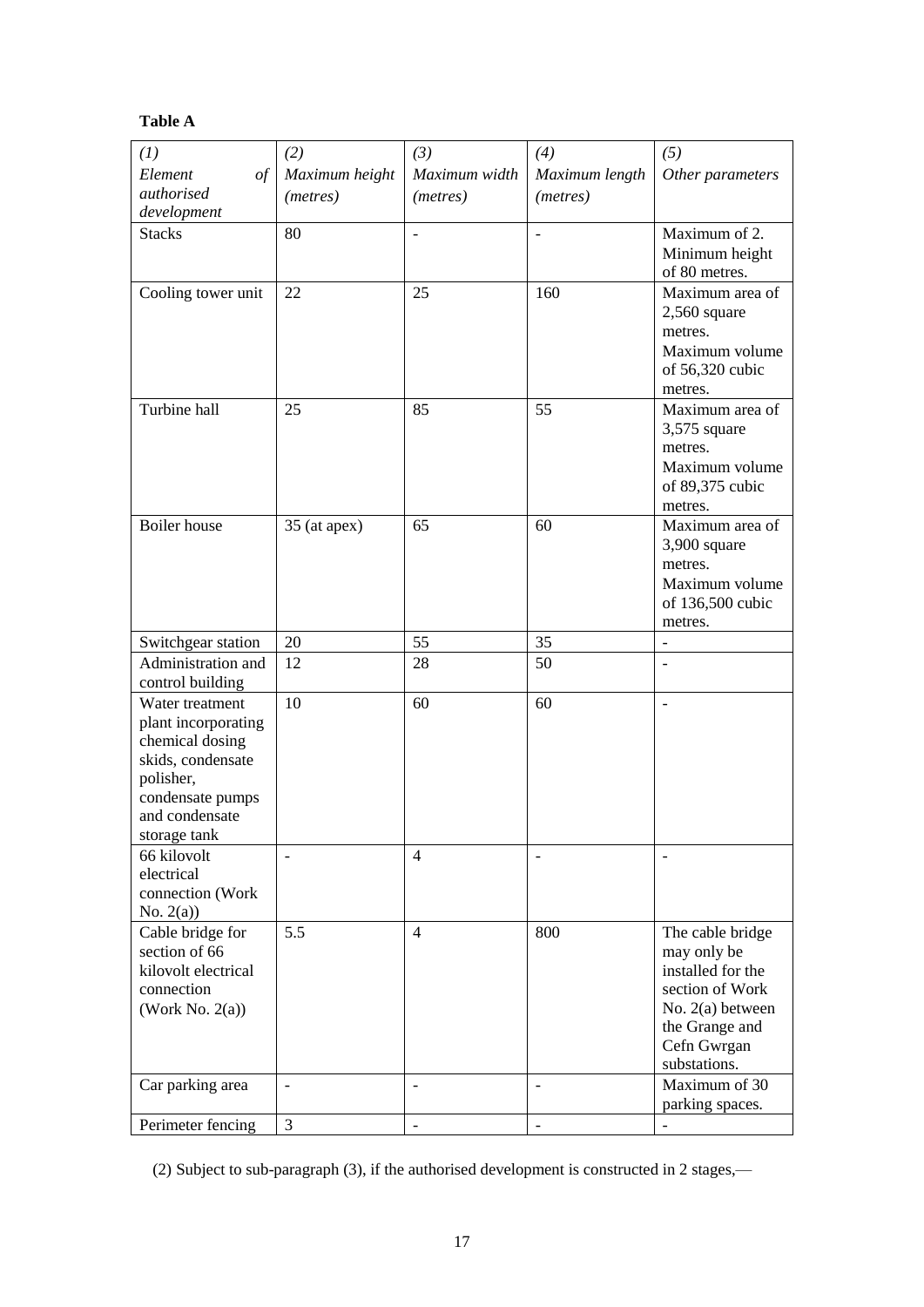- (a) the elements of the authorised development set out in column 1 of Table B constructed at the first stage—
	- (i) must not exceed the maximum dimensions set out in in relation to that element in columns 2 to 4; and
	- (ii) must comply with the other parameters set out in relation to that element in column 5; and
- (b) the authorised development when completed at the second stage must not exceed the maximum dimensions and parameters set out in Table A.

| (1)                                        | (2)                      | (3)               | (4)            | (5)              |
|--------------------------------------------|--------------------------|-------------------|----------------|------------------|
| Element<br>$\frac{\partial f}{\partial x}$ | Maximum height           | Maximum width     | Maximum length | Other parameters |
| authorised                                 | (metres)                 | ( <i>metres</i> ) | (metres)       |                  |
| development                                |                          |                   |                |                  |
| <b>Stack</b>                               | 80                       | $\overline{a}$    |                | Maximum of 1.    |
|                                            |                          |                   |                | Minimum height   |
|                                            |                          |                   |                | of 80 metres.    |
| Cooling tower unit                         | 22                       | 25                | 80             | Maximum area of  |
|                                            |                          |                   |                | $1,280$ square   |
|                                            |                          |                   |                | metres.          |
|                                            |                          |                   |                | Maximum volume   |
|                                            |                          |                   |                | of 28,160 cubic  |
|                                            |                          |                   |                | metres.          |
| Turbine hall                               | 25                       | 45                | 55             | Maximum area of  |
|                                            |                          |                   |                | $2,475$ square   |
|                                            |                          |                   |                | metres.          |
|                                            |                          |                   |                | Maximum volume   |
|                                            |                          |                   |                | of 61,865 cubic  |
|                                            |                          |                   |                | metres.          |
| <b>Boiler</b> house                        | 35 (at apex)             | 45                | 60             | Maximum area of  |
|                                            |                          |                   |                | $2,700$ square   |
|                                            |                          |                   |                | metres.          |
|                                            |                          |                   |                | Maximum volume   |
|                                            |                          |                   |                | of 94,500 cubic  |
|                                            |                          |                   |                | metres.          |
| Switchgear station                         | 20                       | 55                | 35             | $\overline{a}$   |
| Administration and                         | 12                       | 28                | 50             | $\overline{a}$   |
| control building                           |                          |                   |                |                  |
| Water treatments                           | 10                       | 60                | 60             | $\overline{a}$   |
| plant incorporating                        |                          |                   |                |                  |
| chemical dosing                            |                          |                   |                |                  |
| skids, condensate                          |                          |                   |                |                  |
| polisher,                                  |                          |                   |                |                  |
| condensate pumps                           |                          |                   |                |                  |
| and condensate                             |                          |                   |                |                  |
| storage tank                               |                          |                   |                |                  |
| 66 kilovolt                                | $\overline{\phantom{a}}$ | $\overline{4}$    | $\overline{a}$ | $\overline{a}$   |
| electrical                                 |                          |                   |                |                  |
| connection (Work                           |                          |                   |                |                  |
| No. $2(a)$ )                               |                          |                   |                |                  |

### **Table B**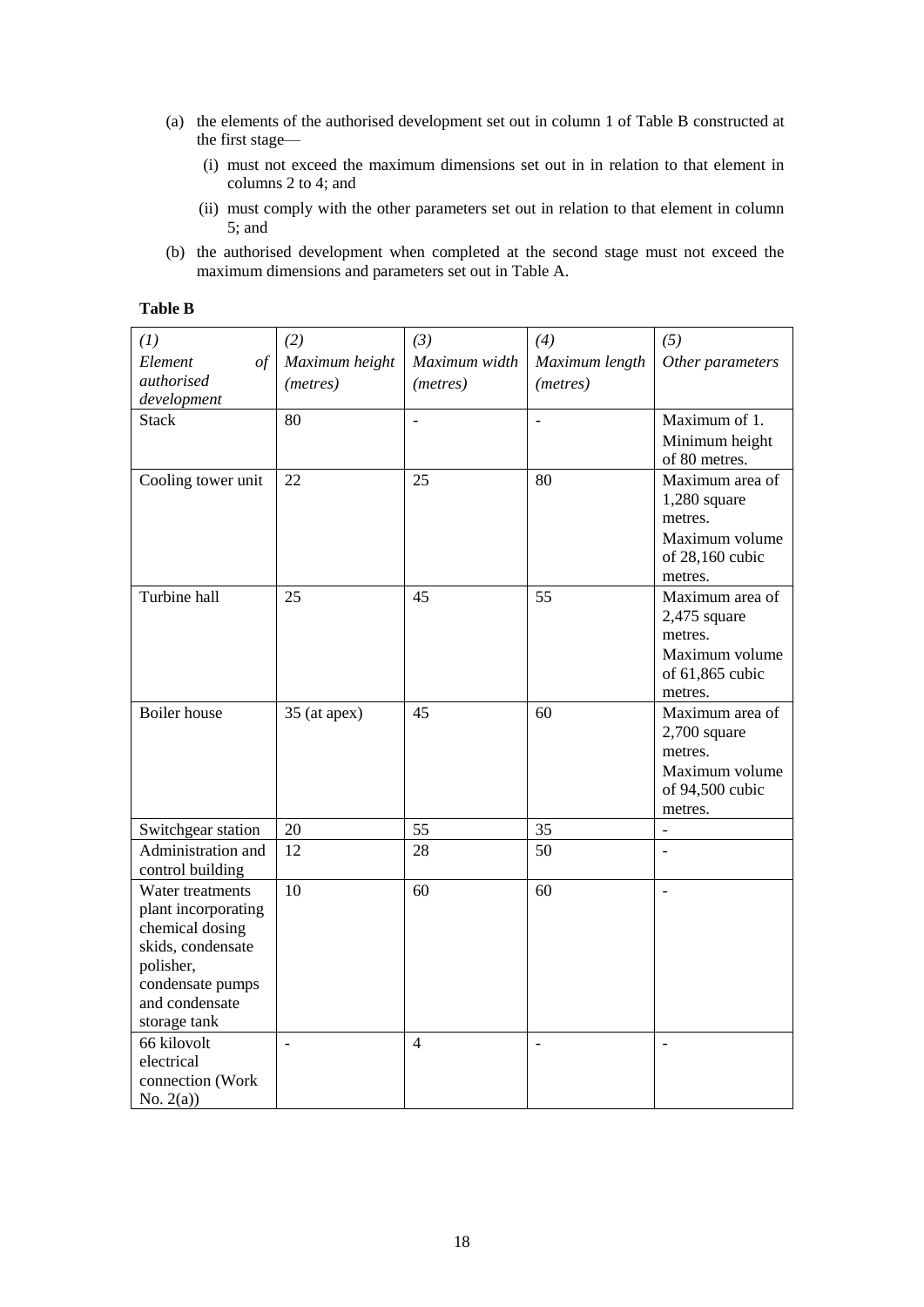| (1)                                                                                         | (2)               | (3)           | (4)               | (5)                                                                                                                                            |
|---------------------------------------------------------------------------------------------|-------------------|---------------|-------------------|------------------------------------------------------------------------------------------------------------------------------------------------|
| Element<br>οf                                                                               | Maximum height    | Maximum width | Maximum length    | Other parameters                                                                                                                               |
| <i>authorised</i><br>development                                                            | ( <i>metres</i> ) | (metres)      | ( <i>metres</i> ) |                                                                                                                                                |
| Cable bridge for<br>section of 66<br>kilovolt electrical<br>connection (Work)<br>No. $2(a)$ | 5.5               | 4             | 800               | The cable bridge<br>may only be<br>installed for the<br>section of Work<br>No. $2(a)$ between<br>the Grange and<br>Cefn Gwrgan<br>substations. |
| Car parking area                                                                            |                   |               |                   | Maximum of 30<br>parking spaces.                                                                                                               |
| Perimeter fencing                                                                           | 3                 |               |                   |                                                                                                                                                |

(3) The relevant planning authority may at the request of the undertaker approve amendments to the maximum parameters for the turbine hall and boiler house set out in columns 3 and 4 of the Tables A and B, but such approval must not be given except in relation to minor or immaterial amendments that—

- (a) will not result in the parameters set out in column 5 of either Table being exceeded for the relevant building; and
- (b) have been demonstrated to the satisfaction of the relevant planning authority as being unlikely to give rise to any materially new or materially different environmental effects from those assessed in the environmental statement.

(4) No stage of the authorised development may be commenced until written details of the following for that stage have been submitted to and approved by the relevant planning authority—

- (a) the layout, design, external appearance, dimensions and floor levels of all permanent buildings and structures;
- (b) the colour, materials and surface finishes of all permanent buildings and structures; and
- (c) the durability of all cladding materials.

(5) The details to be submitted for approval under sub-paragraph (4) must—

- (a) be in accordance with the design and access statement and the design principles document; and
- (b) include appropriately scaled plans and sectional drawings.

(6) The authorised development must be carried out in accordance with the approved plans and any other approvals given by the relevant planning authority pursuant to this Requirement.

#### **Decommissioning of existing generating station**

**5.**—(1) The undertaker must give written notice (the "completion notice") to the relevant planning authority within 7 days of the date on which the commissioning of the authorised development is completed.

(2) If the authorised development is constructed in 2 stages, the duty in sub-paragraph (1) applies to the completion of commissioning of the second stage of the authorised development.

(3) The undertaker must cease to operate the existing generating station for the purposes of generating electricity as soon as reasonably practicable following service of the completion notice, having regard to the operational requirements of the steelworks, and in any event within 2 years of the date of the completion notice.

(4) Sub-paragraph (3) does not require the undertaker to demolish any part of the existing generating station.

(5) In this Requirement, "existing generating station" means—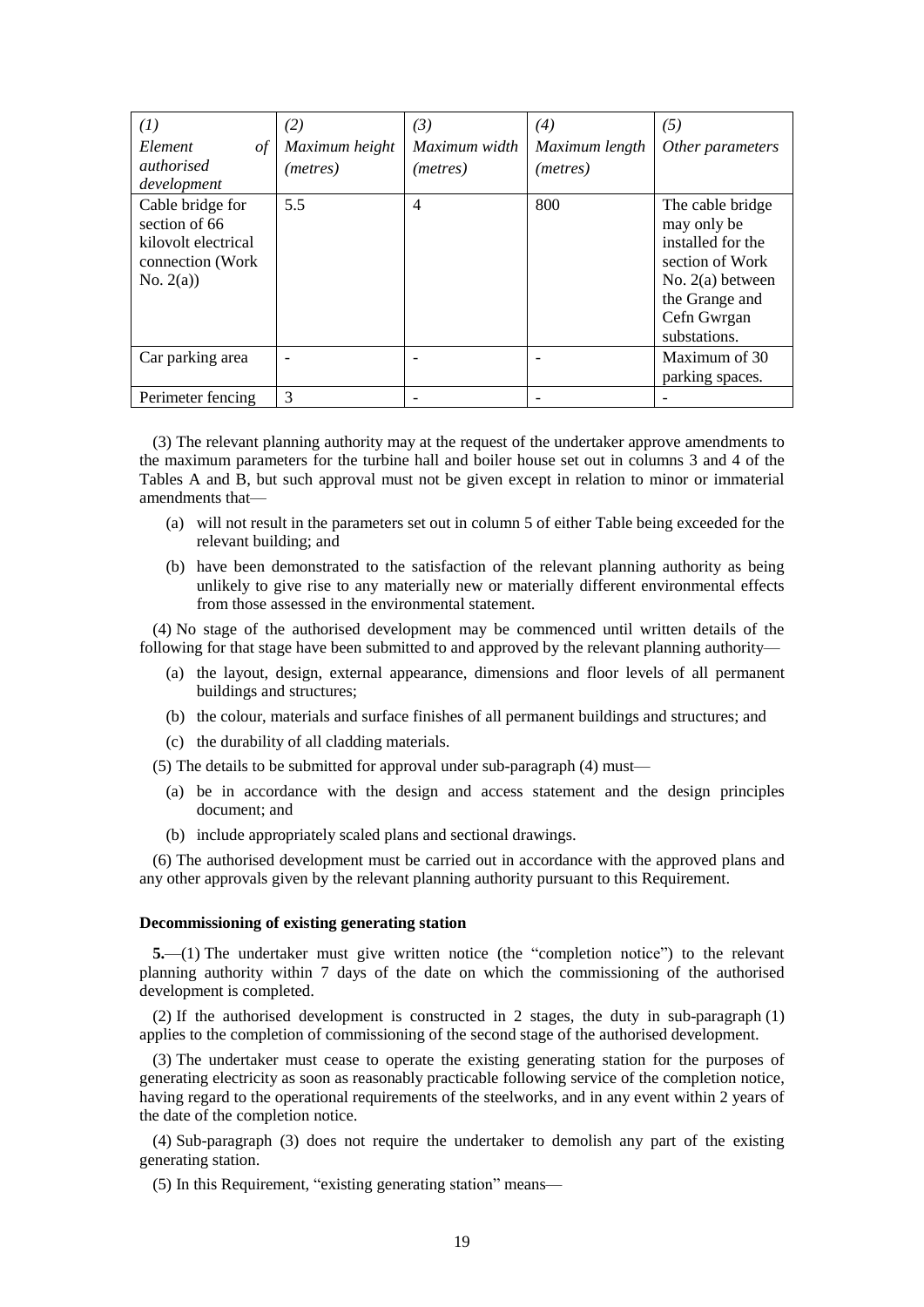- (a) Margam A boiler 5;
- (b) Margam B Mitchell boiler;
- (c) service boiler 4;
- (d) service boiler 5;
- (e) turbo alternator TA1;
- (f) turbo alternator TA2; and
- (g) turbo alternator TA3.

#### **Provision of landscaping**

**6.**—(1) No stage of the authorised development may be commenced until a written landscaping scheme for that stage has been submitted to and approved by the relevant planning authority.

(2) The landscaping scheme must be in accordance with the design and access statement and chapter 7 of the environmental statement and must include details of all proposed hard and soft landscaping works, including—

- (a) location, number, species, size and planting density of any proposed planting;
- (b) cultivation, importing of materials and other operations to ensure plant establishment;
- (c) proposed finished ground levels;
- (d) hard surfacing materials;
- (e) vehicular and pedestrian access, parking and circulation areas;
- (f) minor structures, such as furniture, refuse or other storage units, signs and lighting;
- (g) proposed and existing functional services above and below ground, including drainage, power and communications cables and pipelines, manholes and supports;
- (h) details of existing trees to be retained, with measures for their protection during construction;
- (i) retained historic landscape features and proposals for restoration, where relevant; and
- (j) implementation timetables for all landscaping works.

(3) All landscaping works must be carried out in accordance with—

- (a) the approved landscaping scheme and to a reasonable standard in accordance with the relevant recommendations of appropriate British Standards or other recognised codes of good practice; and
- (b) any implementation timetables approved under sub-paragraph (1).

(4) Any tree or shrub planted as part of an approved landscaping scheme that, within a period of 5 years after planting, is removed, dies or becomes, in the opinion of the relevant planning authority, seriously damaged or diseased, must be replaced in the first available planting season with a specimen of the same species and size as that originally planted, unless otherwise approved by the relevant planning authority.

#### **Fencing and other means of enclosure**

**7.**—(1) No stage of the authorised development may be commenced until details of the proposed means of enclosure for that stage (which must be in accordance with the details described in the environmental statement) have been submitted to and agreed in writing by the relevant planning authority.

(2) The means of enclosure agreed under sub-paragraph (1) must be erected before the commissioning of the relevant stage of the authorised development.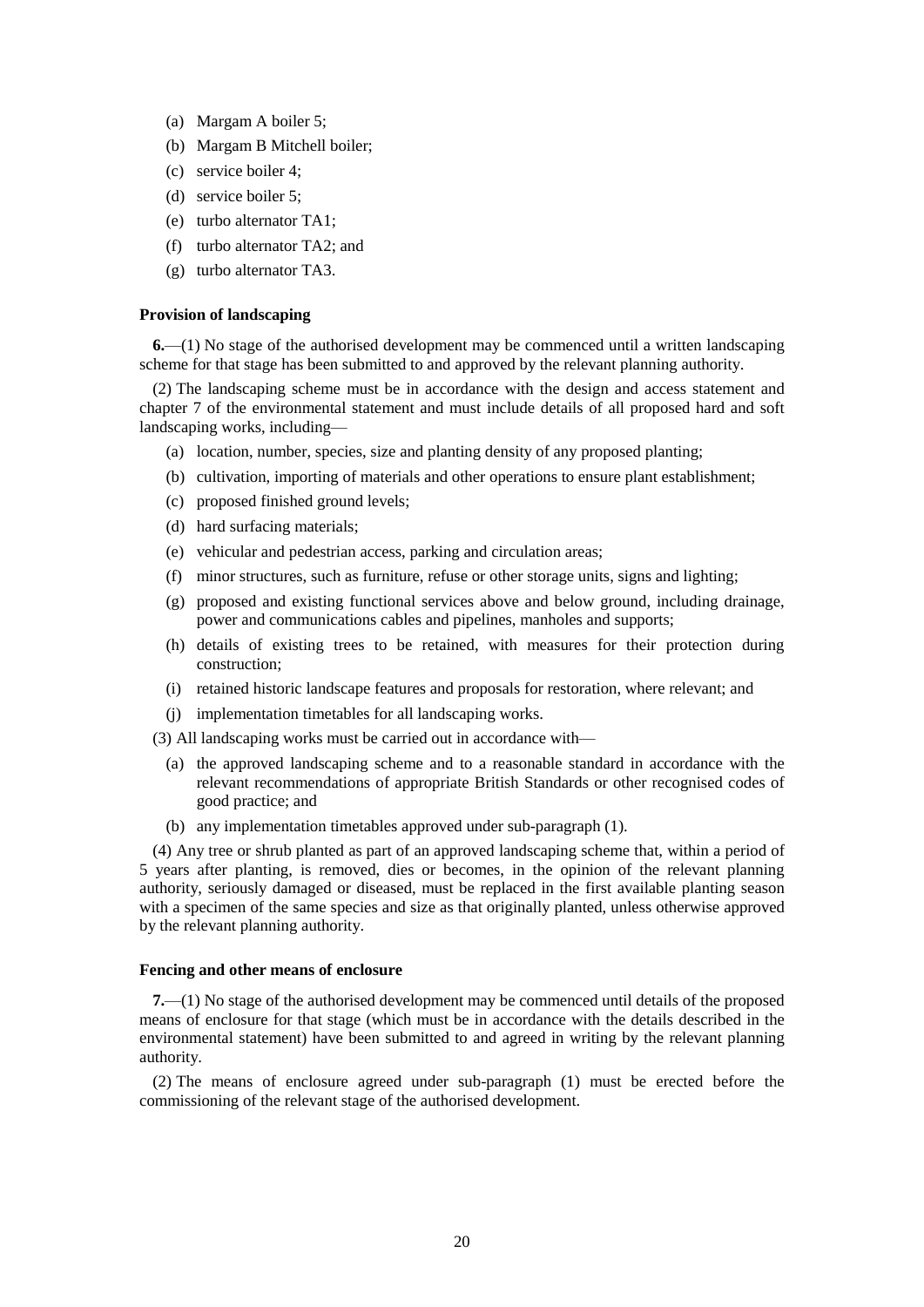#### **Archaeology**

**8.**—(1) The authorised development must not be commenced until a written scheme for the investigation of areas of archaeological interest as identified in chapter 11 (cultural heritage and archaeology) of the environmental statement has been submitted to and approved by the relevant planning authority.

(2) The scheme approved under sub-paragraph (1) must identify—

- (a) areas where a watching brief is required, and the measures to be taken to protect, record or preserve any significant archaeological remains that may be found; and
- (b) areas where palaeo-environmental sampling must be carried out before the commencement of any of the authorised development to establish the presence and extent of any surviving peat deposits and the measures to be taken to taken where any such deposits are found.

(3) Any archaeological works or watching brief carried out under the approved scheme must be carried out by an organisation registered with the Chartered Institute for Archaeologists or by a member of that Institute.

(4) Any archaeological works or watching brief must be carried out in accordance with the approved scheme and in consultation with the archaeological planning section of Glamorgan-Gwent Archaeological Trust Limited.

#### **Habitat management plan**

**9.**—(1) No stage of the authorised development may be commenced until a written habitat management plan for that stage, reflecting the survey results and ecological mitigation and enhancement measures included in the environmental statement, has been submitted to and approved by the relevant planning authority.

(2) The habitat management plan must include an implementation timetable and must be carried out as approved by the relevant planning authority.

#### **Code of construction practice**

**10.**—(1) No stage of the authorised development may be commenced until a code of construction practice for that stage has been submitted to and approved by the relevant planning authority.

(2) The code of construction practice, which must specify measures to mitigate the impacts of construction works, must be substantially in accordance with the outline code of construction practice set out in appendix 15.1 of volume 3 of the environmental statement and must incorporate the following plans—

- (a) a water management plan;
- (b) a pollution prevention plan; and
- (c) a dust management plan.

(3) The dust management plan required under sub-paragraph (2)(c) must include details of the mechanisms by which failures of dust controls will be investigated and appropriate mitigation or remedial works will be implemented.

(4) All construction works for the authorised development must be carried out in accordance with the approved code of construction practice for that stage, including any plans approved as part of it.

#### **Approval and implementation of noise management plan, etc.**

**11.**—(1) No stage of the authorised development may be commenced until the following plans to minimise the impacts of construction works for that stage have been submitted to and approved by the relevant planning authority—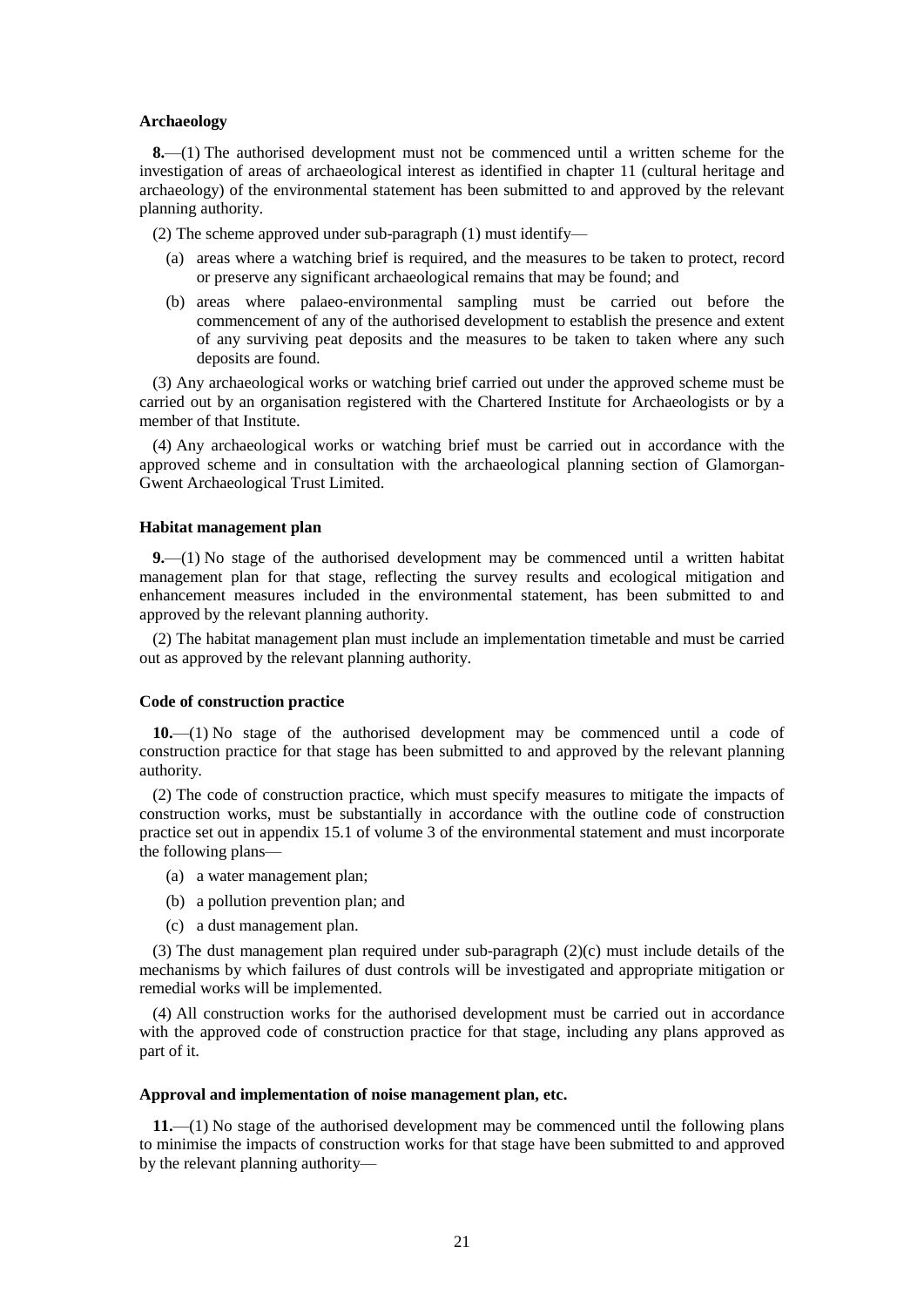- (a) a noise management plan, which must be substantially in accordance with section 8.7 of the environmental statement and the outline plan at appendix 15.1.5 of that document;
- (b) a construction traffic management plan, which must be substantially in accordance with section 10.6 of the environmental statement and the outline plan at appendix 15.1.6 of that document;
- (c) a waste management plan, which must be substantially in accordance with section 15.10 of the environmental statement and the outline plan at appendix 15.1.4 of that document; and
- (d) an emergency response and flood management plan, which must be substantially in accordance with section 8.7 of the environmental statement and the outline plan at appendix 15.1.7 of that document.

(2) The noise management plan required under sub-paragraph  $(1)(a)$  must include—

- (a) a piling method statement;
- (b) a construction vibration risk assessment; and
- (c) details of the mechanisms by which failures of noise controls will be investigated and appropriate mitigation or remedial works will be implemented.

(3) The relevant planning authority must consult Royal Mail Group Limited before approving the construction traffic management plan and must have regard to any response provided by Royal Mail Group Limited.

(4) Construction works for the authorised development must be carried out in accordance with the approved plans for that stage referred to in sub-paragraph (1).

#### **External lighting**

**12.**—(1) Not less than 3 months before commissioning any stage of the authorised development, the undertaker must submit to the relevant planning authority written details of all external lighting to be installed at that stage of the authorised development.

(2) The details must be in accordance with the environmental statement and the design and access statement and must include details of the direction and levels of lighting.

(3) The relevant stage of the authorised development must not be brought into operation until the details submitted under sub-paragraph (1) have been approved by the relevant planning authority and the approved external lighting scheme has been installed.

(4) The approved lighting scheme must be retained for the duration of the operation of the relevant stage of the authorised development.

#### **Construction hours**

**13.** Construction works for the authorised development must not take place—

- (a) outside the hours of—
	- (i) 7 a.m. to 7 p.m. on Monday to Friday; and
	- (ii) 7 a.m. to 1 p.m. on Saturdays; or
- (b) at any time on Sundays and public holidays,

except with the prior written approval of the relevant planning authority.

#### **Control of noise during operational phase**

**14.**—(1) The undertaker must not commence commissioning of any stage of the authorised development until a written scheme for the management of noise generated by the operation of that stage of the authorised development has been submitted to and approved by the relevant planning authority.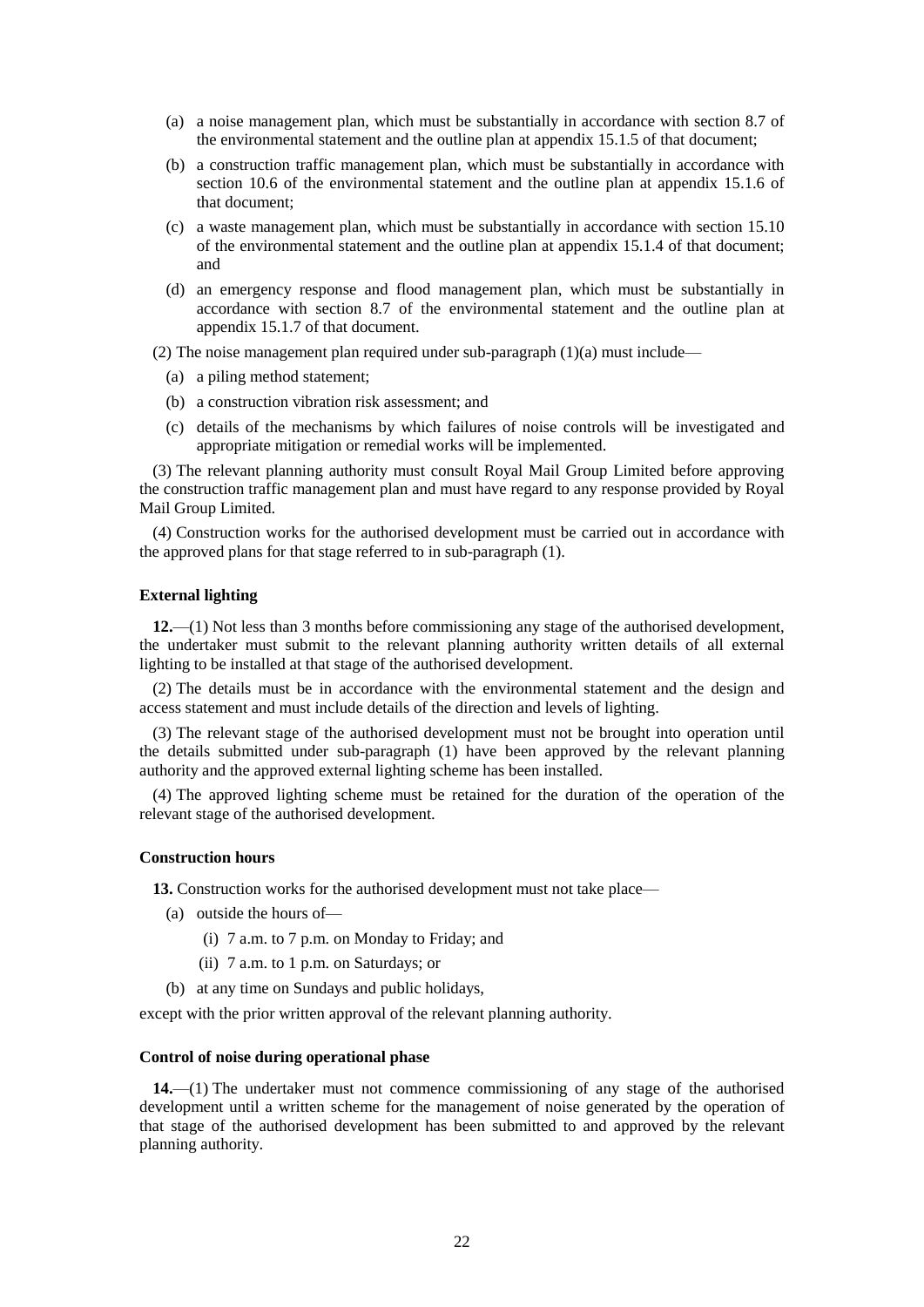(2) The scheme to be submitted and approved under sub-paragraph (1) must be substantially in accordance with section 8.7 of the environmental statement and must include details of—

- (a) the noise attenuation measures to be taken to minimise operational noise, including any noise limits;
- (b) noise monitoring requirements including the location of monitoring equipment; and
- (c) the measures to be taken, including timescales, to address any noise issues identified.

(3) The noise management scheme must be implemented as approved and maintained for the duration of the operation of the relevant stage of the authorised development.

#### **Surface and foul water drainage**

**15.**—(1) No stage of the authorised development may be commenced until written details of the surface and foul water drainage system for that stage have been submitted to and approved by the relevant planning authority.

(2) The surface and foul water drainage system for the relevant stage of the authorised development must be constructed in accordance with the approved details.

#### **Aviation safety**

**16.** The undertaker must install on any chimney stack forming part of the authorised development aviation warning lighting with such shape, colour and character as specified in guidance issued by the Civil Aviation Authority.

#### **Air quality monitoring**

**17.**—(1) Not less than 12 months before the commissioning of any stage of the authorised development, a scheme for the monitoring of ambient concentrations of nitrogen dioxide in the area must be submitted to and approved by the relevant planning authority.

(2) The scheme to be submitted under sub-paragraph (1) must contains details of—

- (a) the locations at which monitoring will take place;
- (b) the monitoring equipment and methods to be used;
- (c) the frequency and duration of monitoring; and
- (d) the procedure for reporting the result of the monitoring.

(3) The air quality monitoring scheme must be implemented as approved for the relevant stage of the authorised development.

#### **Contaminated land and groundwater**

**18.**—(1) No stage of the authorised development may be commenced until a written scheme for that stage to deal with the contamination of any land, including groundwater, which is likely to cause harm to persons, the environment or pollution of controlled waters has been submitted to and approved by the relevant planning authority in consultation with the Natural Resources Body for Wales.

(2) The scheme must include an investigation and risk assessment report, prepared by a competent person in accordance with the guidance document, which must contain—

- (a) an investigation of the extent, scale and nature of contamination;
- (b) an assessment of the potential risks to human health, the environment and controlled waters;
- (c) a piling method risk assessment; and
- (d) a remediation scheme to bring the site to a condition suitable for the intended use by removing any unacceptable risks to human health, the environment and controlled waters, which must contain—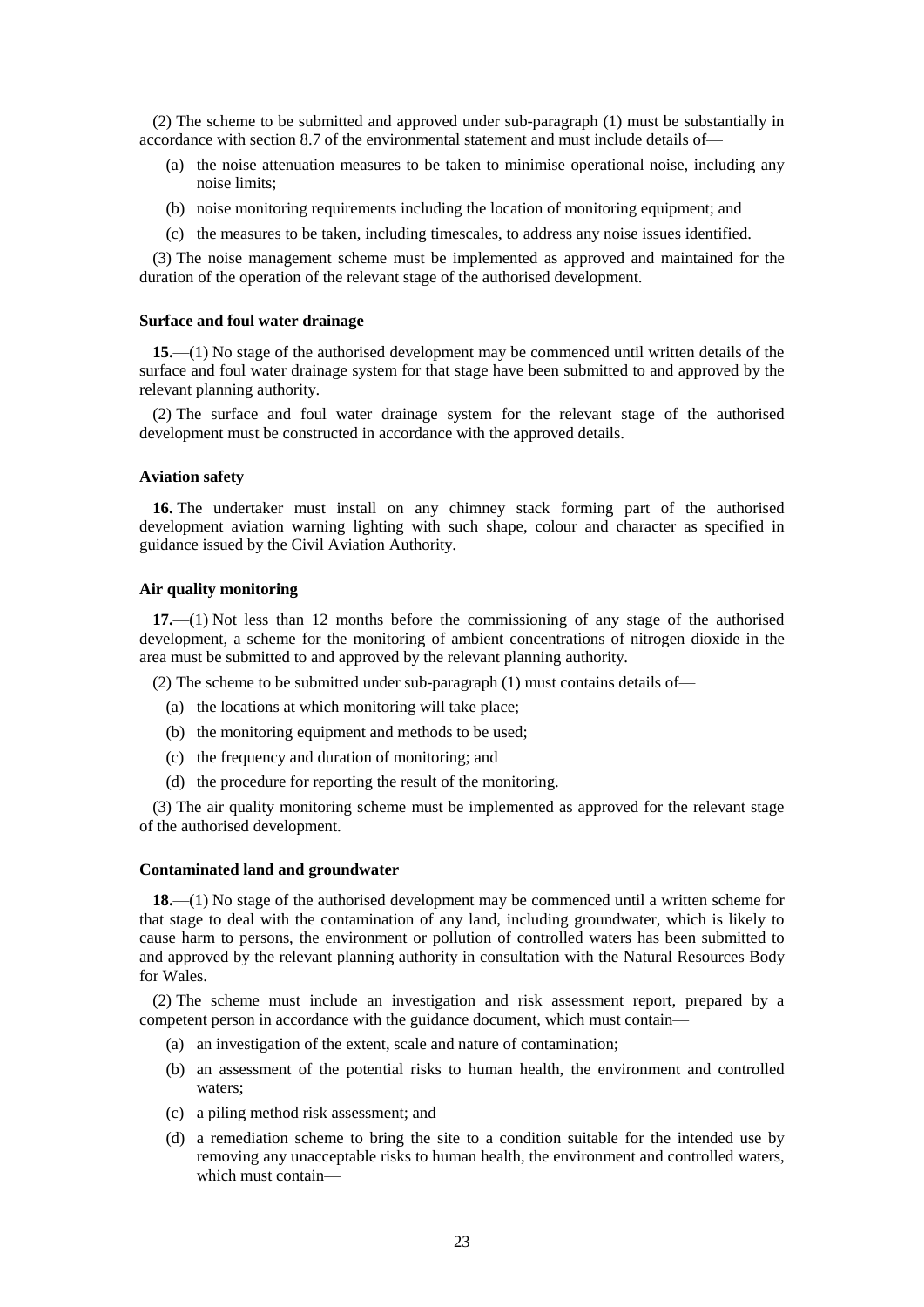- (i) details of remediation works to be undertaken;
- (ii) proposed remediation objectives and remediation criteria; and
- (iii) site management procedures.

(3) The undertaker must carry out the remediation works in accordance with the approved scheme.

(4) Construction of the authorised development must not commence until a verification report, which demonstrates the effectiveness of the approved remediation works (if required) carried out in accordance with sub-paragraph (3), has been submitted to and agreed in writing with the relevant planning authority.

(5) If contaminated land not previously identified is found during the construction of the authorised development, no further works for the authorised development may be carried out until an investigation and remediation scheme has been submitted to and approved by the relevant planning authority; and the scheme must include details of—

- (a) how the contaminated land is to be identified and assessed;
- (b) where remediation is required by the scheme, the remediation measures;
- (c) timescales for carrying out the remediation measures; and
- (d) any ongoing monitoring or mitigation requirements.

(6) Any remediation measures identified in the investigation and remediation scheme mentioned in sub-paragraph (5) must be carried out in accordance with the approved scheme.

(7) In this Requirement—

"controlled waters" has the meaning given in Part 3 of the Water Resources Act 1991(**a**);

"guidance document" means Land Contamination: A Guide for Developers (Welsh Local Government Association and the Environment Agency Wales, 2006(**b**)).

#### **Construction compound**

**19.**—(1) No stage of the authorised development may be commenced until details for that stage of the size, layout and location of temporary buildings and structures forming Work No. 1B have been submitted to and approved by the relevant planning authority.

(2) The temporary buildings and structures forming Work No. 1B must be installed in accordance with the approved details.

### SCHEDULE 3 Article 12(3)

# MODIFICATION OF COMPENSATION AND COMPULSORY PURCHASE ENACTMENTS FOR CREATION OF NEW RIGHTS

#### **Compensation enactments modified**

**1.** The enactments for the time being in force with respect to compensation for the compulsory purchase of land apply, with the necessary modifications as respects compensation, in the case of a compulsory acquisition under this Order of a right by the creation of a new right as they apply as respects compensation on the compulsory purchase of land and interests in land.

<sup>(</sup>**a**) See section 104(1).

<sup>(</sup>**b**) The guide is available at this link: http://www.merthyr.gov.uk/media/1446/land-contamination-a-guide-for-developers.pdf.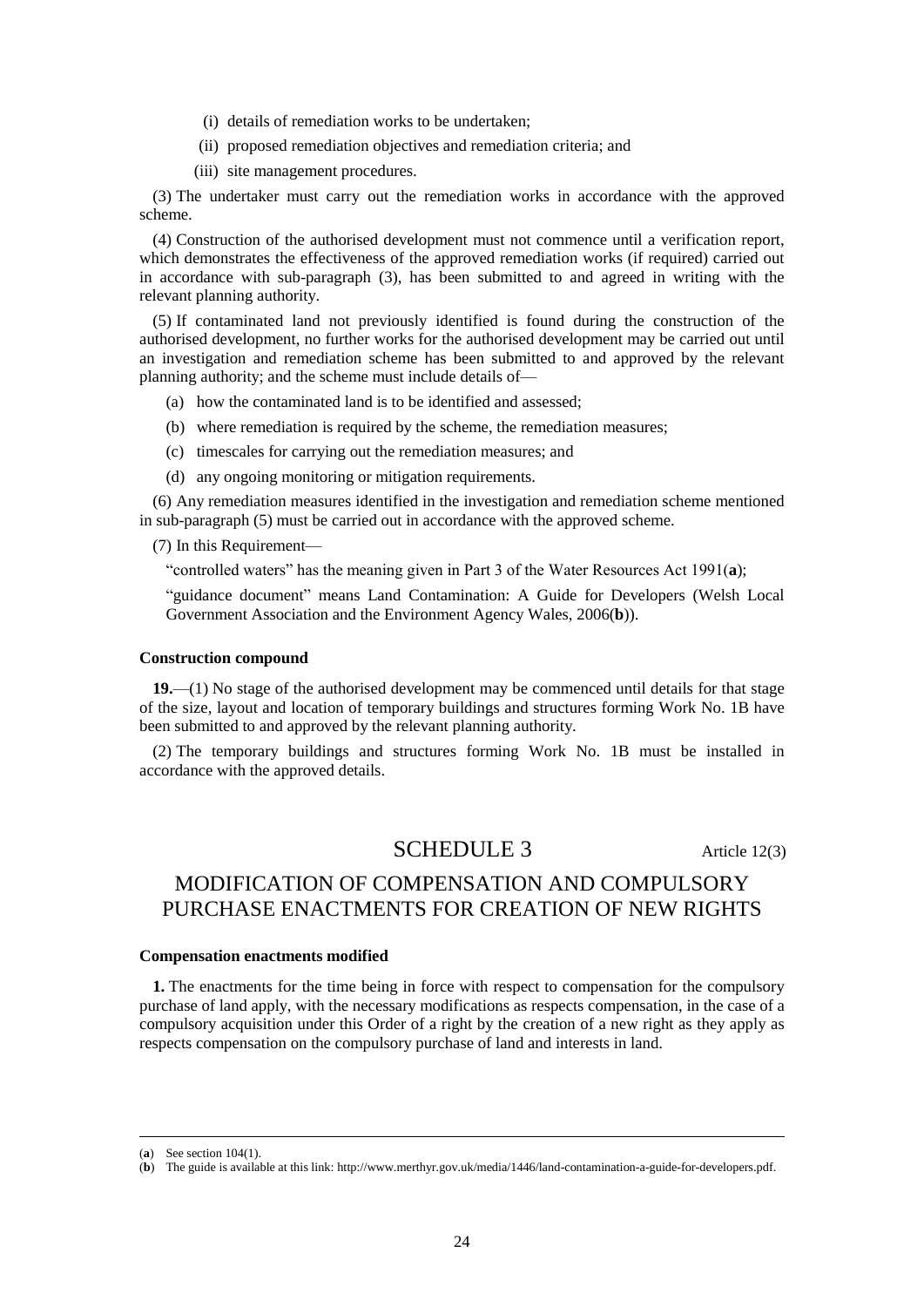#### **Land Compensation Act 1973 modified**

**2.**—(1) Without limiting paragraph 1, the Land Compensation Act 1973(**a**) has effect subject to the modifications set out in sub-paragraphs (2) and (3).

(2) In section 44(1) (compensation for injurious affection), as it applies to compensation for injurious affection under section 7 of the 1965 Act as substituted by paragraph 4,—

- (a) omit "land is acquired or taken" and substitute "a right over land is purchased"; and
- (b) omit "acquired or taken from him" and substitute "over which the right is exercisable".

(3) In section 58(1) (determination of material detriment where part of house etc. proposed for compulsory acquisition), as it applies to determinations under section 8 of the 1965 Act as substituted by paragraph 5,—

- (a) omit "part" in paragraphs (a) and (b) and substitute "a right over land consisting";
- (b) omit "severance" and substitute "right over the whole of the house, building or manufactory or of the house and the park or garden";
- (c) omit "part proposed" and substitute "right proposed"; and
- (d) omit "part is" and substitute "right is".

#### **1965 Act modified**

**3.**—(1) The 1965 Act has effect with the modifications necessary to make it apply to the compulsory acquisition under this Order of a right by the creation of a new right as it applies to the compulsory acquisition under this Order of land, so that, in appropriate contexts, references in that Act to land must be read (according to the requirements of the particular context) as referring to, or as including, references to—

- (a) the right acquired or to be acquired; or
- (b) the land over which the right is or is to be exercisable.

(2) Without limiting sub-paragraph (1), Part 1 of the 1965 Act applies in relation to the compulsory acquisition under this Order of a right by the creation of a new right with the modifications specified in the following provisions of this Schedule.

**4.** Omit section 7 of the 1965 Act (measure of compensation in case of severance) and substitute the following section—

"**7.** In assessing the compensation to be paid by the acquiring authority under this Act, regard must be had not only to the extent (if any) to which the value of the land over which the right is to be acquired is depreciated by the acquisition of the right, but also to the damage (if any) to be sustained by the owner of the land by reason of its severance from other land of the owner, or injuriously affecting that other land by the exercise of the powers conferred by this or the special Act."

**5.** Omit section 8 of the 1965 Act (other provisions as to divided land) and substitute the following section—

"**8.**—(1) Where in consequence of the service on a person under section 5 of a notice to treat in respect of a right over land consisting of a house, building or manufactory or of a park or garden belonging to a house (the "relevant land")—

- (a) a question of disputed compensation in respect of the purchase of the right would apart from this section fall to be determined by the Upper Tribunal (the "tribunal"); and
- (b) before the tribunal has determined that question, the tribunal is satisfied that the person has an interest in the whole of the relevant land and is able and willing to sell that land and—

<sup>(</sup>**a**) 1973 c.26.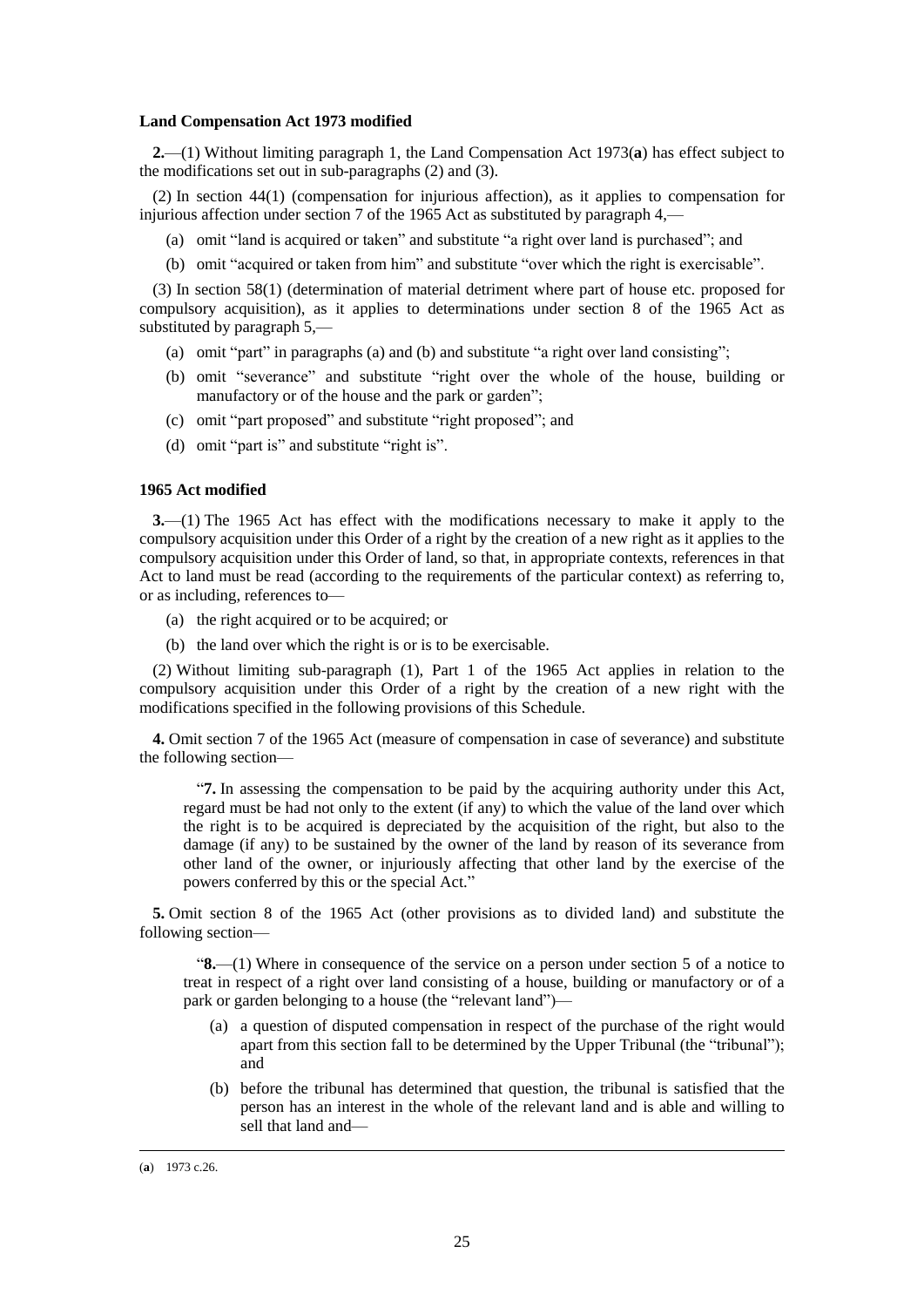- (i) where that land consists of a house, building or manufactory, that the right cannot be purchased without material detriment to that land; or
- (ii) where that land consists of such a park or garden, that the right cannot be purchased without seriously affecting the amenity or convenience of the house to which that land belongs,

in relation to that person, the Order ceases to authorise the purchase of the right and is deemed to authorise the purchase of that person's interest in the whole of the relevant land including, where the land consists of such a park or garden, the house to which it belongs, and the notice is deemed to have been served in respect of that interest on such date as the tribunal directs.

(2) Any question as to the extent of the land in which the Order is deemed to authorise the purchase of an interest by virtue of subsection (1) must be determined by the tribunal.

(3) Where, in consequence of a determination of the tribunal that it is satisfied as mentioned in subsection (1), the Order is deemed by virtue of that subsection to authorise the purchase of an interest in land, the acquiring authority may, at any time within the period of 6 weeks beginning with the date of the determination, withdraw the notice to treat in consequence of which the determination was made; but nothing in this subsection prejudices any other power of the authority to withdraw the notice.

(4) In this section, "Order" means the Port Talbot Steelworks Generating Station Order 2015."

**6.** The following provisions of the 1965 Act (which state the effect of a deed poll executed in various circumstances where there is no conveyance by persons with interests in the land), that is to say—

- (a) section 9(4) (refusal to convey, failure to make title, etc.);
- (b) paragraph 10(3) of Schedule 1 (persons without power to sell their interests);
- (c) paragraph 2(3) of Schedule 2 (absent and untraced owners); and
- (d) paragraphs 2(3) and 7(2) of Schedule 4 (common land),

 $\overline{a}$ 

are so modified as to secure that, as against persons with interests in the land which are expressed to be overridden by the deed, the right which is to be compulsorily acquired is vested absolutely in the acquiring authority.

**7.** Section 11 of the 1965 Act (powers of entry) is so modified as to secure that, as from the date on which the acquiring authority has served notice to treat in respect of any right, it has power, exercisable in equivalent circumstances and subject to equivalent conditions, to enter for the purpose of exercising that right (which is deemed for this purpose to have been created on the date of service of the notice); and sections 12 (unauthorised entry) and 13 (refusal to give possession to acquiring authority) of that Act(**a**) are modified correspondingly.

**8.** Section 20 of the 1965 Act(**b**) (tenants at will, etc.) applies with the modifications necessary to secure that persons with such interests in land as are mentioned in that section are compensated in a manner corresponding to that in which they would be compensated on a compulsory acquisition under this Order of that land, but taking into account only the extent (if any) of such interference with such an interest as is actually caused, or likely to be caused, by the exercise of the right in question.

**9.** Section 22 of the 1965 Act (interests omitted from purchase) is so modified as to enable the acquiring authority, in circumstances corresponding to those referred to in that section, to continue to be entitled to exercise the right acquired, subject to compliance with that section as respects compensation.

<sup>(</sup>**a**) Section 13 was amended by section 139 of the Tribunals, Courts and Enforcement Act 2007 (c.15) and by paragraph 28 of Schedule 13 and Part 3 of Schedule 23 to that Act.

<sup>(</sup>**b**) Section 20 was amended by paragraph 4 of Schedule 15 to the Planning and Compensation Act 1991 (c.34) and paragraph 70 of Schedule 1 to the Transfer of Tribunal Functions (Lands Tribunal and Miscellaneous Amendments) Order 2009.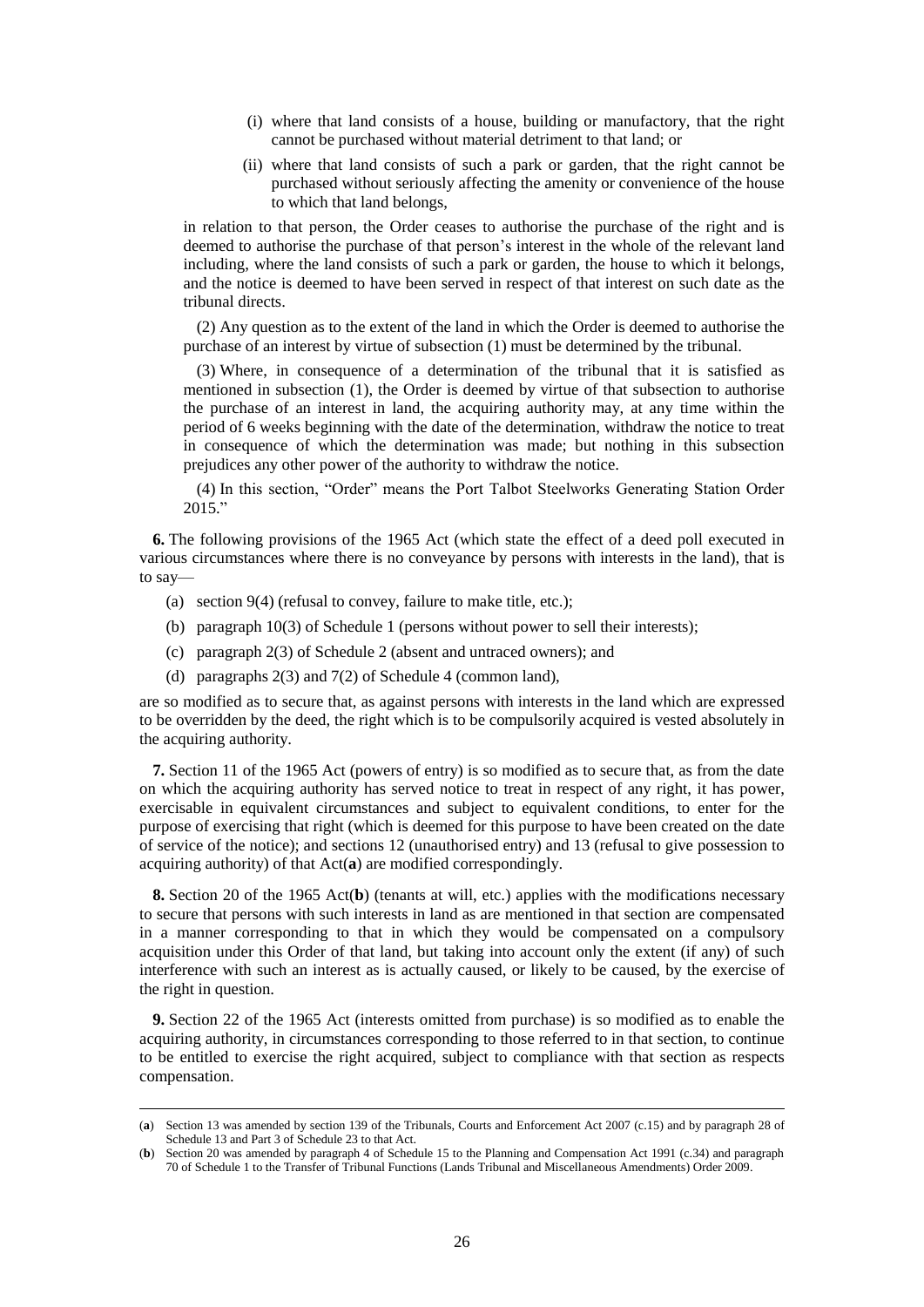# SCHEDULE 4 Article 21

### PROTECTIVE PROVISIONS

### PART 1

### PROTECTION OF NETWORK RAIL INFRASTRUCTURE LIMITED, ETC.

**1.** The provisions of this Part have effect unless otherwise agreed in writing between the undertaker and Network Rail and, where paragraph 15 applies, any other person on whom rights or obligations are conferred or imposed by that paragraph.

**2.** In this Part—

"construction" includes execution, placing, alteration and reconstruction; and "construct" and "constructed" have corresponding meanings;

"engineer" means an engineer appointed by Network Rail for the purposes of this Order;

"network licence" means the network licence, as amended from time to time, granted to Network Rail Infrastructure Limited by the Secretary of State in exercise of the powers in section 8 of the Railways Act 1993(**a**);

"Network Rail" means—

- (a) Network Rail Infrastructure Limited(**b**) (company number 2904587); and
- (b) any associated company of Network Rail Infrastructure Limited that holds property for railway purposes,

and for the purpose of paragraph (b) "associated company" means any company that is (within the meaning of section 1159 of the Companies Act 2006(**c**))—

- (i) the holding company of Network Rail Infrastructure Limited;
- (ii) a subsidiary of Network Rail Infrastructure Limited; or
- (iii) another subsidiary of the holding company of Network Rail Infrastructure Limited;

"plans" includes sections, designs, design data, software, drawings, specifications, soil reports, calculations, descriptions (including descriptions of methods of construction), staging proposals, programmes and details of the extent, timing and duration of any proposed occupation of railway property;

"railway operational procedures" means procedures specified under any access agreement (as defined in the Railways Act 1993(**d**)) or station lease;

"railway property" means—

- (a) any railway belonging to Network Rail;
- (b) any station, land, works, apparatus and equipment belonging to Network Rail or connected with any such railway; and
- (c) any easement or other property interest held by or used for the benefit of Network Rail for the purposes of such railway or works, apparatus or equipment;

<sup>(</sup>**a**) 1993 c.43. Section 8 was amended by paragraph 4 of Schedule 17 and Part 4 of Schedule 31 to the Transport Act 2000 (c.38), paragraphs 3 and 5 of Schedule 2 to the Railways and Transport Safety Act 2003 (c.20), paragraph 3 of Schedule 1 and Part 1 of Schedule 13 to the Railways Act 2005 (c.14) and Part 1 of Schedule 1 to the Office of Rail Regulation (Change of Name) Regulations 2015 (S.I. 2015/1682).

<sup>(</sup>**b**) The registered office of Network Rail Infrastructure Limited is 1 Eversholt Street, London NW1 2DN.

<sup>(</sup>**c**) 2006 c.46.

<sup>(</sup>**d**) "Access agreement" is defined in section 83. The definition was amended by section 230 of the Transport Act 2000.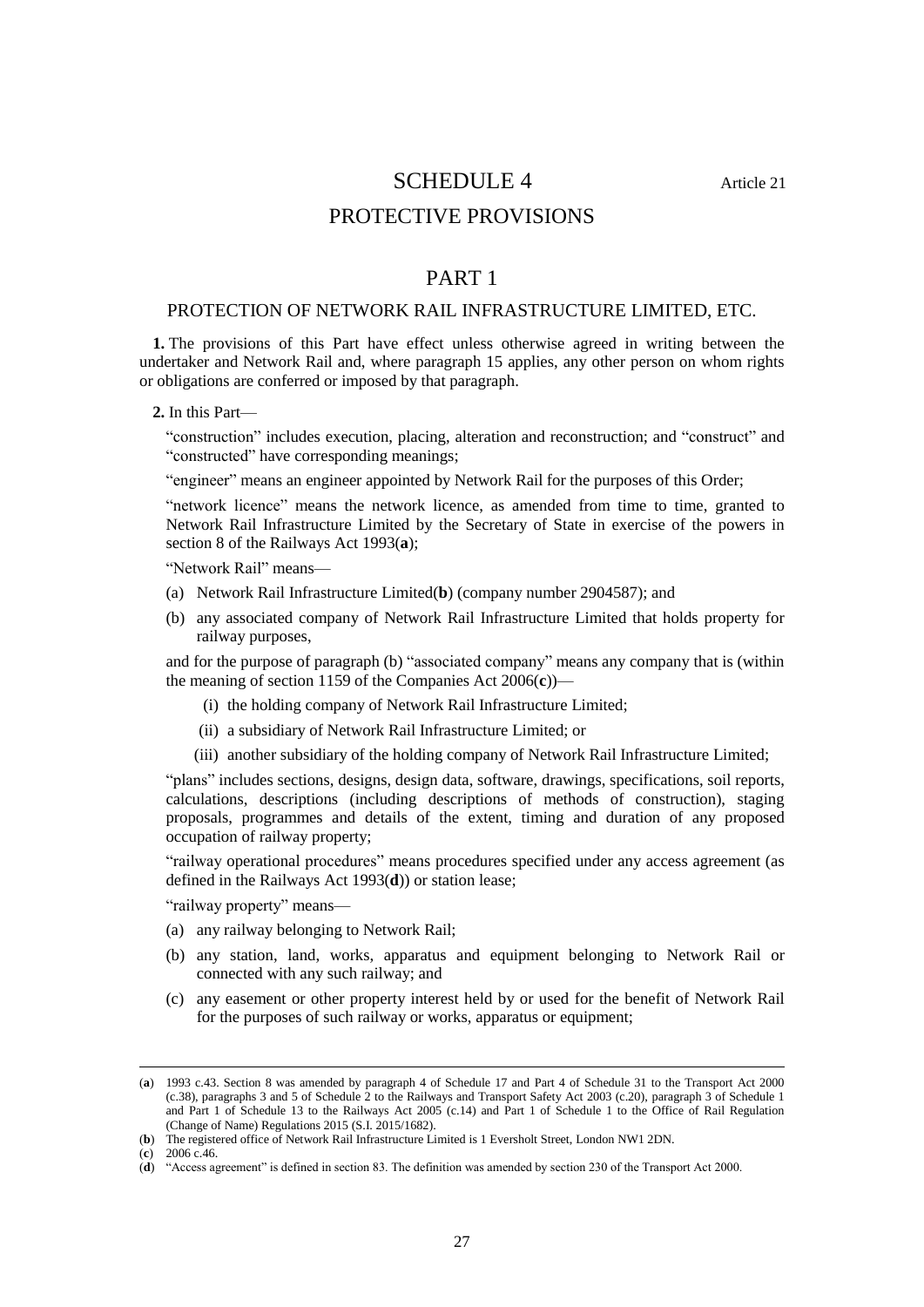"specified work" means so much of any of the authorised development as is situated on, across, under, over or within 15 metres of, or may in any way adversely affect, railway property.

**3.**—(1) Where under this Part Network Rail is required to give its consent or approval in respect of any matter, that consent or approval is subject to the condition that Network Rail complies with any relevant railway operational procedures and any obligations under its network licence or under statute.

(2) Insofar as any specified work or the acquisition or use of railway property is or may be subject to railway operational procedures, Network Rail must—

- (a) co-operate with the undertaker with a view to avoiding undue delay and securing conformity as between any plans approved by the engineer and requirements arising from those procedures; and
- (b) use its reasonable endeavours to avoid any conflict arising between the application of those procedures and the proper implementation of the authorised development under this Order.

**4.**—(1) The undertaker must not exercise the powers conferred by—

- (a) article 11 (authority to survey and investigate land);
- (b) article 12 (compulsory acquisition of rights);
- (c) article 16 (acquisition of subsoil or airspace only);
- (d) article 17 (private rights);

 $\overline{a}$ 

- (e) article 18 (statutory undertakers); or
- (f) section 11(3) of the 1965 Act (powers of entry) as applied by this Order,

in respect of any railway property unless the exercise of the powers is with the consent of Network Rail.

(2) The undertaker must not in exercise of the powers conferred by this Order prevent pedestrian or vehicular access to any railway property, unless preventing such access is with the consent of Network Rail.

(3) The undertaker must not exercise the powers conferred by sections 271 (extinguishment of rights of statutory undertakers: preliminary notices) or 272 (extinguishment of rights of electronic code communications operators: preliminary notices) of the 1990 Act(**a**) or article 18 in relation to any right of access of Network Rail to railway property, but such right of access may be diverted with the consent of Network Rail.

(4) The undertaker must not in exercise of the powers conferred by this Order acquire or use, or acquire new rights over, any railway property except with the consent of Network Rail.

(5) Where Network Rail is asked to give its consent pursuant to this paragraph, consent must not be unreasonably withheld but may be given subject to reasonable conditions.

**5.**—(1) The undertaker must before commencing construction of any specified work supply to Network Rail proper and sufficient plans of that work for the reasonable approval of the engineer, and the specified work must not be commenced except in accordance with such plans as have been approved in writing by the engineer or settled by arbitration.

(2) The approval of the engineer under sub-paragraph (1) must not be unreasonably withheld or delayed, and if by the end of the period of 28 days beginning with the date on which the plans have been supplied to Network Rail the engineer has not intimated disapproval of the plans and the grounds of disapproval—

(a) the undertaker may serve on the engineer written notice requiring the engineer to intimate approval or disapproval within a further period of 28 days beginning with the date on which the engineer receives written notice from the undertaker; and

<sup>(</sup>**a**) Section 272 was amended by paragraph 103 of Schedule 17 to the Communications Act 2003 (c.21).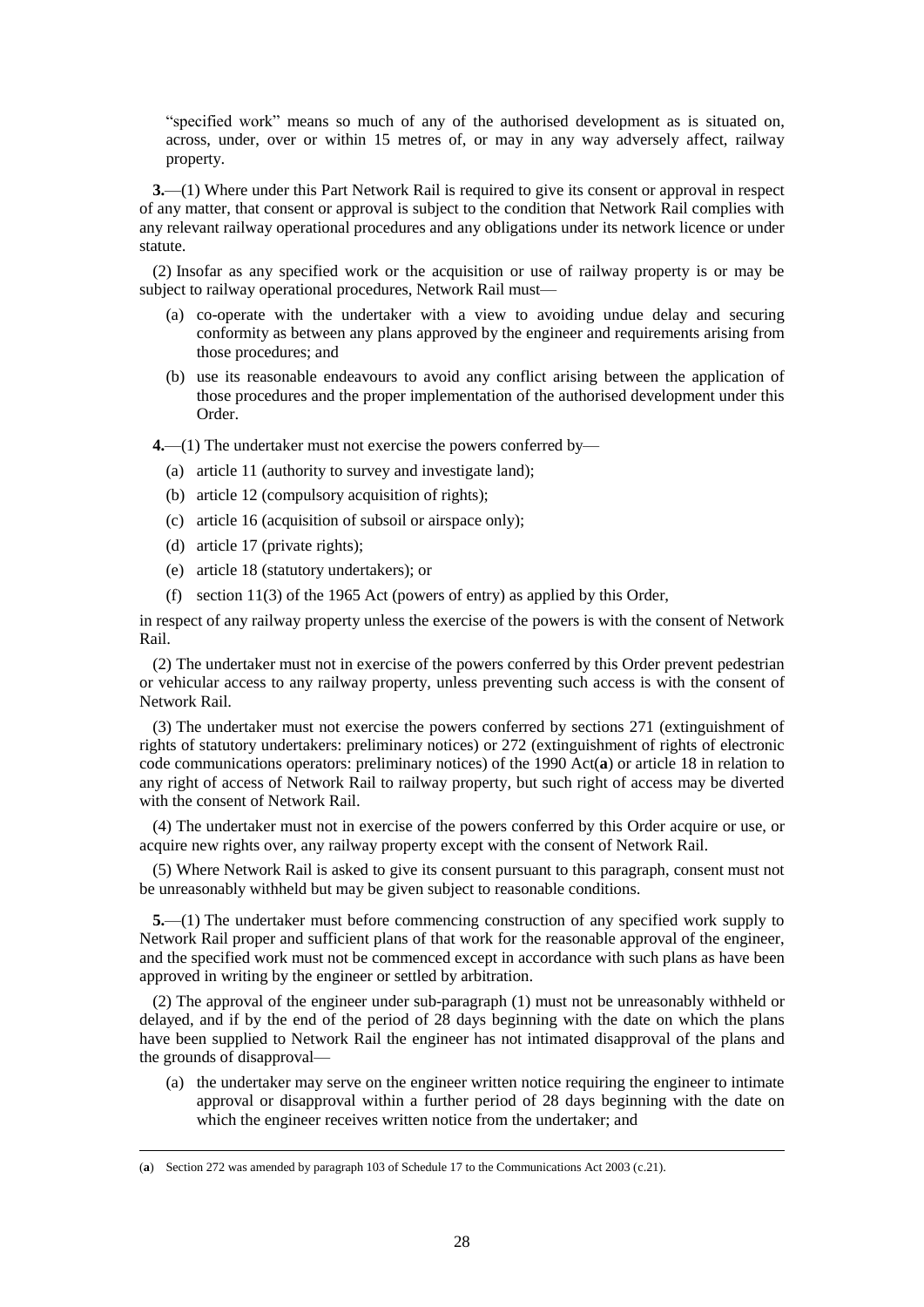(b) if after the expiry of the further 28 days the engineer has not intimated approval or disapproval, the engineer is deemed to have approved the plans as supplied.

(3) If by the end of the period of 28 days beginning with the date on which written notice was served on the engineer under sub-paragraph (2) Network Rail gives notice to the undertaker that Network Rail desires itself to construct any part of a specified work that in the opinion of the engineer will or may affect the stability of railway property or the safe operation of traffic on the railways of Network Rail, then, if the undertaker desires such part of the specified work to be constructed, Network Rail must construct it with all reasonable dispatch on behalf of and to the reasonable satisfaction of the undertaker in accordance with the plans approved or deemed to be approved or settled under this paragraph and under the supervision (where appropriate and if given) of the undertaker.

(4) When signifying approval of the plans, the engineer may specify any protective works (whether temporary or permanent) that in the engineer's opinion should be carried out before the commencement of the construction of a specified work to ensure the safety or stability of railway property or the continuation of safe and efficient operation of the railways of Network Rail or the services of operators using them (including any relocation, de-commissioning and removal of works, apparatus and equipment necessitated by a specified work and the comfort and safety of passengers who may be affected by the specified work), and—

- (a) such protective works as may be reasonably necessary for those purposes must be constructed by Network Rail or by the undertaker, if Network Rail so desires, at the expense of the undertaker in either case, with all reasonable dispatch; and
- (b) the undertaker must not commence the construction of the specified works until the engineer has notified the undertaker that the protective works have been completed to the engineer's reasonable satisfaction.

**6.**—(1) Any specified work and any protective works to be constructed by virtue of paragraph 5(4) must, when commenced, be constructed—

- (a) with all reasonable dispatch in accordance with the plans approved or deemed to have been approved or settled under paragraph 5;
- (b) under the supervision (where appropriate and if given) and to the reasonable satisfaction of the engineer;
- (c) in such manner as to cause as little damage as is possible to railway property; and
- (d) so far as is reasonably practicable, so as not to interfere with or obstruct the free, uninterrupted and safe use of any railway of Network Rail or the traffic thereon and the use by passengers of railway property.

(2) If any damage to railway property or any such interference or obstruction is caused by the carrying out of, or in consequence of, the construction of a specified work, the undertaker must, despite any such approval, make good such damage and pay to Network Rail all reasonable expenses to which Network Rail may be put and compensation for any loss which it may sustain by reason of any such damage, interference or obstruction.

(3) Nothing in this Part imposes—

- (a) any liability on the undertaker with respect to any damage, costs, expenses or loss attributable to the negligence of Network Rail or its servants, contractors or agents; or
- (b) any liability on Network Rail with respect to any damage, costs, expenses or loss attributable to the negligence of the undertaker or its servants, contractors or agents.

**7.** The undertaker must—

- (a) at all times afford reasonable facilities to the engineer for access to a specified work during its construction; and
- (b) supply the engineer with all such information as the engineer may reasonably require with regard to a specified work or the method of constructing it.

**8.** Network Rail must at all times afford reasonable facilities to the undertaker and its agents for access to any works carried out by Network Rail under this Part during their construction and must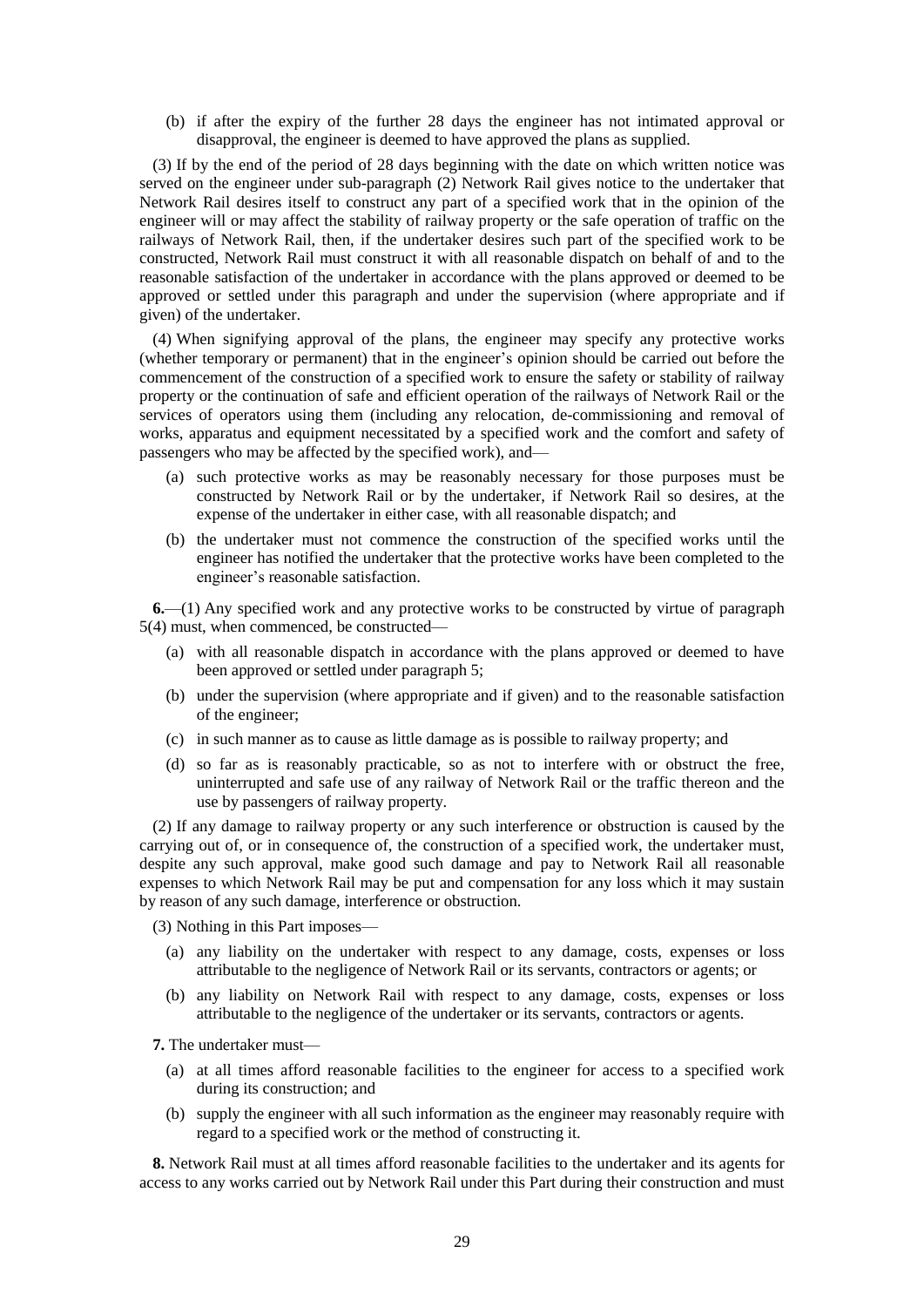supply the undertaker with such information as it may reasonably require with regard to such works or the method of constructing them.

**9.**—(1) If any permanent or temporary alterations or additions to railway property are reasonably necessary in consequence of the construction of a specified work, or during a period of 24 months after the completion of that work, in order to ensure the safety of railway property or the continued safe operation of the railway of Network Rail, such alterations and additions may be carried out by Network Rail.

(2) If Network Rail gives to the undertaker reasonable notice of its intention to carry out such alterations or additions (which must be specified in the notice), the undertaker must pay to Network Rail the reasonable cost of those alterations or additions including, in respect of any such alterations and additions as are to be permanent, a capitalised sum representing the increase of the costs which may be expected to be reasonably incurred by Network Rail in maintaining, working and, when necessary, renewing any such alterations or additions.

(3) If during the construction of a specified work by the undertaker, Network Rail gives notice to the undertaker that Network Rail desires itself to construct that part of the specified work that in the opinion of the engineer is endangering the stability of railway property or the safe operation of traffic on the railways of Network Rail, then, if the undertaker decides that part of the specified work is to be constructed,—

- (a) Network Rail must assume construction of that part of the specified work; and
- (b) the undertaker must, despite any approval of a specified work under paragraph 5(2), pay to Network Rail all reasonable expenses to which Network Rail may be put and compensation for any loss which Network Rail may suffer by reason of the execution by Network Rail of that specified work.

(4) The engineer must, in respect of the capitalised sums referred to in this paragraph and paragraph 10(a), provide such details of the formula by which those sums have been calculated as the undertaker may reasonably require.

(5) If the cost of maintaining, working or renewing railway property is reduced in consequence of any such alterations or additions, a capitalised sum representing such saving must be set off against any sum payable by the undertaker to Network Rail under this paragraph.

**10.** The undertaker must pay to Network Rail all reasonable fees, costs, charges and expenses reasonably incurred by Network Rail—

- (a) in constructing any part of a specified work on behalf of the undertaker as provided by paragraph 5(3) or in constructing any protective works under paragraph 5(4) including, in respect of any permanent protective works, a capitalised sum representing the cost of maintaining and renewing those works;
- (b) in respect of the approval by the engineer of plans submitted by the undertaker and the supervision by the engineer of the construction of a specified work;
- (c) in respect of the employment or procurement of the services of any inspectors, signallers, guards and other persons whom it is reasonably necessary to appoint for inspecting, signalling, watching and lighting railway property and for preventing, so far as may be reasonably practicable, interference, obstruction, danger or accident arising from the construction or failure of a specified work;
- (d) in respect of any special traffic working resulting from any speed restrictions that may, in the opinion of the engineer, need to be imposed by reason or in consequence of the construction or failure of a specified work or from the substitution of diversion of services that may be reasonably necessary for the same reason; and
- (e) in respect of any additional temporary lighting of railway property in the vicinity of the specified works, being lighting made reasonably necessary by reason or in consequence of the construction or failure of a specified work.

**11.**—(1) In this paragraph—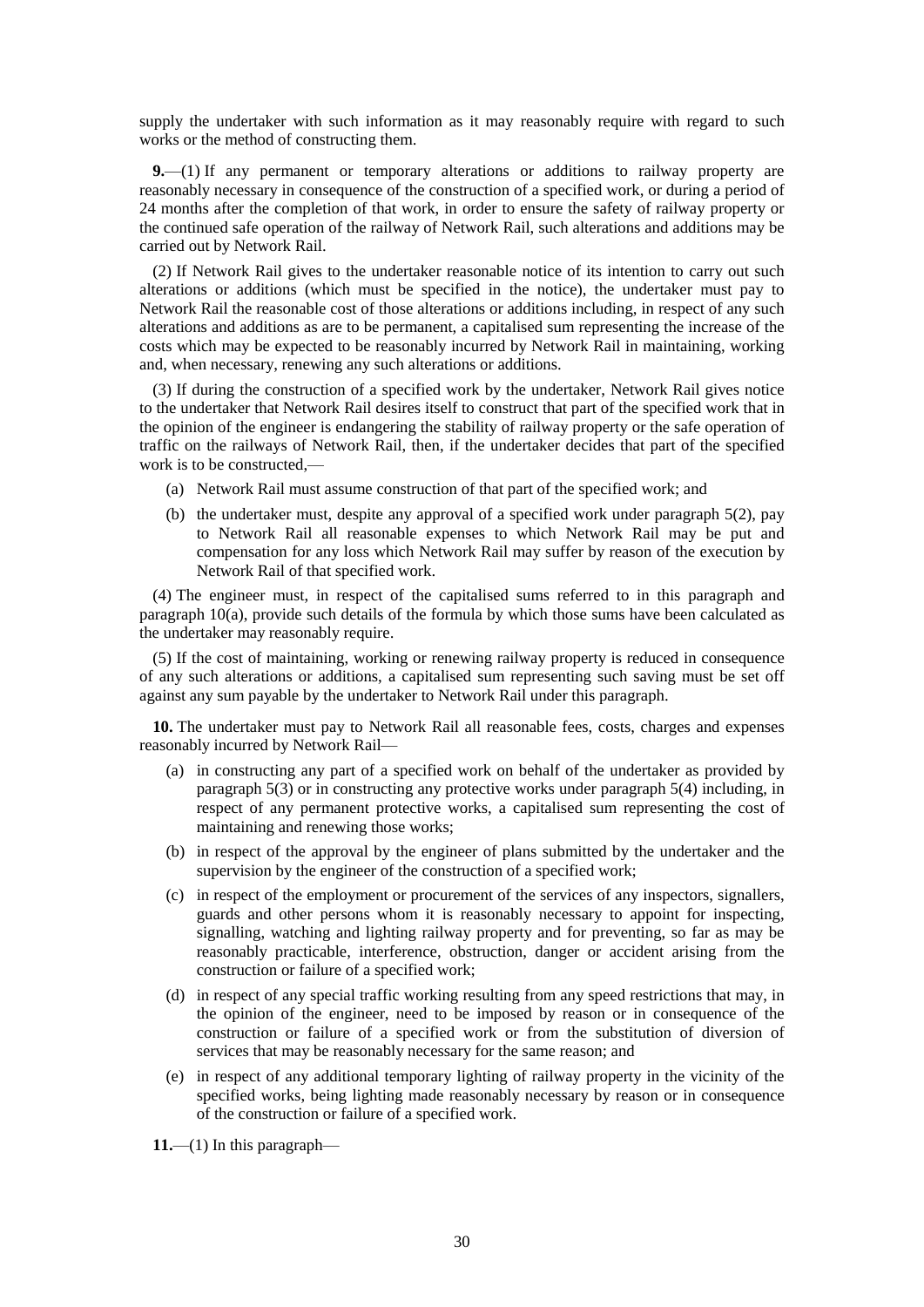"EMI" means, subject to sub-paragraph (2), electromagnetic interference with Network Rail's apparatus generated by the operation of the authorised development, where such interference is of a level that adversely affects the safe operation of Network Rail's apparatus;

"Network Rail's apparatus" means any lines, circuits, wires, apparatus or equipment (whether or not modified or installed as part of the authorised development) that are owned or used by Network Rail for the purpose of transmitting or receiving electrical energy or of radio, telegraphic, telephonic, electric, electronic or other like means of signalling or other communications.

(2) This paragraph applies to EMI only to the extent that the EMI is not attributable to any change to Network Rail's apparatus carried out after approval of plans under paragraph 5(2) for the relevant part of the authorised development giving rise to EMI (unless the undertaker has been given notice in writing before the approval of those plans of the intention to make such change).

(3) Subject to sub-paragraph (5), the undertaker must in the design and construction of the authorised development take all measures necessary to prevent EMI and must establish with Network Rail (both parties acting reasonably) appropriate arrangements to verify their effectiveness.

(4) In order to facilitate the undertaker's compliance with sub-paragraph (3)—

- (a) the undertaker must consult with Network Rail as early as reasonably practicable to identify all Network Rail's apparatus that may be at risk of EMI, and thereafter must continue to consult with Network Rail (both before and after formal submission of plans under paragraph 5(2)) in order to identify all potential causes of EMI and the measures required to eliminate them;
- (b) Network Rail must make available to the undertaker all information in the possession of Network Rail reasonably requested by the undertaker in respect of Network Rail's apparatus identified pursuant to paragraph (a); and
- (c) Network Rail must allow the undertaker reasonable facilities for the inspection of Network Rail's apparatus identified pursuant to paragraph (a).

(5) In any case where it is established that EMI can reasonably be prevented only by modifications to Network Rail's apparatus, Network Rail must not withhold its consent unreasonably to modifications of Network Rail's apparatus, but Network Rail may, in its reasonable discretion, select the means of prevention and the method of their execution, and in relation to such modifications paragraph 5(1) has effect subject to this sub-paragraph.

(6) If, at any time before the commencement of regular operations of the authorised development and despite any measures adopted pursuant to sub-paragraph (3), the testing or commissioning of the authorised development causes EMI, the undertaker must immediately on receipt of notification by Network Rail of the EMI either in writing or communicated orally (such oral communication to be confirmed in writing as soon as reasonably practicable after it has been issued) forthwith cease to use (or procure the cessation of use of) the undertaker's apparatus causing the EMI until all measures necessary have been taken to remedy the EMI by way of modification to the source of the EMI or (in the circumstances, and subject to the consent specified in sub-paragraph (5)) to Network Rail's apparatus.

(7) In the event of EMI having occurred—

- (a) the undertaker must afford reasonable facilities to Network Rail for access to the undertaker's apparatus in the investigation of the EMI;
- (b) Network Rail must afford reasonable facilities to the undertaker for access to Network Rail's apparatus in the investigation of the EMI; and
- (c) Network Rail must make available to the undertaker any additional material information in its possession reasonably requested by the undertaker in respect of Network Rail's apparatus or the EMI.

(8) Where Network Rail approves modifications to Network Rail's apparatus pursuant to subparagraph  $(5)$  or  $(6)$ —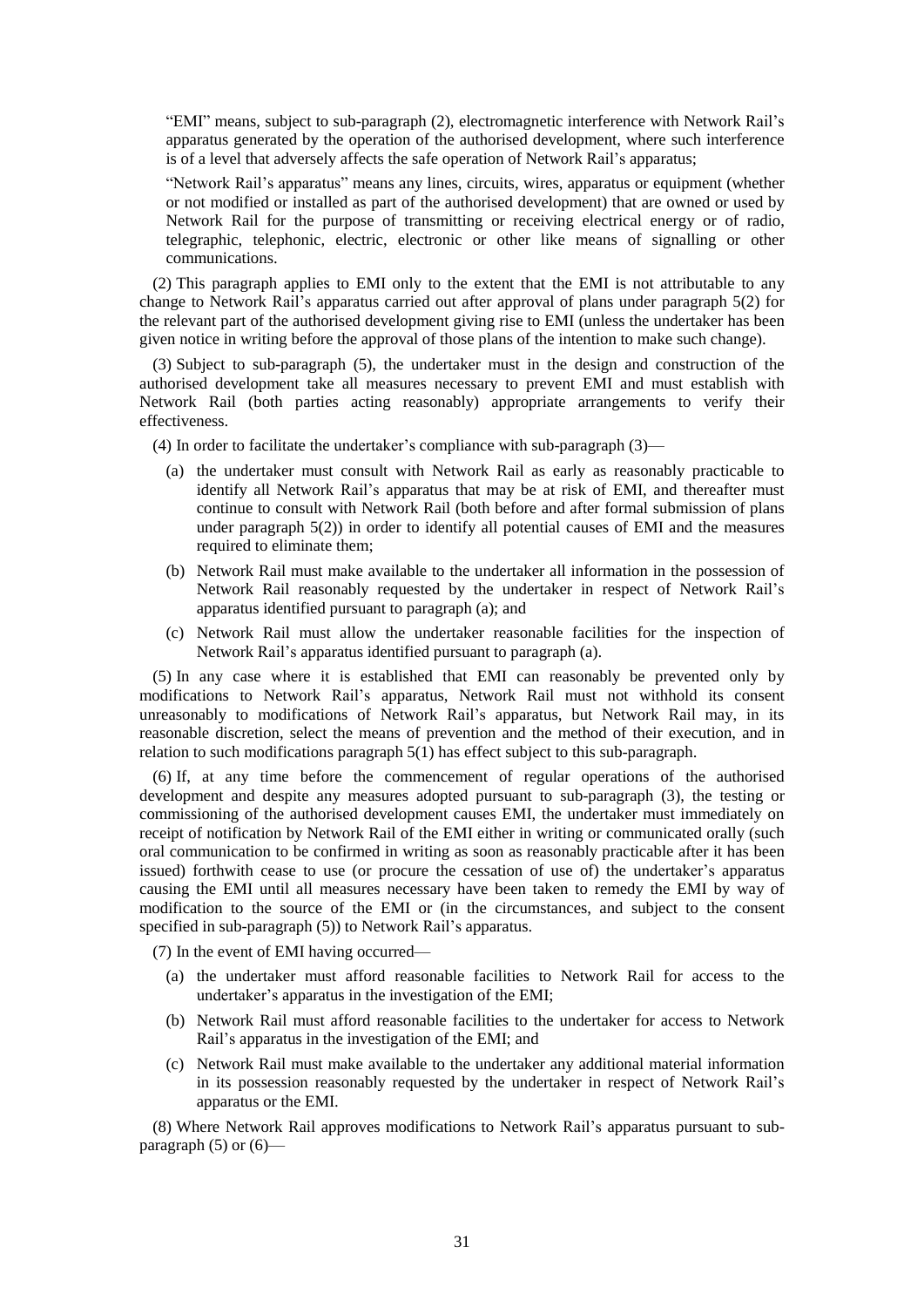- (a) Network Rail must allow the undertaker reasonable facilities for the inspection of the relevant part of Network Rail's apparatus; and
- (b) any modifications to Network Rail's apparatus approved pursuant to those subparagraphs must be carried out and completed by the undertaker in accordance with paragraph 6.

(9) To the extent that it would not otherwise do so, the indemnity in paragraph 15(1) applies to the costs and expenses reasonably incurred or losses suffered by Network Rail through the implementation of this paragraph (including costs incurred in connection with the consideration of proposals, approval of plans, supervision and inspection of works and facilitating access to Network Rail's apparatus) or in consequence of any EMI to which sub-paragraph (6) applies.

(10) For the purpose of paragraph 10(a), any modifications to Network Rail's apparatus under this paragraph are deemed to be protective works referred to in that sub-paragraph.

(11) In relation to any dispute arising under this paragraph, the reference in article 25 (arbitration) to the Institution of Civil Engineers must be read as a reference to the Institution of Engineering and Technology.

**12.** If at any time after the completion of a specified work, not being a work vested in Network Rail, Network Rail gives notice to the undertaker informing it that the state of maintenance of any part of the specified work appears to be such as adversely affects the operation of railway property, the undertaker must, on receipt of the notice, take such steps as may be reasonably necessary to put that specified work in such state of maintenance as not adversely to affect railway property.

**13.** The undertaker must not provide any illumination or illuminated sign or signal on or in connection with a specified work in the vicinity of any railway belonging to Network Rail unless it has first consulted Network Rail and it must comply with Network Rail's reasonable requirements for preventing confusion between such illumination or illuminated sign or signal and any railway signal or other light used for controlling, directing or securing the safety of traffic on the railway.

**14.** Any additional expenses that Network Rail may reasonably incur in altering, reconstructing or maintaining railway property under any powers existing at the making of this Order by reason of the existence of a specified work must, provided that at least 56 days' prior notice of the commencement of the alteration, reconstruction or maintenance has been given to the undertaker, be paid by the undertaker to Network Rail.

**15.**—(1) The undertaker must—

- (a) pay to Network Rail all reasonable costs, charges, damages and expenses not otherwise provided for in this Part that may be occasioned to or reasonably incurred by Network Rail—
	- (i) by reason of the construction or maintenance of a specified work or the failure of such a work; or
	- (ii) by reason of any act or omission of the undertaker or of any person in its employ, its contractors or others whilst engaged on a specified work; and
- (b) indemnify and keep indemnified Network Rail from and against all claims and demands arising out of or in connection with a specified work or any such failure, act or omission.

(2) The fact that any act or thing may have been done by Network Rail on behalf of the undertaker or in accordance with plans approved by the engineer or in accordance with any requirement of the engineer or under the supervision of the engineer does not (if it was done without negligence on the part of Network Rail or of any person in its employ, its contractors or agents) excuse the undertaker from any liability under sub-paragraph (1).

(3) Network Rail must give the undertaker reasonable notice of any such claim or demand, and no settlement or compromise of such a claim or demand may be made without the prior consent of the undertaker.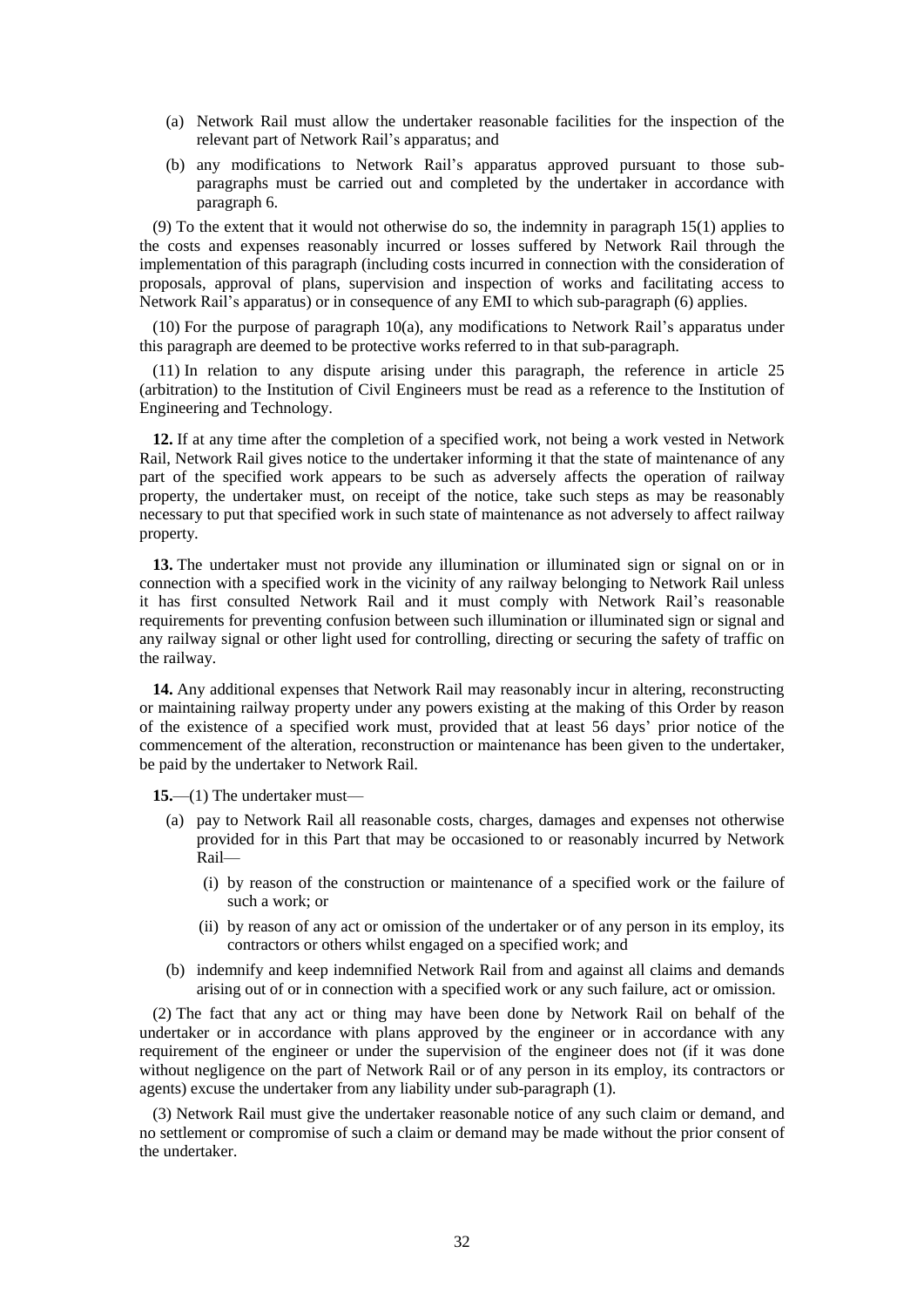(4) The sums payable by the undertaker under sub-paragraph (1) must include a sum equivalent to the relevant costs.

(5) Subject to the terms of any agreement between Network Rail and a train operator regarding the timing or method of payment of the relevant costs in respect of that train operator, Network Rail must promptly pay to each train operator the amount of any sums which Network Rail receives under sub-paragraph (4) that relates to the relevant costs of that train operator.

(6) The obligation under sub-paragraph (4) to pay Network Rail the relevant costs is, in the event of default, enforceable directly by any train operator concerned to the extent that such sums would be payable to that operator pursuant to sub-paragraph (5).

(7) In this paragraph—

"relevant costs" means the costs, direct losses and expenses (including loss of revenue) reasonably incurred by each train operator as a consequence of any restriction of the use of Network Rail's railway network as a result of the construction, maintenance or failure of a specified work or any such act or omission as mentioned in sub-paragraph (1);

"train operator" means any person who is authorised to act as the operator of a train by a licence under section 8 of the Railways Act 1993.

**16.** Network Rail must, on receipt of a request from the undertaker, from time to time provide the undertaker free of charge with written estimates of the costs, charges, expenses and other liabilities for which the undertaker is or will become liable under this Part (including the amount of the relevant costs mentioned in paragraph 15) and with such information as may reasonably enable the undertaker to assess the reasonableness of any such estimate or claim made or to be made pursuant to this Part (including any claim relating to those relevant costs).

**17.** In the assessment of any sums payable to Network Rail under this Part, there must not be taken into account any increase in the sums claimed that is attributable to any action taken by or any agreement entered into by Network Rail if that action or agreement was not reasonably necessary and was taken or entered into with a view to obtaining the payment of those sums by the undertaker under this Part or increasing the sums so payable.

**18.** The undertaker and Network Rail may, subject in the case of Network Rail to compliance with the terms of its network licence, enter into, and carry into effect, agreements for the transfer to the undertaker of—

- (a) any railway property shown on the works and land plans and described in the book of reference;
- (b) any lands, works or other property held in connection with any such railway property; and
- (c) any rights and obligations (whether or not statutory) of Network Rail relating to any railway property or any lands, works or other property referred to in this paragraph.

**19.** Nothing in this Order, or in any enactment incorporated or applied by this Order, prejudices or affects the operation of Part 1 of the Railways Act 1993.

**20.** The undertaker must give written notice to Network Rail if any application is proposed to be made by the undertaker for the Secretary of State's consent under article 7 (consent to transfer benefit of Order), and the notice must be given no later than 28 days before any such application is made and must describe or give (as appropriate)—

- (a) the nature of the application to be made;
- (b) the extent of the geographical area to which the application relates; and
- (c) the name and address of the person acting for the Secretary of State to whom the application is to be made.

**21.** The undertaker must, no later than 28 days from the date that the plans submitted to the Secretary of State are certified in accordance with article 22 (certification of plans, etc.), provide a set of those plans to Network Rail in the form of a computer disc with read-only memory.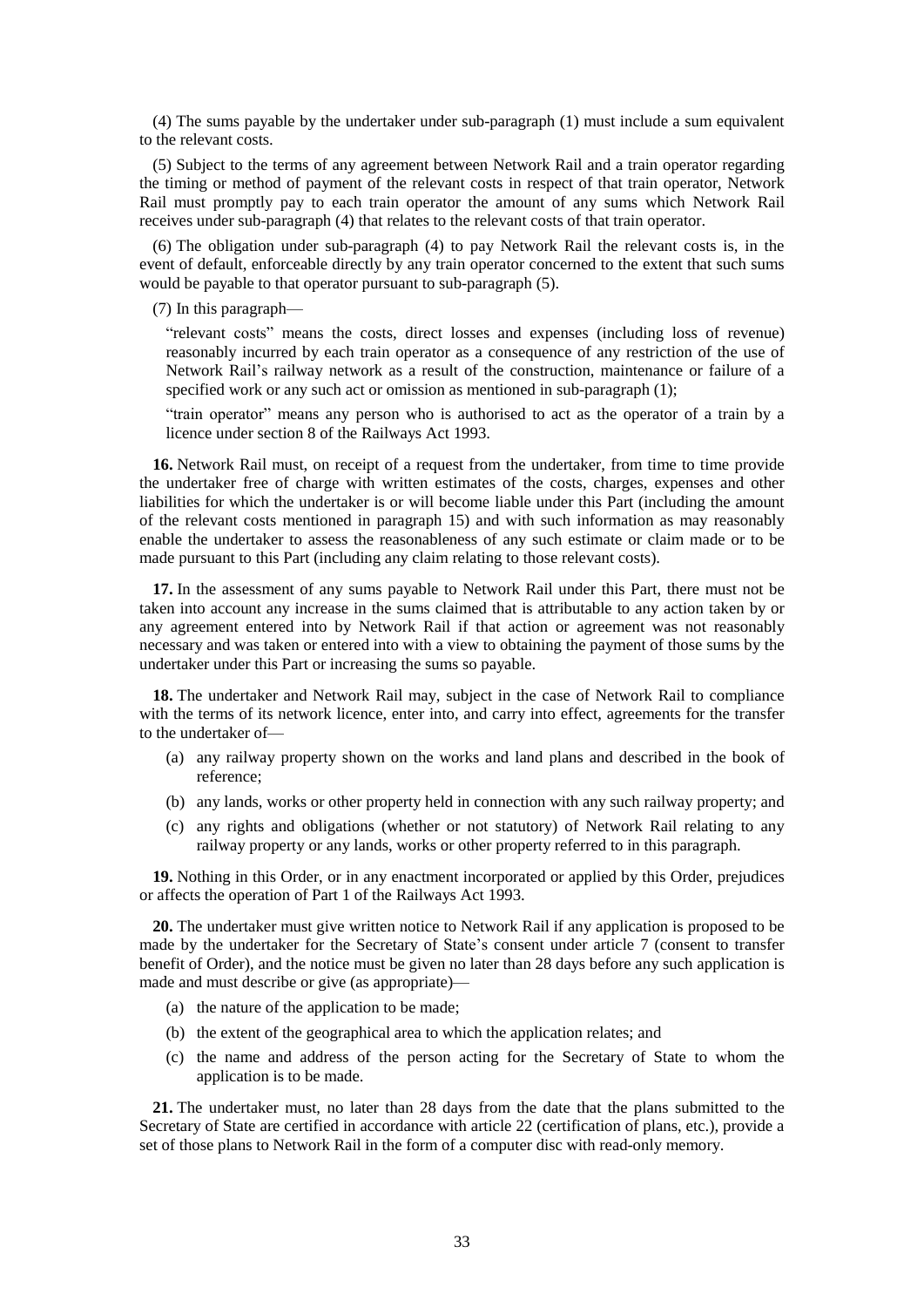### PART 2

#### PROTECTION OF WESTERN POWER DISTRIBUTION (SOUTH WALES) PLC

**1.** The provisions of this Part have effect unless otherwise agreed in writing between the undertaker and WPD.

**2.** In this Part—

"alternative apparatus" means alternative apparatus adequate to enable WPD to fulfil its statutory functions in a manner no less efficient than previously;

"alternative rights" means all necessary legal easements, consents or permissions required by WPD to permit or authorise a diversion;

"apparatus" means electrical plant or electric line (in both cases, as defined in the Electricity Act 1989(**a**)), belonging to or maintained by WPD;

"associated company" means any company that is—

(a) a holding company of WPD;

(b) a subsidiary of WPD; or

(c) another subsidiary of the holding company of WPD,

and "holding company" and "subsidiary" have the meanings given in section 1159 of the Companies Act 2006;

"functions" includes powers and duties;

"in", in a context referring to apparatus or alternative apparatus in land, includes a reference to apparatus or alternative apparatus under, over or on land;

"undertaker" has the meaning given in article  $2(1)$  except that, for the purposes of this Part, it does not include WPD or an associated company of WPD that has the benefit of this Order under a transfer or grant made under article 7 (consent to transfer benefit of Order);

"WPD" means Western Power Distribution (South Wales) plc(**b**) (company number 02366985).

**3.** This Part does not apply to apparatus in respect of which the relations between the undertaker and WPD are regulated by Part 3 of the 1991 Act.

**4.**—(1) Despite any provision of this Order or anything shown on the land plans, the undertaker must not acquire any apparatus otherwise than by agreement.

(2) The undertaker must not exercise the powers in this Order to carry out the substation works unless the exercise of such powers is with the consent of WPD.

(3) Where WPD is asked to give its consent under sub-paragraph (2), consent must not be unreasonably withheld, but may be given subject to reasonable conditions.

**5.**—(1) If, in exercise of the powers conferred by this Order, the undertaker acquires any interest in land in which any apparatus is placed—

- (a) that apparatus must not be removed under this Part; and
- (b) any right of WPD to maintain that apparatus in that land must not be extinguished,

until alternative apparatus has been constructed and is in operation to the reasonable satisfaction of WPD.

(2) If, for the purpose of executing any works in, on or under any land purchased, held, appropriated or used under this Order, the undertaker requires the removal of any apparatus placed in that land, it must give to WPD written notice of that requirement, together with a plan and section of the work proposed.

<sup>(</sup>**a**) "Electrical plant" and "electric line" are defined in section 64(1). The definition of "electrical plant" was amended by paragraph 38 of Schedule 6 to the Utilities Act 2000 (c.27).

<sup>(</sup>**b**) The registered office of Western Power Distribution (South Wales) plc is Avonbank, Feeder Road, Bristol BS2 0TB.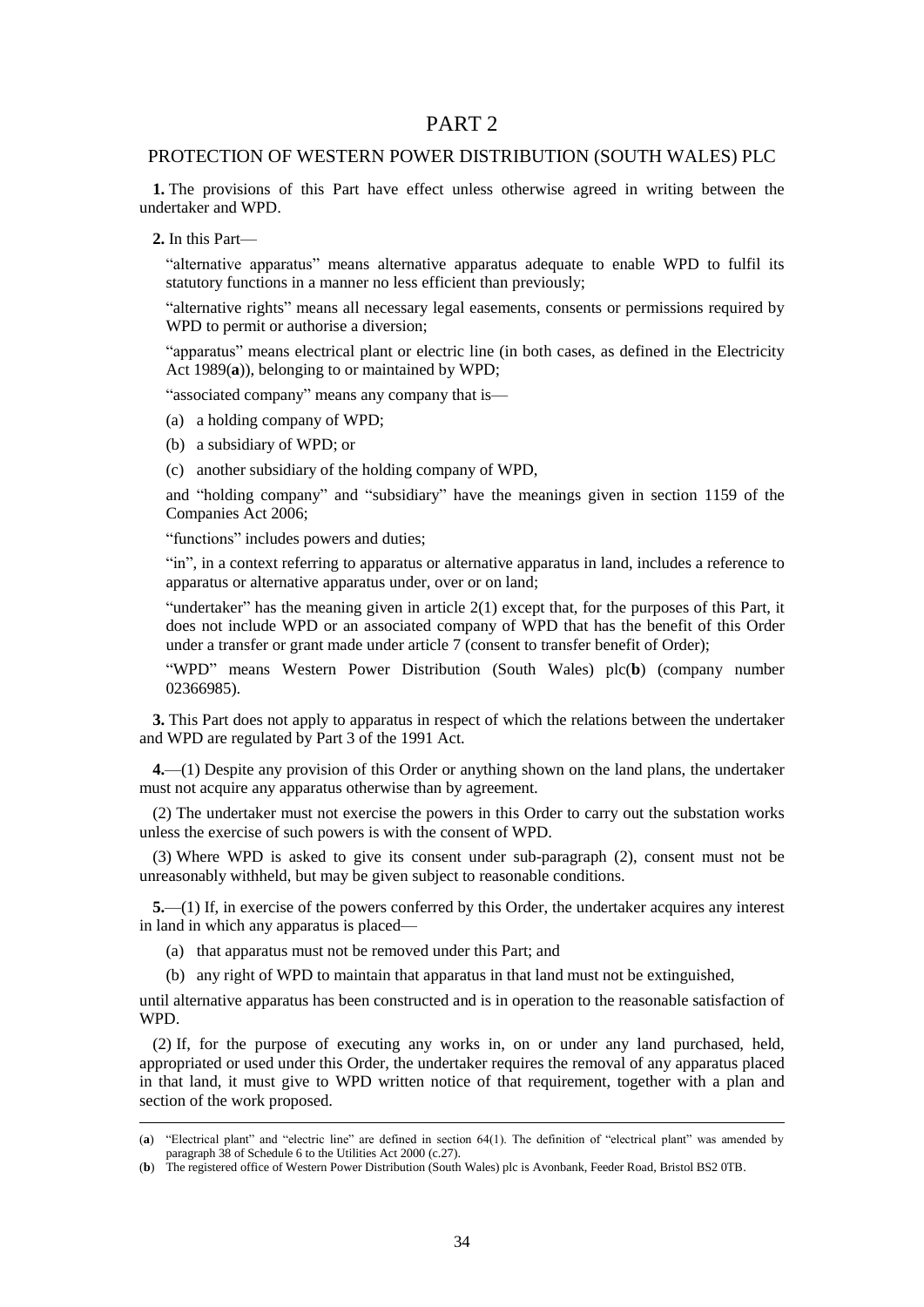(3) If alternative apparatus or any part of such apparatus is to be constructed as a consequence of the removal of apparatus placed on the land referred to in sub-paragraph (2), WPD must, on receipt of a written notice to that effect from the undertaker, as soon as reasonably possible use its reasonable endeavours to obtain the alternative rights in other land in which the alternative apparatus is to be constructed.

(4) WPD must, after the alternative apparatus to be provided or constructed has been agreed or settled by arbitration in accordance with article 25 (arbitration), and after the grant to WPD of any such facilities and rights as are referred to in sub-paragraph (3), proceed without unnecessary delay to construct and bring into operation the alternative apparatus and subsequently to remove any apparatus required by the undertaker to be removed under this Part.

**6.**—(1) Not less than 28 days before commencing the execution of any works in, on or under any land acquired, held, appropriated or used for the purposes of the authorised development that are near to, or will or may affect, any apparatus the removal of which has not been required by the undertaker under paragraph 5(2), the undertaker must submit to WPD a plan, section and description of the works to be executed. To avoid doubt, if any works referred to require any diversion or require WPD to obtain any alternative rights, the undertaker must give WPD sufficient notice to obtain any such alternative rights and must not commence works of the type described unless or until any such alternative rights have been obtained.

(2) The works must be executed only in accordance with the plan, section and description submitted under sub-paragraph (1) and in accordance with such reasonable requirements as may be made by WPD for the alteration or otherwise for the protection of the apparatus or for securing access to it, and WPD may watch and inspect the execution of the works.

(3) Any requirements made by WPD under sub-paragraph (2) must be made within a reasonable period beginning with the date on which a plan, section and description under sub-paragraph (1) are submitted to WPD.

(4) If WPD, in accordance with sub-paragraph (3) and in consequence of the works proposed by the undertaker, reasonably requires the removal of any apparatus and gives written notice to the undertaker of that requirement, paragraph 5 applies as if the removal of the apparatus had been required by the undertaker under sub-paragraph 5(2) of that paragraph.

(5) Nothing in this paragraph prevents the undertaker from submitting at any time or from time to time, but in no case less than the reasonable period provided for in sub-paragraph (3), before commencing the execution of any works, a new plan, section and description instead of the plan, section and description previously submitted, and if this is done, this paragraph applies to and in respect of the new plan, section and description.

(6) The undertaker is not required to comply with sub-paragraph (1) in a case of emergency, but in that case it must give to WPD notice as soon as is reasonably practicable and a plan, section and description of the works as soon as reasonably practicable subsequently and must comply with sub-paragraph (2) insofar as is reasonably practicable in the circumstances.

**7.**—(1) Subject to the following provisions of this paragraph, the undertaker must pay to WPD the proper and reasonable expenses reasonably incurred by WPD in, or in connection with, the inspection, removal, alteration or protection of any apparatus.

(2) The value of any apparatus removed under this Part must be deducted from any sum payable under sub-paragraph (1), that value being calculated after removal and agreed between the parties.

(3) If in accordance with this Part—

- (a) apparatus of better type, of greater capacity or of greater dimensions is placed in substitution for existing apparatus of worse type, of smaller capacity or of smaller dimensions; or
- (b) apparatus (whether existing apparatus or apparatus substituted for existing apparatus) is placed at a depth greater than the depth at which the existing apparatus was,

and the placing of apparatus of that type or capacity or of those dimensions or the placing of apparatus at that depth, as the case may be, is not agreed by the undertaker or, in default of agreement, is not determined by arbitration in accordance with article 25 to be necessary, then, if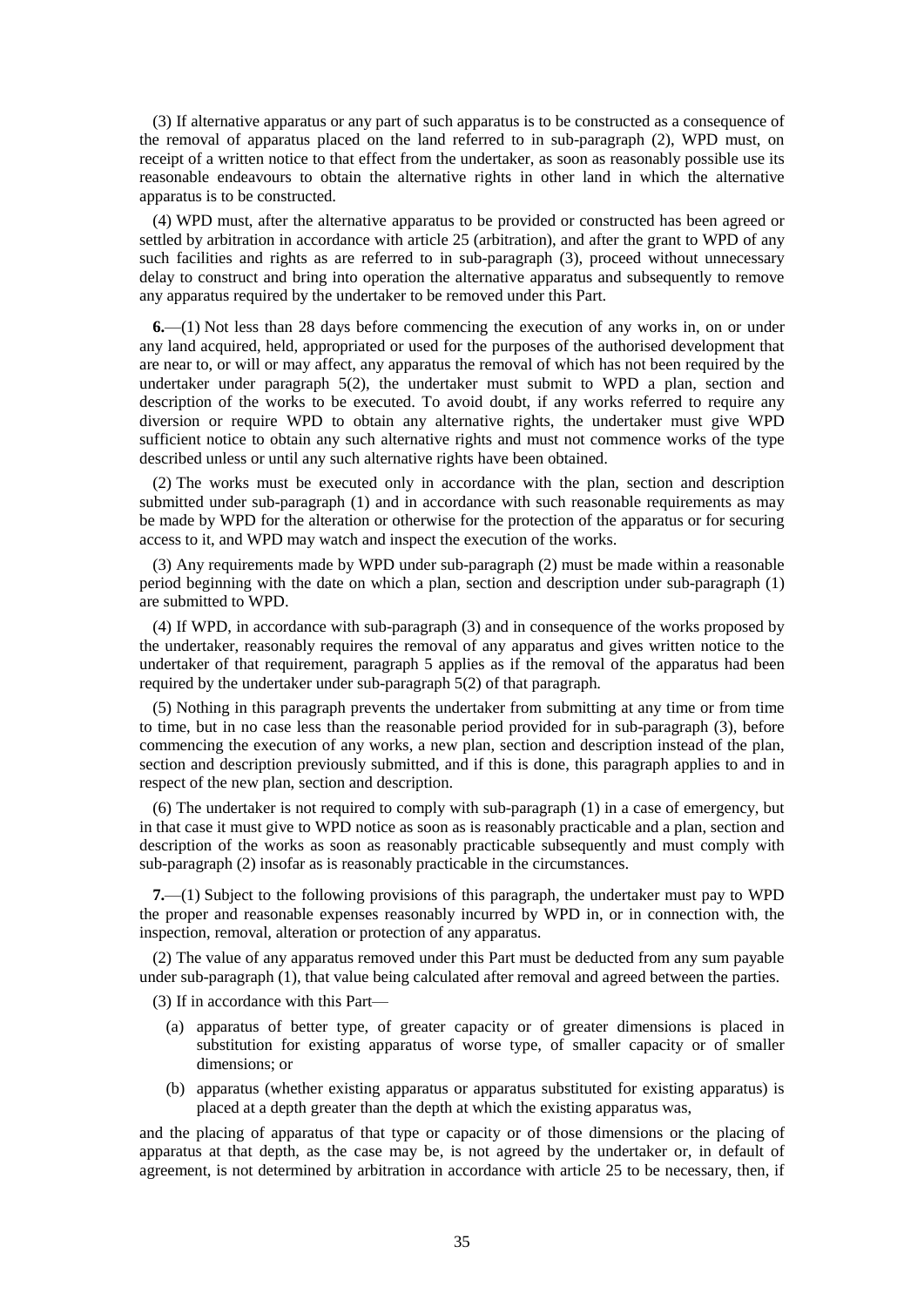such placing involves cost in the construction of works under this Part exceeding that which would have been involved if the apparatus placed had been of the existing type, capacity or dimensions, or at the existing depth, as the case may be, the amount which apart from this sub-paragraph would be payable to WPD by virtue of sub-paragraph (1) must be reduced by the amount of that excess.

(4) For the purposes of sub-paragraph (3)—

- (a) an extension of apparatus to a length greater than the length of existing apparatus must not be treated as a placing of apparatus of greater dimensions than those of the existing apparatus; and
- (b) where the provision of a joint in a cable is agreed, or is determined to be necessary, the consequential provision of a jointing chamber or of a manhole is to be treated as if it also had been agreed or had been so determined.

(5) An amount which apart from this sub-paragraph would be payable to WPD in respect of works by virtue of sub-paragraph (1) must, if the works include the placing of apparatus provided in substitution for apparatus placed more than 7 years and 6 months earlier so as to confer on WPD any financial benefit by deferment of the time for renewal of the apparatus in the ordinary course, be reduced by the amount that represents that benefit.

**8.** The undertaker must indemnify WPD and keep WPD indemnified in respect of any direct losses, costs, claims or liabilities arising out of, or as a consequence of, the works authorised by this Order and anything done under this Part.

**9.** Any difference or dispute arising between the undertaker and WPD under this Part must, unless otherwise agreed in writing between the undertaker and WPD, be determined by arbitration in accordance with article 25.

### PART 3

### PROTECTION OF NATIONAL GRID ELECTRICITY TRANSMISSION PLC

#### **Part to have effect unless otherwise agreed**

**1.** The provisions of this Part have effect unless otherwise agreed in writing between the undertaker and National Grid.

#### **Interpretation**

**2.** In this Part—

"acceptable insurance" means third party liability insurance effected and maintained by the undertaker with a limit of indemnity of not less than £10 millions per occurrence or series of occurrences arising out of a single event arranged with underwriters whose security or credit rating is not lower than—

- (a) A-, if the rating is assigned by Standard & Poor's Ratings Group; or
- (b) A3, if the rating is assigned by Moody's Investors Services Inc.;

"alternative apparatus" means appropriate alternative apparatus to the satisfaction of National Grid to enable it to fulfil its statutory functions in a manner no less efficient than previously;

"apparatus" means electric lines or electrical plant as defined in the Electricity Act 1989, belonging to or maintained by National Grid;

"authorised development" includes the use and maintenance of the authorised development;

"commence" and "commencement" have the meaning given in paragraph 1 of Schedule 2 (Requirements);

"functions" includes powers and duties;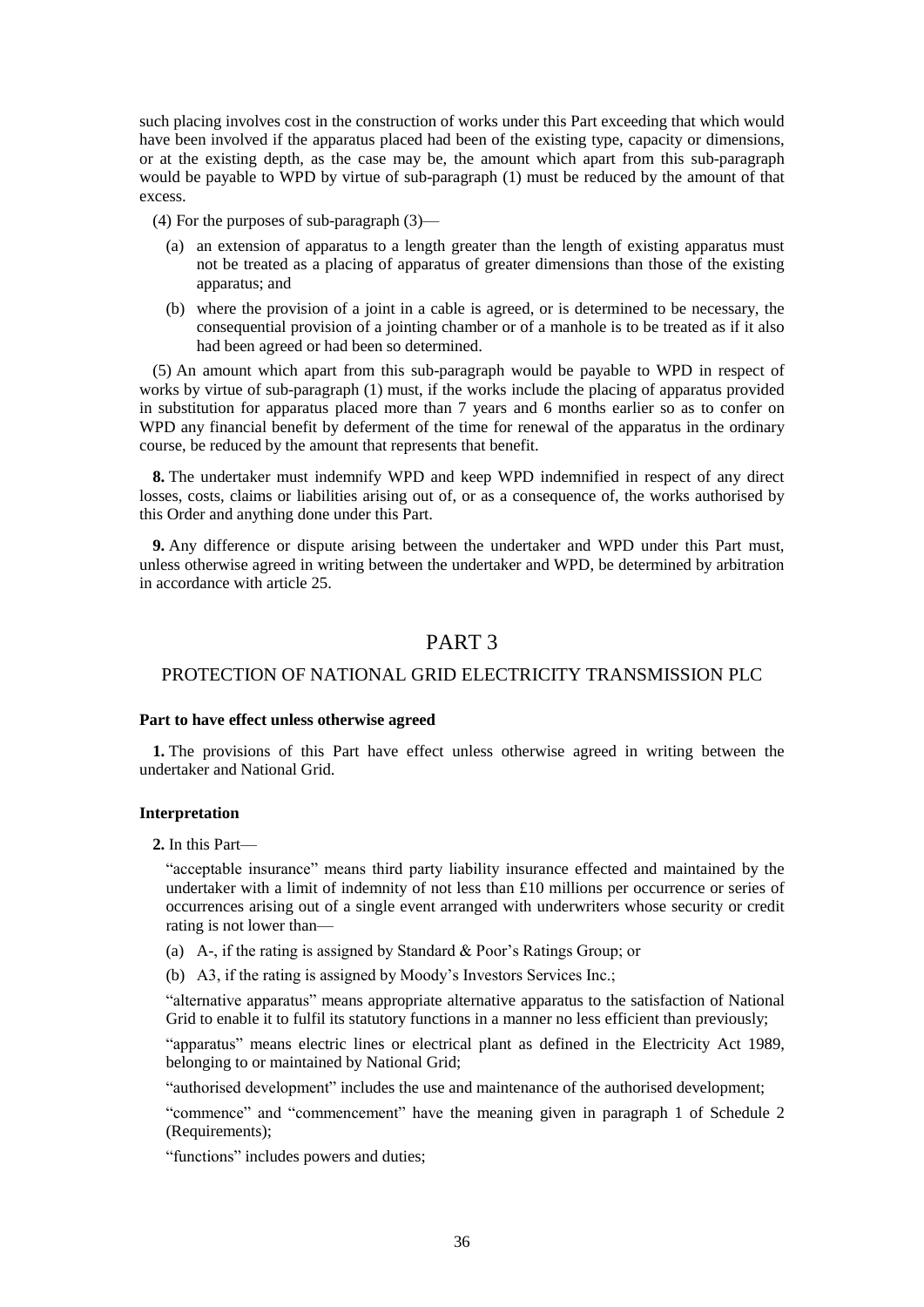"in", in a context referring to apparatus or alternative apparatus in land, includes a reference to apparatus or alternative apparatus under, over, across, along or on land;

"maintain" and "maintenance", in relation to any apparatus or alternative apparatus of National Grid, include the ability and right to construct, use, repair, alter, inspect, renew and remove;

"National Grid" means National Grid Electricity Transmission plc(**a**) (company number 2366977);

"plans" includes designs, drawings, specifications, method statements, soil reports, programmes, calculations, risk assessments and other documents that are reasonably necessary properly and sufficiently to describe and assess the works to be executed;

"specified work" means so much the authorised development that will or may be situated within 15 metres (measured in any direction) of, or that may affect, any apparatus.

#### **Application**

**3.** This Part does not apply to apparatus in respect of which the relations between the undertaker and National Grid are regulated by Part 3 of the 1991 Act.

#### **Acquisition of land**

**4.**—(1) Despite any provision of this Order or anything shown on the land plans or contained in the book of reference, the undertaker must not acquire any land, interest or apparatus or override any easement or other interest of National Grid otherwise than by agreement (such agreement not to be unreasonably withheld).

(2) Where there is any inconsistency or duplication between the provisions of this Part relating to the relocation or removal of apparatus (including the payment of costs and expenses relating to such relocation or removal) and the provisions of any existing easement, right, agreement or licence granted, used, enjoyed or exercised by National Grid as of right or other use in relation to the apparatus, the provisions of this Part prevail.

#### **Removal of apparatus**

 $\overline{a}$ 

**5.**—(1) If, in accordance with the agreement reached under paragraph 4 or in any other authorised manner, the undertaker acquires an interest in any land in which any apparatus is placed—

- (a) the apparatus must not be removed under this Part; and
- (b) any right of National Grid to maintain the apparatus in the land must not be extinguished,

until alternative apparatus has been constructed and is in operation to the reasonable satisfaction of National Grid in accordance with sub-paragraphs (2) to (5).

(2) If, for the purpose of executing any works in, on, under or over any land purchased, held, appropriated or used under this Order, the undertaker requires the removal of any apparatus placed in the land, it must give to National Grid at least 56 days' advance written notice of that requirement, together with a plan of the work proposed and of the proposed position of the alternative apparatus to be provided or constructed; and in that case (or if, in consequence of the exercise of any power conferred by this Order, National Grid reasonably needs to remove any of its apparatus) the undertaker must, subject to sub-paragraph (3), afford to National Grid to its satisfaction (taking into account paragraph 6(1)) the necessary facilities and rights for—

- (a) the construction of alternative apparatus in other land of the undertaker; and
- (b) subsequently for the maintenance of that apparatus.

<sup>(</sup>**a**) The registered office of National Grid Electricity Transmission plc is 1-3 Strand, London WC2N 5EH.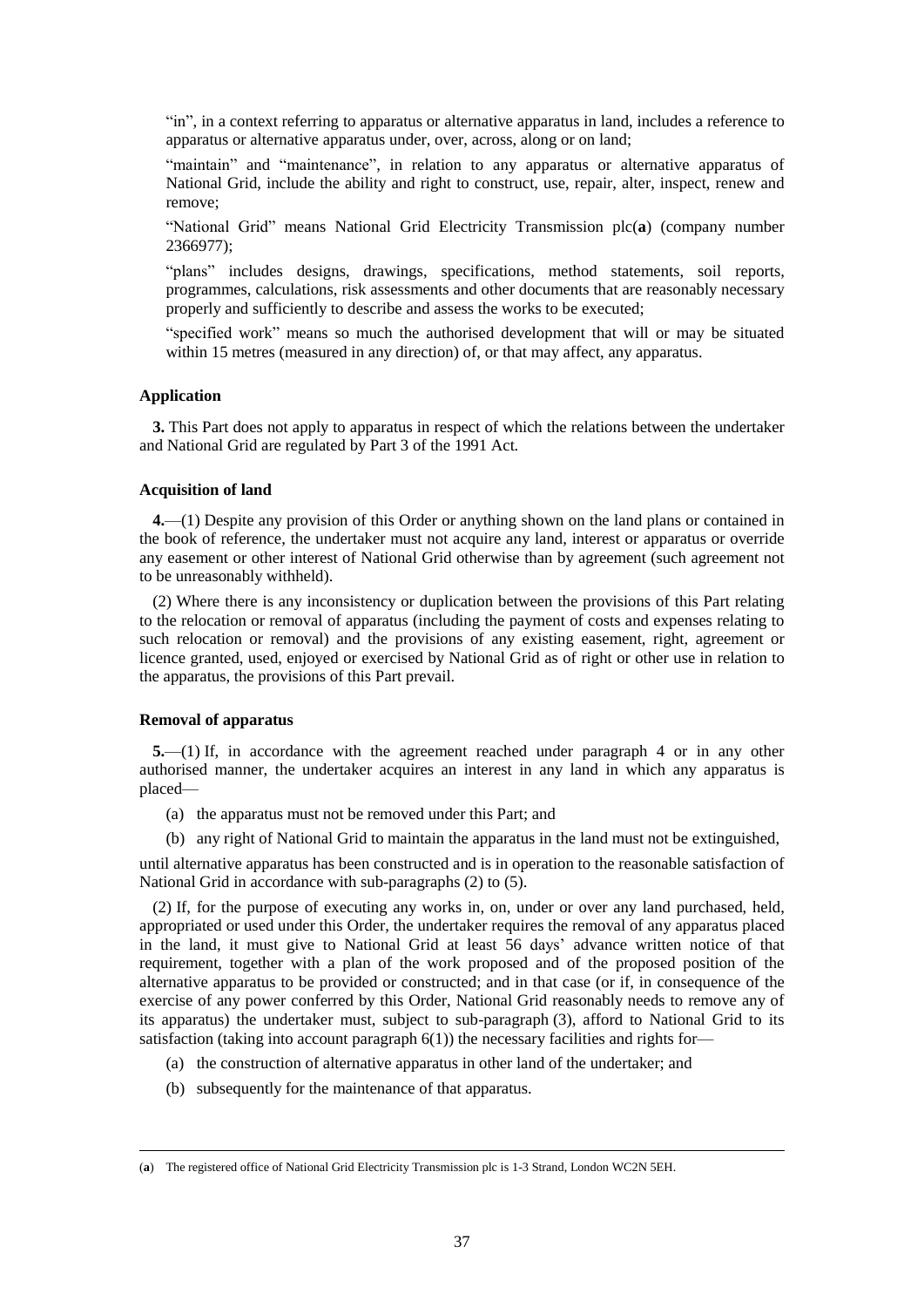(3) If alternative apparatus or any part of such apparatus is to be constructed elsewhere than in other land of the undertaker, or the undertaker is unable to afford such facilities and rights as are mentioned in sub-paragraph (2) in the land in which the alternative apparatus or part of such apparatus is to be constructed, National Grid must, on receipt of a written notice to that effect from the undertaker, take such steps as are reasonable in the circumstances to endeavour to obtain the necessary facilities and rights in the land in which the alternative apparatus is to be constructed, except that the obligation in this sub-paragraph does not require National Grid to use its compulsory purchase powers for this purpose unless it elects to so do.

(4) Any alternative apparatus to be constructed in land of the undertaker under this Part must be constructed in such manner and in such line or situation as may be agreed between National Grid and the undertaker.

(5) National Grid must, after the alternative apparatus to be provided or constructed has been agreed, and subject to the grant to National Grid of any such facilities and rights as are referred to in sub-paragraph (2) or (3), proceed without unnecessary delay to construct and bring into operation the alternative apparatus and subsequently to remove any apparatus required by the undertaker to be removed under this Part.

#### **Facilities and rights for alternative apparatus**

**6.**—(1) Where in accordance with this Part the undertaker affords to National Grid facilities and rights for the construction and maintenance, in land of the undertaker, of alternative apparatus in substitution for apparatus to be removed, those facilities and rights must be granted on such terms and conditions as may be agreed between the undertaker and National Grid and must be no less favourable on the whole to National Grid than the facilities and rights enjoyed by it in respect of the apparatus to be removed, unless agreed by National Grid.

(2) If the facilities and rights to be afforded by the undertaker under sub-paragraph (1) in respect of any alternative apparatus, and the terms and conditions subject to which those facilities and rights are to be granted, are less favourable on the whole to National Grid than the facilities and rights enjoyed by it in respect of the apparatus to be removed and the terms and conditions to which those facilities and rights are subject—

- (a) the matter must be referred to arbitration (in accordance with article 25 (arbitration)); and
- (b) the arbitrator must make such provision for the payment of compensation by the undertaker to National Grid as appears to the arbitrator to be reasonable, having regard to all the circumstances of the particular case.

#### **Retained apparatus: protection of National Grid**

**7.**—(1) Not less than 56 days before the commencement of any specified work that does not require the removal of apparatus under paragraph 5(2), the undertaker must submit a plan to National Grid and seek from National Grid details of the apparatus belonging to or maintained by National Grid.

(2) The plan to be submitted under sub-paragraph (1) must show—

- (a) the exact position of the works;
- (b) the level at which these are proposed to be constructed or renewed;
- (c) the manner of their construction or renewal including details of excavation and positioning of plant;
- (d) the position of all apparatus;
- (e) by way of detailed drawings, every alteration proposed to be made to or close to any apparatus.

(3) In relation to any works that will or may be situated on, over, under or within 10 metres of any part of the foundations of an electricity tower or between any 2 or more electricity towers, the plan to be submitted under sub-paragraph (1) must be detailed, including (in addition to the matters set out in sub-paragraph (2))—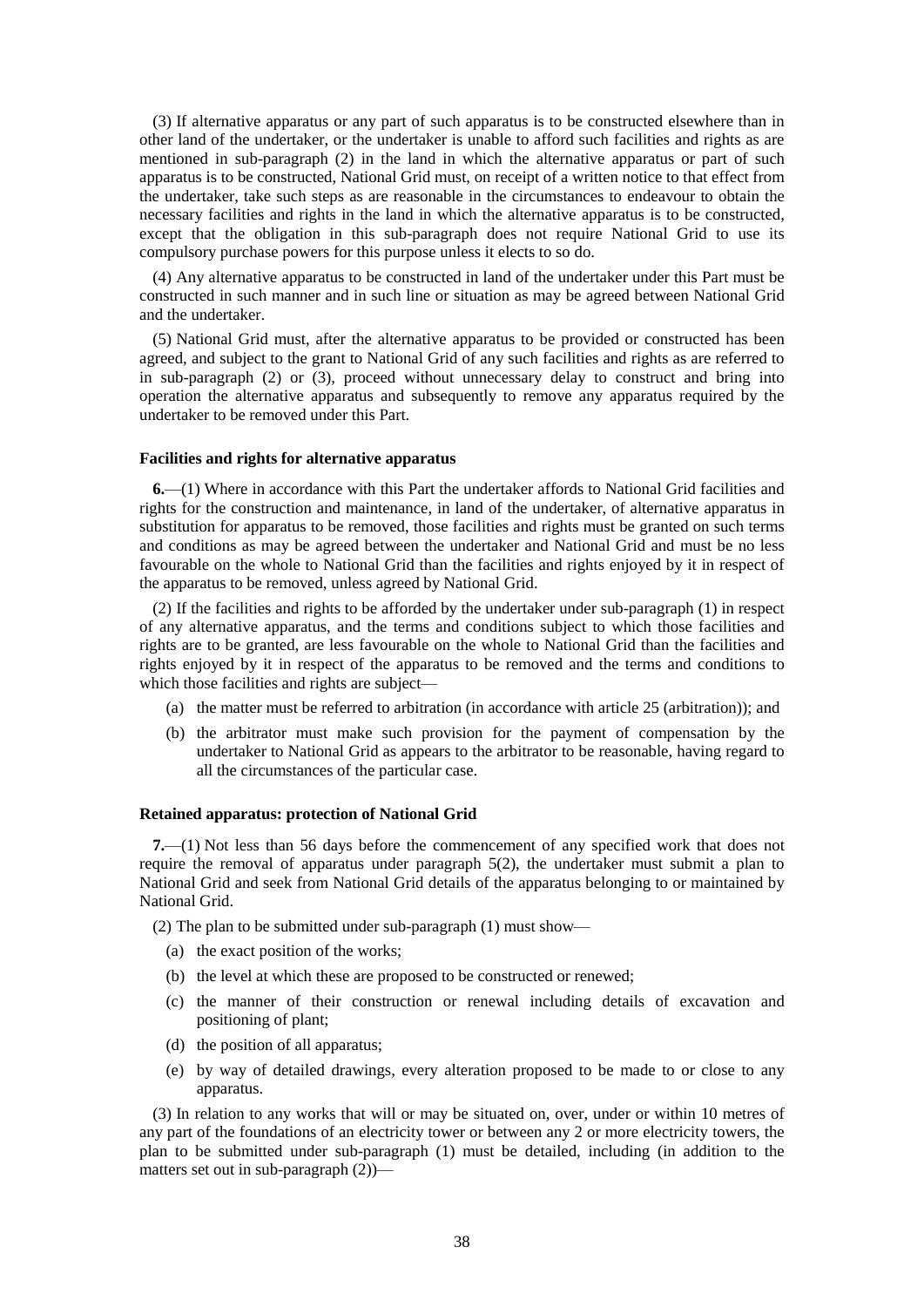- (a) a method statement;
- (b) details of any cable trench design including route, dimensions and clearance to pylon foundations;
- (c) details of how pylon foundations will not be affected before, during and postconstruction;
- (d) details of load-bearing capacities of trenches;
- (e) details of cable installation methodology including access arrangements, jointing bays and backfill methodology;
- (f) a written management plan for high voltage hazard during construction and ongoing maintenance of the cable route;
- (g) written details of the operations and maintenance regime for the cable, including frequency and method of access;
- (h) assessment of earth rise potential, if reasonably required by National Grid's engineers;
- (i) evidence that trench-bearing capacity will be designed to 26 tonnes to take the weight of overhead line construction traffic.

(4) The undertaker must not commence any works to which sub-paragraph (1) or (3) applies until National Grid has given written approval of the plan so submitted.

(5) Any approval of National Grid required under sub-paragraph (1)—

- (a) may be given subject to reasonable conditions for any purpose mentioned in subparagraph (6) or (8); and
- (b) must not be unreasonably withheld.

(6) In relation to any works to which sub-paragraph (1) or (3) applies, National Grid may require such modifications to be made to the plan as may be reasonably necessary for the purpose of securing its system against interference or risk of damage or for the purpose of providing or securing proper and convenient means of access to any apparatus.

(7) Works executed under sub-paragraph (1) or (3) must be executed only in accordance with the plan submitted, as amended from time to time by agreement between the undertaker and National Grid and in accordance with such reasonable conditions, modifications and requirements as may be made in accordance with sub-paragraph (5), (6), (8) or (9) by National Grid for the alteration or otherwise for the protection of the apparatus, or for securing access to it; and National Grid is entitled to watch and inspect the execution of the works.

(8) Where National Grid require any protective works to be carried out either by itself or by the undertaker (whether of a temporary or permanent nature)—

- (a) the protective works must be carried out to the undertaker's satisfaction before the commencement of any authorised development (or any relevant part of it); and
- (b) National Grid must give at least 56 days' notice of the protective works from the date of submission of a plan in accordance with sub-paragraph (1) (except in an emergency).

(9) If National Grid, in accordance with sub-paragraph (6) or (8) and in consequence of the works proposed by the undertaker, reasonably requires the removal of any apparatus and gives written notice to the undertaker of that requirement, paragraphs 5 and 6 apply as if the removal of the apparatus had been required by the undertaker under paragraph 5(2).

(10) Nothing in this paragraph prevents the undertaker from submitting at any time or from time to time, but in no case less than 56 days before commencing the execution of any works, a new plan, instead of the plan previously submitted, and this having been done, the provisions of this paragraph apply to and in respect of the new plan.

(11) The undertaker is not required to comply with sub-paragraph (1) where it needs to carry out emergency works as defined in the 1991 Act(a); but in that case the undertaker must—

<sup>(</sup>**a**) "Emergency works" is defined in section 52(1).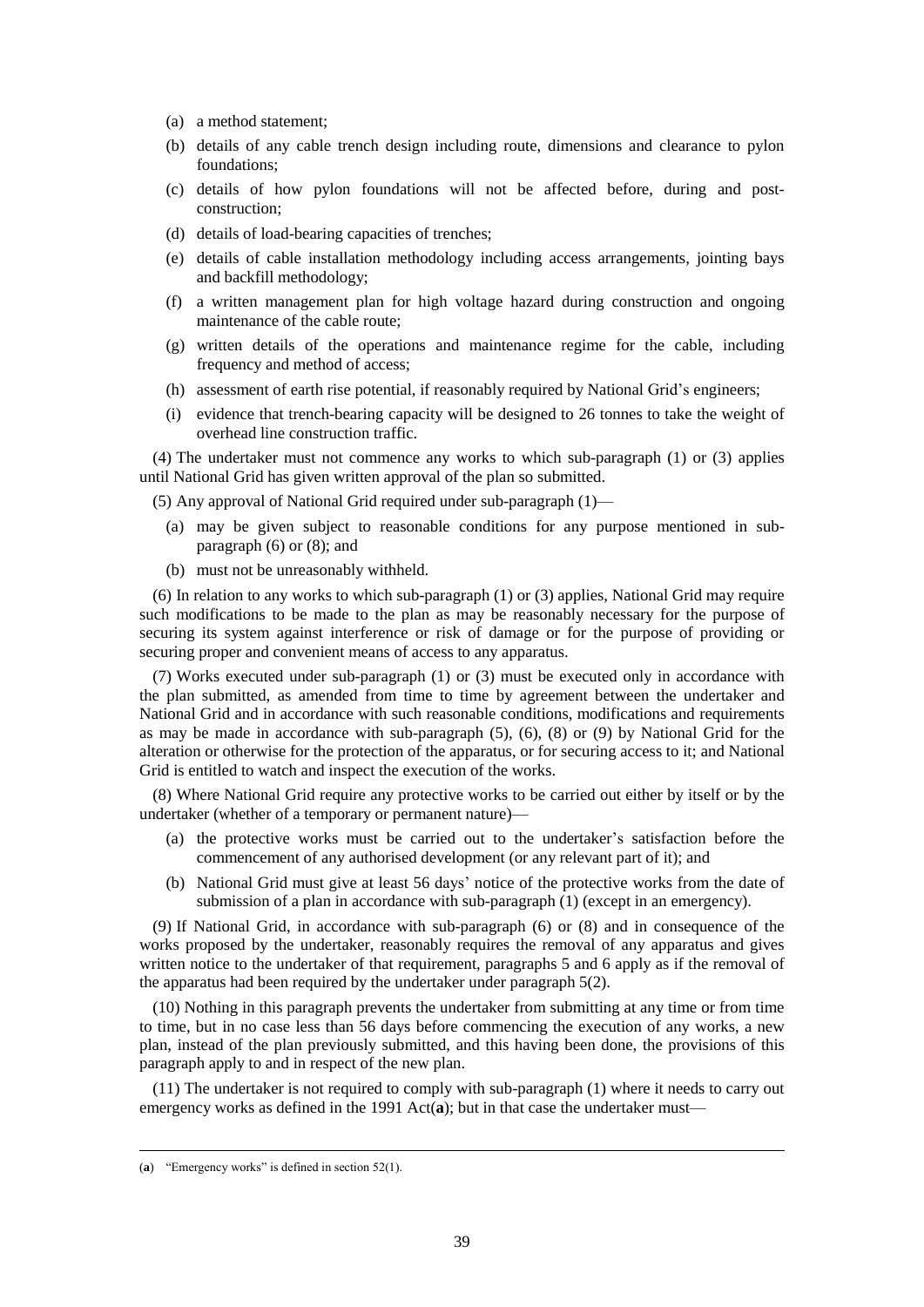- (a) give to National Grid notice as soon as is reasonably practicable and a plan of the works;
- (b) comply with sub-paragraphs (6), (7) and (8) insofar as is reasonably practicable in the circumstances; and
- (c) comply with sub-paragraph (12).

(12) The undertaker must at all times when carrying out any works authorised by this Order comply with—

- (a) National Grid's policy Development near overhead lines(**a**);
- (b) the Energy Networks Association's Technical Specification 43-8 Overhead Line Clearances(**b**); and
- (c) the Health and Safety Executive's guidance note GS6 Avoiding Danger from Overhead Power Lines(**c**).

#### **Expenses**

**8.**—(1) Subject to the following provisions of this paragraph, the undertaker must pay to National Grid on demand all charges, costs and expenses reasonably anticipated or incurred by National Grid in, or in connection with, the inspection, removal, relaying or replacing, alteration or protection of any apparatus, or the construction of any new apparatus, that may be required in consequence of the execution of any works referred to in this Part, including without limitation any costs reasonably incurred or compensation properly paid in connection with—

- (a) the acquisition of rights or the exercise of statutory powers for such apparatus, including without limitation, in the event that National Grid elects to use compulsory purchase powers to acquire any necessary rights under paragraph 5(3), all costs incurred as a result of such action;
- (b) the carrying out of any diversion work or the provision of any alternative apparatus;
- (c) the cutting off of any apparatus from any other apparatus or the making safe of redundant apparatus;
- (d) the approval of plans;
- (e) the carrying out of protective works, plus a capitalised sum to cover the cost of maintaining and renewing permanent protective works; and
- (f) the survey of any land, apparatus or works, the inspection and monitoring of works or the installation or removal of any temporary works reasonably necessary in consequence of the execution of any works referred to in this Part.

(2) There must be deducted from any sum payable under sub-paragraph (1) the value of any apparatus removed under this Part that is not re-used as part of the alternative apparatus, that value being calculated after removal.

(3) If in accordance with this Part—

 $\overline{a}$ 

- (a) apparatus of better type, of greater capacity or of greater dimensions is placed in substitution for existing apparatus of worse type, of smaller capacity or of smaller dimensions; or
- (b) apparatus (whether existing apparatus or apparatus substituted for existing apparatus) is placed at a depth greater than the depth at which the existing apparatus was situated,

and the placing of apparatus of that type or capacity or of those dimensions or the placing of apparatus at that depth, as the case may be, is not agreed by the undertaker or in default of agreement settled by arbitration in accordance with article 25 to be necessary, then, if such placing

<sup>(</sup>**a**) The document is available at this link: http://www.nationalgrid.com/NR/rdonlyres/4DD2D3FF-B973-4F3C-A8C3- CDB640526660/45082/Developmentnearoverheadlines.pdf.<br>
(b) The document is available at this

is available at this link: http://infrastructure.planningportal.gov.uk/wpcontent/ipc/uploads/projects/TR040005/2.%20Post-Submission/Section%20127%20Application/130402\_TR040005\_WPD\_Addendum\_Appendix\_9.pdf.

<sup>(</sup>**c**) The guidance note is available at this link: http://www.hse.gov.uk/pubns/gs6.htm.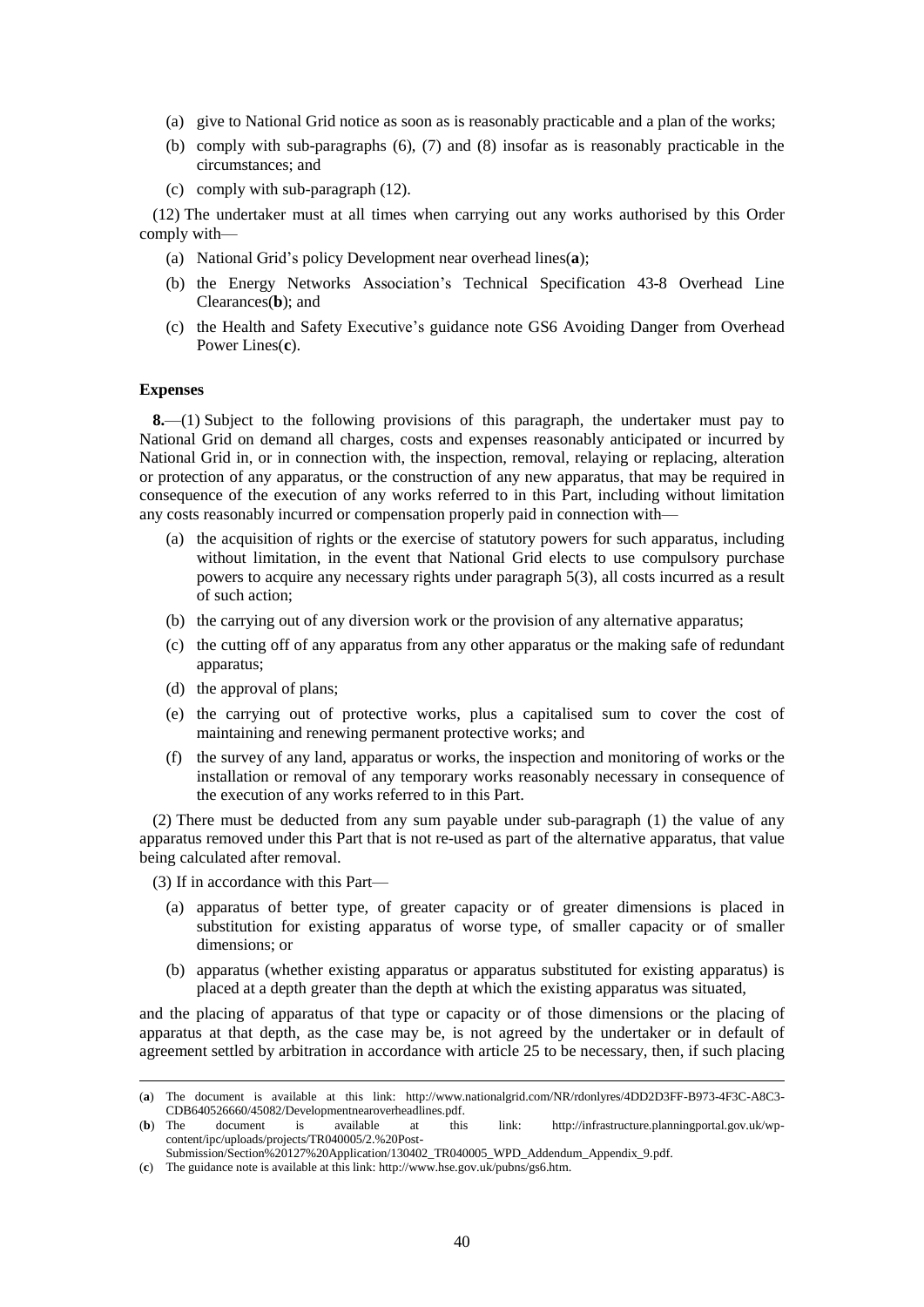involves cost in the construction of works under this Part exceeding that which would have been involved if the apparatus placed had been of the existing type, capacity or dimensions, or at the existing depth, as the case may be, the amount that apart from this sub-paragraph would be payable to National Grid by virtue of sub-paragraph (1) must be reduced by the amount of that excess except where it is not possible in the circumstances to obtain the existing type of operations, capacity, dimensions or place at the existing depth, in which case the full cost must be borne by the undertaker.

(4) For the purposes of sub-paragraph (3)—

- (a) an extension of apparatus to a length greater than the length of existing apparatus must not be treated as a placing of apparatus of greater dimensions than those of the existing apparatus; and
- (b) where the provision of a joint in a pipe or cable is agreed, or is determined to be necessary, the consequential provision of a jointing chamber or of a manhole must be treated as if it also had been agreed or had been so determined.

(5) An amount that apart from this sub-paragraph would be payable to National Grid in respect of works by virtue of sub-paragraph (1) must, if the works include the placing of apparatus provided in substitution for apparatus placed more than 7 years and 6 months earlier so as to confer on National Grid any financial benefit by deferment of the time for renewal of the apparatus in the ordinary course, be reduced by the amount that represents that benefit.

#### **Indemnity**

**9.**—(1) Subject to sub-paragraphs (2) and (3), if, by reason or in consequence of—

- (a) the construction of any works authorised by this Part;
- (b) the construction, use, maintenance or failure of any of the authorised development by or on behalf of the undertaker; or
- (c) any act or default of the undertaker (or any person employed or authorised by the undertaker) in the course of carrying out such works (including without limitation works carried out by the undertaker under this Part or any subsidence resulting from any of those works),

any material damage is caused to any apparatus or alternative apparatus (other than apparatus the repair of which is not reasonably necessary in view of its intended removal for the purposes of those works) or property of National Grid, or there is any interruption in any service provided, or in the supply of any goods, by National Grid, or National Grid becomes liable to pay any amount to any third party, the undertaker must—

- (d) bear and pay on demand the cost reasonably incurred by National Grid in making good such damage or restoring the supply; and
- (e) indemnify National Grid for any other expenses, loss, demands, proceedings, damages, claims, penalties or costs incurred by or recovered from National Grid,

by reason or in consequence of any such damage or interruption or National Grid becoming liable to any third party as mentioned.

(2) The fact that any act or thing may have been done by National Grid on behalf of the undertaker or in accordance with a plan approved by National Grid or in accordance with any requirement of National Grid as a consequence of the authorised development or under its supervision does not excuse the undertaker from liability under sub-paragraph (1) unless National Grid fails to carry out and execute the works properly with due care and attention and in a skilful and workman like manner or in a manner that accords materially with the approved plan or as otherwise agreed between the undertaker and National Grid.

(3) Nothing in sub-paragraph (1) imposes any liability on the undertaker in respect of any damage or interruption to the extent that it is attributable to the neglect or default of National Grid, its officers, servants, contractors or agents.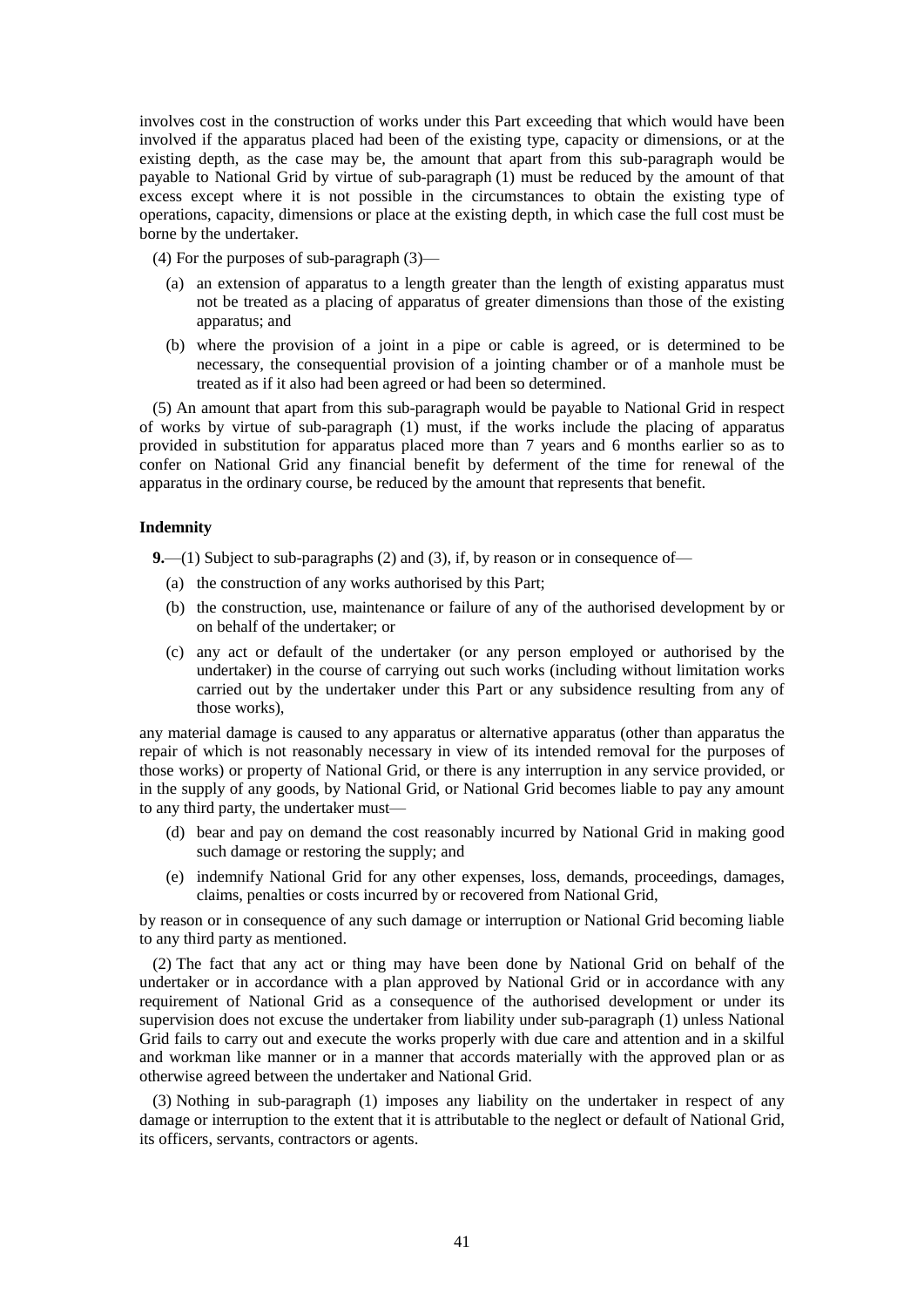(4) National Grid must give the undertaker reasonable notice of any claim or demand, and no settlement or compromise may be made without first consulting the undertaker and considering its representations.

#### **Insurance**

**10.**—(1) The undertaker must not—

- (a) commence, or permit the commencement of, construction of the authorised development on any land owned by National Grid or in respect of which National Grid has an easement, a wayleave for apparatus or any other interest; or
- (b) carry out any specified work,

unless National Grid—

- (c) is satisfied acting reasonably (but subject to all necessary regulatory constraints) that the undertaker has effected acceptable insurance and provided evidence to National Grid that it will maintain acceptable insurance during the construction of the authorised development; and
- (d) has confirmed its satisfaction in writing to the undertaker (such confirmation not to be unreasonably withheld or delayed).

(2) If the undertaker fails to comply with sub-paragraph (1), National Grid may seek injunctive relief (or any other equitable remedy) in a court of competent jurisdiction, and the undertaker irrevocably and unconditionally waives any right of objection in relation to National Grid's right to seek such relief or remedy.

(3) The undertaker must maintain acceptable insurance during the construction of the authorised development.

#### **Enactments and agreements**

**11.** Nothing in this Part affects the provisions of any enactment or agreement regulating the relations between the undertaker and National Grid in respect of any apparatus laid or erected in land belonging to the undertaker on the date on which this Order is made.

#### **Co-operation**

**12.** National Grid and the undertaker must each use their best endeavours to co-operate with the other party on the timing and method of execution of any works carried out under this Order in the interests of safety and the efficient and economic execution of the authorised development, taking into account the need to ensure the safe and efficient operation of the other party's operations.

#### **Access**

**13.** If, in consequence of any agreement reached in accordance with paragraph 4(1) or the powers granted under this Order, the access to any apparatus is materially obstructed, the undertaker must provide such alternative means of access to the apparatus as will enable National Grid to maintain or use the apparatus no less effectively than was possible before the obstruction.

#### **Arbitration**

**14.** Any difference or dispute arising between the undertaker and National Grid under this Part must, unless otherwise agreed in writing between the undertaker and National Grid, be determined by arbitration in accordance with article 25.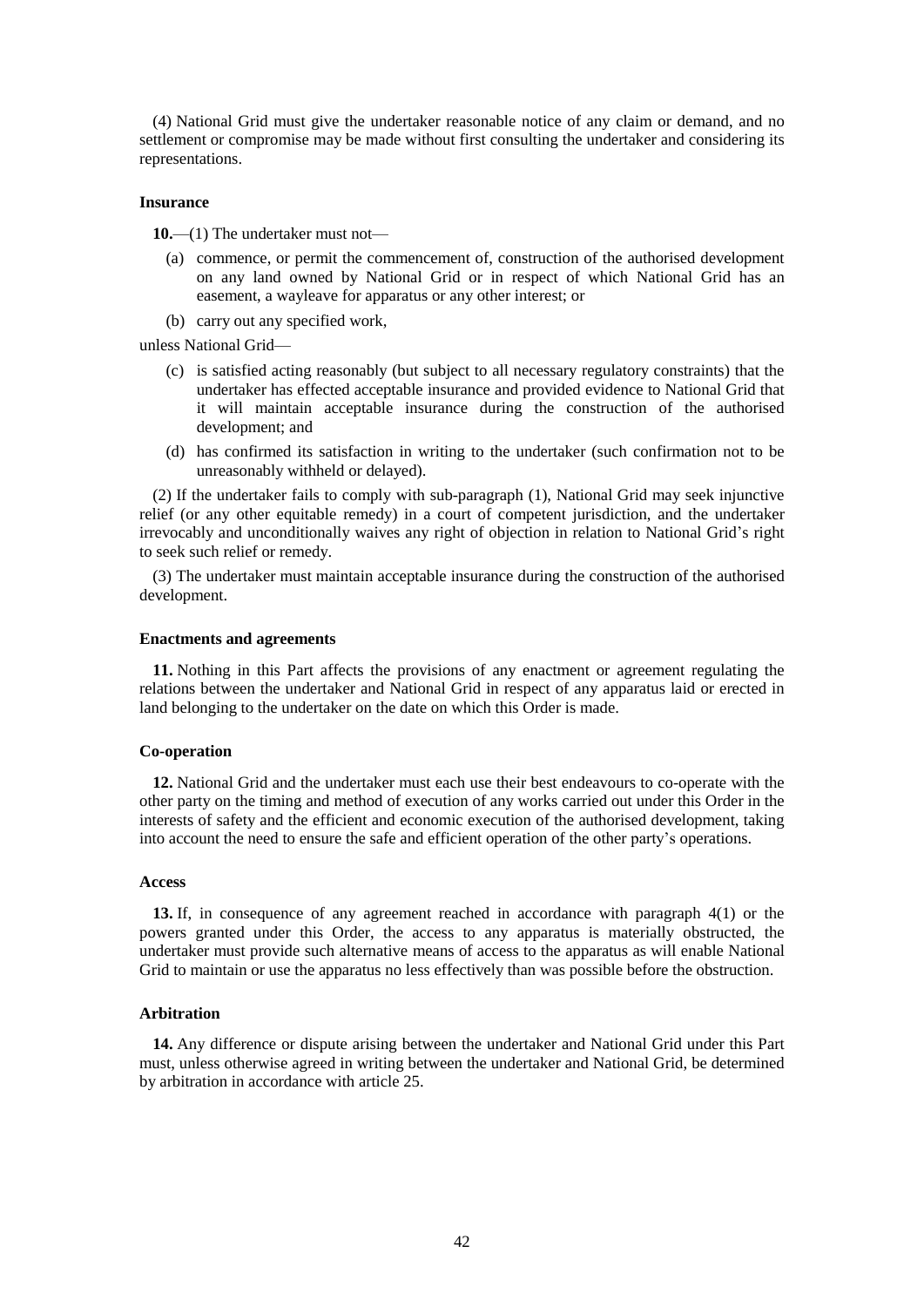### PART 4

### PROTECTION OF DŴR CYMRU CYFYNGEDIG

#### **Part to have effect unless otherwise agreed**

**1.** The provisions of this Part have effect unless otherwise agreed in writing between the undertaker and DCC.

#### **Interpretation**

#### **2.** In this Part—

"acceptable insurance" means a public liability or third party liability insurance policy with a reputable insurer, available in the market on commercially reasonable terms having regard, amongst other matters, to premiums required and the policy terms obtainable, with a level of insurance cover to be agreed between the undertaker and DCC;

"accessories"—

 $\overline{a}$ 

- (a) has the same meaning as in section 219 of the Water Industry Act 1991(**a**); and
- (b) includes any feature or aspect of a design that is intended to receive or facilitate the receipt of rainwater or surface water and that is part of a structure designed to receive rainwater or surface water except a public sewer or a natural watercourse;

"clearance area" means the area of land—

- (a) within 3 metres either side of the centre line of a public sewer or public water main that is less than 300 millimetres in diameter;
- (b) within 6 metres either side of a public sewer or public water main that is 300 millimetres in diameter or more; and
- (c) within 10 metres either side of the centre line of a gravity sewer;

"DCC" means Dŵr Cymru Cyfyngedig(**b**) (company number 2366777) or its properly authorised agents or sub-contractors;

"DCC apparatus" means all apparatus or accessories vested in or belonging to DCC for the purpose of carrying on its statutory undertaking including reservoirs, water treatment works and waste water treatment works;

"draft specification" means a detailed plan, cross-section and description of the works to be prepared by the undertaker including, without limitation,—

- (a) a method statement and risk assessment setting out the intention in respect of the works, construction methods and programmes and the position of the affected DCC apparatus and intended works; and
- (b) a statement that, to the best of the undertaker's knowledge, the undertaker having used all reasonable care and skill to plan the works, the works will not cause damage to DCC apparatus;

"functions" has the same meaning as in section 219 of the Water Industry Act 1991 and includes powers and duties;

"in", in a context referring to DCC apparatus in land, includes a reference to DCC apparatus under, over or on land;

"works" means any works forming part of the authorised development in, on, over or under any land purchased, held, or used under this Order that are near to, or will or may in any way affect, any DCC apparatus together with all ancillary actions relating to the works.

<sup>(</sup>**a**) The definition of "accessories" was amended by paragraph 110 of Schedule 17 to the Communications Act 2003.

<sup>(</sup>**b**) The registered office of Dŵr Cymru Cyfyngedig is Pentwyn Road, Nelson, Treharris, Mid Glamorgan CF46 6LY.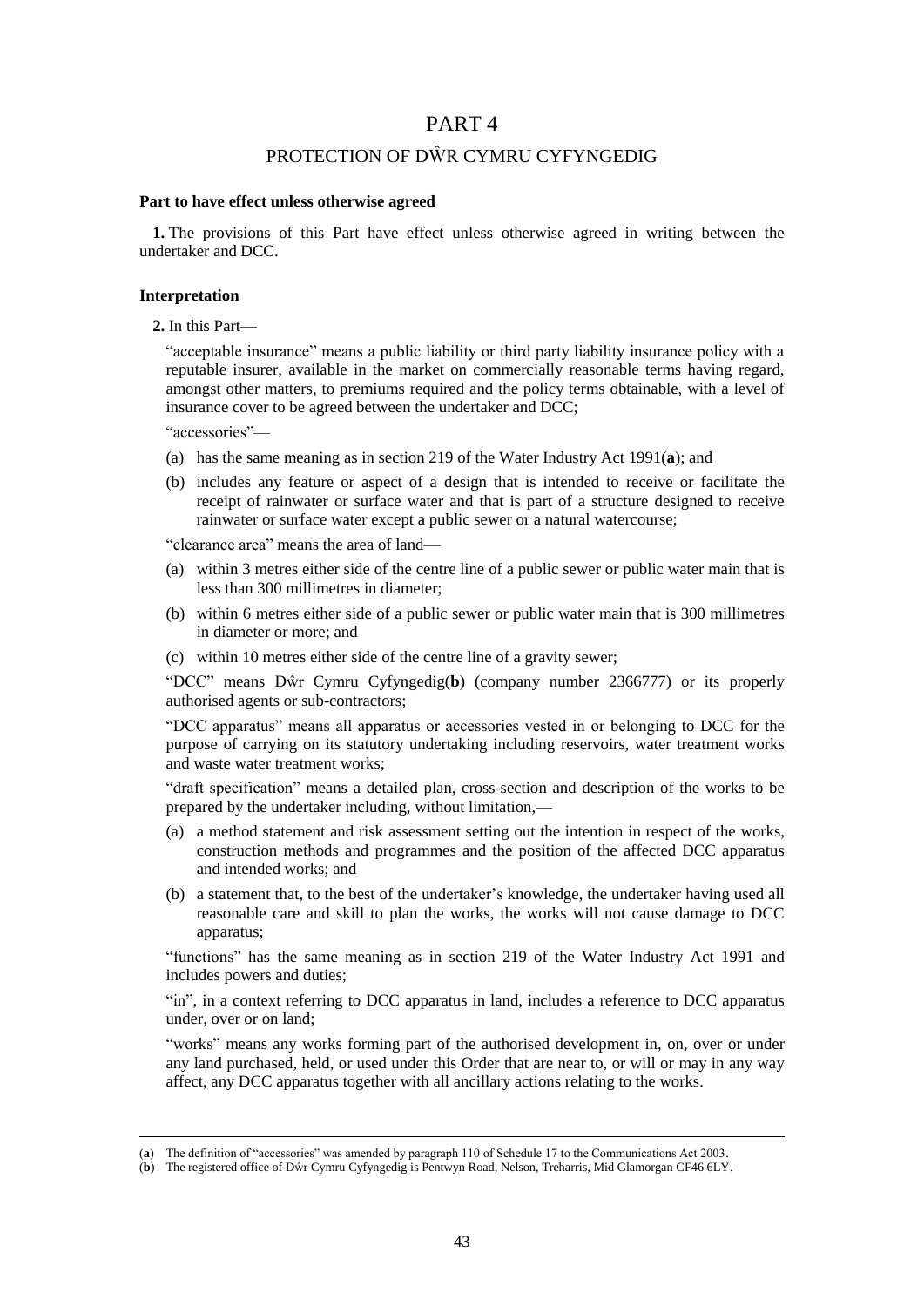#### **Other enactments, etc. unaffected**

**3.** Nothing in this Part affects the provisions of any enactment or agreement regulating the relations between the undertaker and DCC in respect of any DCC apparatus laid or erected in land belonging to the undertaker on the date on which this Order is made.

#### **DCC apparatus not to be acquired, etc. except by agreement**

<span id="page-43-0"></span>**4.**—(1) Despite any provision of this Order or anything shown on the land plans or contained in the book of reference, the undertaker must not—

- (a) acquire any DCC apparatus or its accessories;
- (b) override or extinguish any easement or other interest of DCC;
- (c) acquire any land or other interest of DCC identified in the book of reference; or
- (d) create any new rights over such land or other interest,

otherwise than by agreement with DCC in accordance with this Part.

(2) Sub-paragraph [\(1\)](#page-43-0) does not apply to the powers conferred on the undertaker by this Order to interfere temporarily with DCC's rights to access DCC apparatus or accessories, subject to the undertaker giving DCC at least 28 days' notice of such interference.

(3) This paragraph is subject to paragraphs 8 and 9.

#### **Precedence of Water Industry Act 1991**

**5.** Nothing in this Order releases the undertaker from any requirement to comply with any provision of the Water Industry Act 1991 in relation to any use of, any connection with, or any actions or omissions that in any way affect, DCC apparatus.

#### **Protection of DCC apparatus**

 $\overline{a}$ 

**6.**—(1) Not less than 28 days before commencing the execution of any works that—

- (a) are within the clearance area; or
- (b) will, or could reasonably foreseeably affect, any DCC apparatus, the removal or alteration of which has not been required by the undertaker under section 185 of the Water Industry Act 1991(**a**),

the undertaker must submit to DCC written notice together with a draft specification.

(2) DCC must examine the draft specification submitted under sub-paragraph (1) and give its written approval or propose amendments (neither to be unreasonably withheld or delayed) within 28 days from the date of receipt.

(3) Where DCC proposes amendments to the draft specification, the process in sub-paragraph (2) must be repeated if the amendments are not accepted by the undertaker.

(4) To avoid doubt, DCC's proposed amendments may—

- (a) include reasonable requirements for the alteration (including but not limited to the extension) of DCC apparatus or otherwise for the protection of DCC apparatus or for securing access to it; and
- (b) vary the proposed commencement date or anticipated completion date of the works.

(5) Where the draft specification is approved under sub-paragraph (2) or the undertaker accepts DCC's proposed amendments—

(a) the draft specification (with any accepted amendments) becomes the specification;

<sup>(</sup>**a**) Section 185 was amended by section 36 of the Water Act 2003. A further amendment was made by section 20 of the Water Act 2014 (c.21), but that amendment is not yet in force.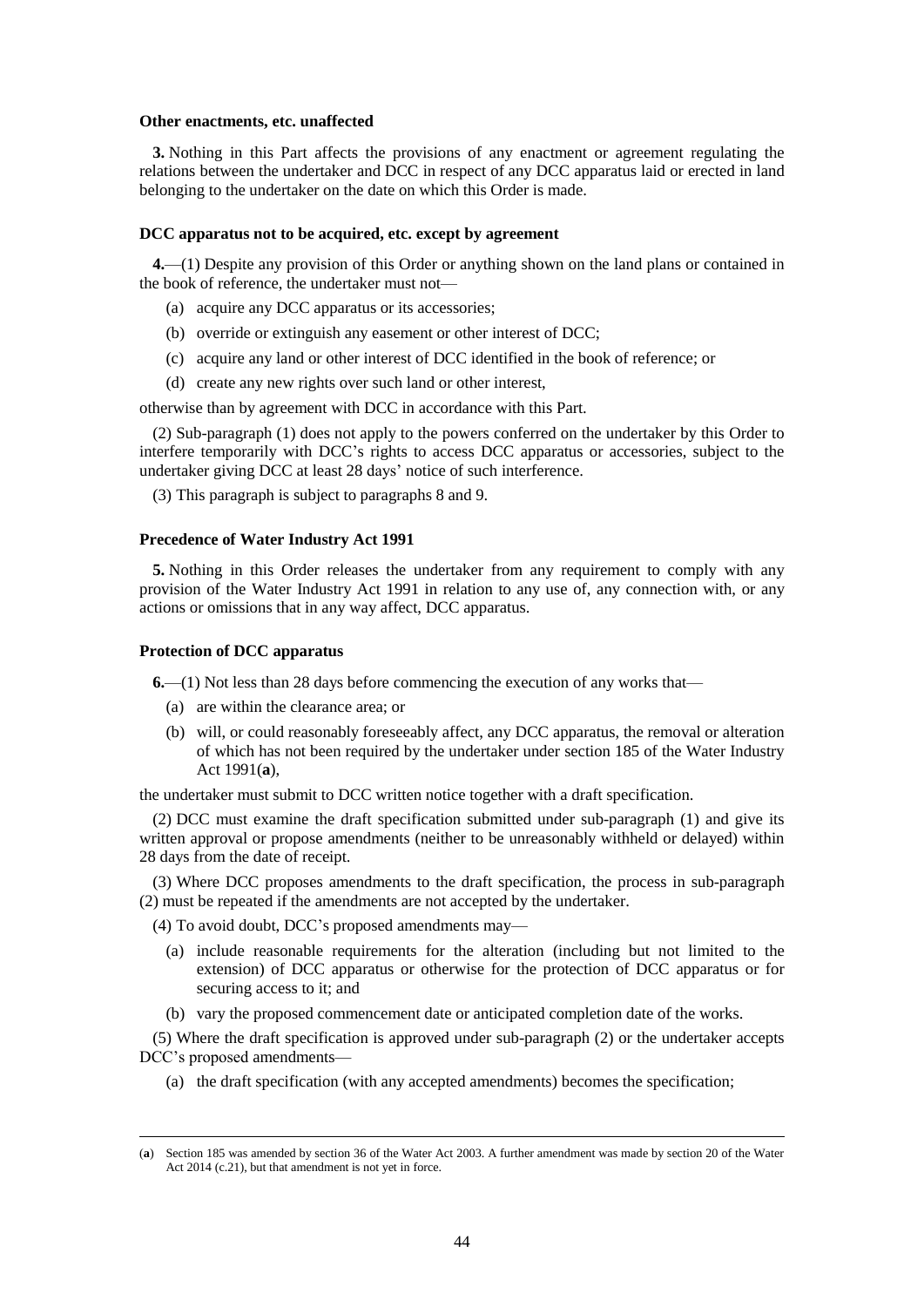- (b) the works must be executed only in accordance with the specification (with any accepted amendments); and
- (c) DCC may watch and inspect the execution of the works.

(6) Nothing in this paragraph prevents the undertaker from submitting at any time, but in no case less than 28 days before commencing the execution of any works, a new draft specification in place of the draft specification previously submitted, and this having been done, the provisions of this paragraph apply to and in respect of the new draft specification.

(7) The undertaker is not required to comply with sub-paragraph (1) in a case of emergency works carried out in compliance with paragraph 9, but in that case the undertaker must submit to DCC a draft specification as soon as is reasonably practicable subsequently, and sub-paragraphs (2) to (5) must be complied with insofar as is reasonably practicable in the circumstances.

(8) DCC may opt to carry out any temporary or protective works specified under sub-paragraphs (2) to (4) to DCC apparatus itself; and if DCC opts to do so, DCC must—

- (a) agree the scope and timings of the works with the undertaker (and the undertaker must not unreasonably withhold or delay its agreement);
- (b) provide an invoice together with supporting evidence of the estimated costs of the works on the basis of which it must agree with undertaker the reasonable costs of the works to be paid by the undertaker;
- (c) as soon as reasonably practicable following agreement and payment of the costs, carry out and complete the works; and
- (d) notify the undertaker immediately in writing on completion of the temporary or protective works.

(9) Only contractors that satisfy DCC's reasonable health and safety requirements may make openings into, or connections with, or carry out any works on or within, any public sewer or drain vested in DCC, unless otherwise agreed by DCC.

(10) Only DCC may make openings into, or connections with, or carry out any works on or within, any public water main vested in DCC, unless otherwise agreed by DCC.

(11) Where DCC apparatus will be affected by the works, the undertaker must—

- (a) determine the exact location of DCC apparatus before any works are carried out; and
- (b) contact DCC where trial holes are required.

(12) Any affected DCC apparatus that is no longer required by DCC but is not removed must be transferred to the undertaker by way of a deed of transfer from DCC at the undertaker's expense and on such terms as DCC reasonably requires.

#### **Suspension of works**

**7.**—(1) DCC may instruct the undertaker to suspend the works if in DCC's reasonable opinion the actions of the undertaker, or those of its contractors or sub-contractors in carrying out the works, have caused or are likely to cause damage to—

- (a) any DCC apparatus; or
- (b) the environment, arising as a result of damage to DCC apparatus.

(2) If DCC gives such an instruction—

- (a) the undertaker must—
	- (i) procure that it and its contractors and sub-contractors immediately suspend or cease the works, having due regard to health and safety factors; and
	- (ii) discuss and agree with DCC the remedial actions required before resuming the works;
- (b) the undertaker and DCC must act reasonably and without delay in discussing and agreeing any remedial actions required before resuming the works;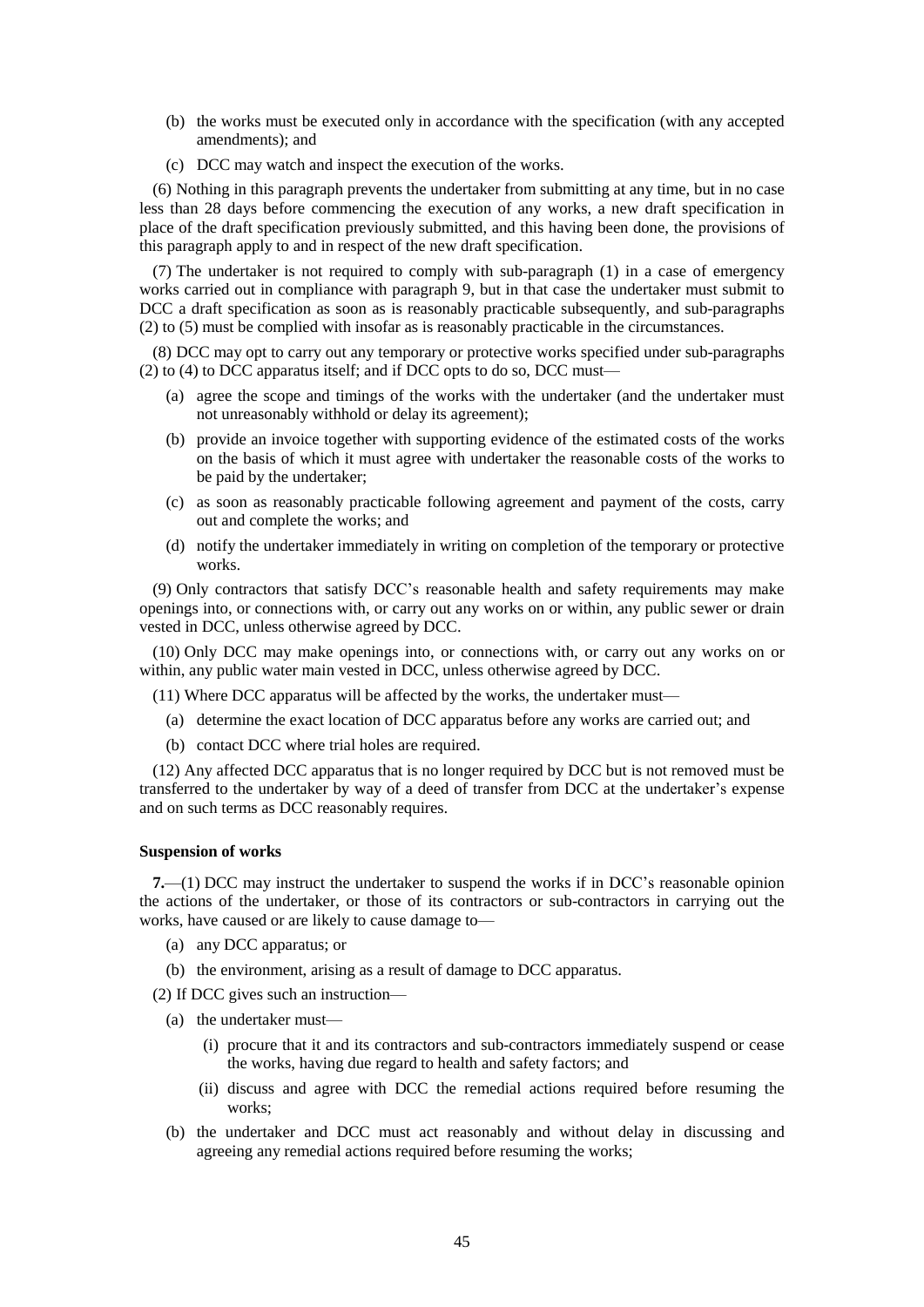- (c) DCC must submit to the undertaker within 3 days after giving the instruction a written notice specifying the reasons for requiring the works to be suspended;
- (d) in the event that DCC fails to submit the written notice mentioned in paragraph (c) within 5 days after giving the instruction, the instruction is void and the undertaker may recommence the works;
- (e) DCC must—
	- (i) commence, carry out and complete any remedial works agreed under this subparagraph as soon as reasonably practicable; and
	- (ii) give the undertaker notice immediately on completion of the remedial works; and
- (f) on receipt of the notice mentioned to in paragraph (e)(ii), the undertaker may resume the works.

(3) The undertaker must pay to DCC the reasonable costs of all remedial works undertaken in accordance with this paragraph.

#### **Co-operation**

**8.** If either the undertaker or DCC (the "party" or together the "parties") wishes to take any action that would affect the ability of—

- (a) the undertaker to carry out the authorised development; or
- (b) DCC to carry out its functions,

the parties must use reasonable endeavours to co-operate with one another in order to align work streams so to minimise or avoid disruption to the other party or its works.

#### **Emergency works**

**9.**—(1) The undertaker may carry out emergency works provided that it first notifies DCC of the proposed emergency works.

(2) DCC may at all times carry out emergency works in relation to DCC apparatus within the Order limits in accordance with Part 2 (other rights of entry and related powers) of Schedule 6 to the Water Industry Act 1991.

(3) Emergency works required in order for DCC to fulfil its functions under sub-paragraph (2) take precedence over works to be carried out by the undertaker and, in such circumstances, the undertaker must reschedule its works accordingly.

(4) To avoid doubt, if DCC suffers any loss, cost or damage as a result of emergency action taken by the undertaker without prior notification as provided for in sub-paragraph (1), the indemnity in paragraph 11 applies.

#### **Insurance**

**10.**—(1) The undertaker must not commence any works under paragraph 6(1) unless the undertaker has effected acceptable insurance.

(2) The undertaker must maintain acceptable insurance during the construction of the authorised development.

#### **Indemnity**

**11.**—(1) Subject to sub-paragraphs (3) to (5), the undertaker must indemnify DCC and hold it harmless against all claims, demands, costs, damages, expenses, penalties and losses that DCC may have, sustain or become liable for in consequence of works under paragraph 6(1) in respect of—

(a) the commencement, carrying out, execution or retention of the works;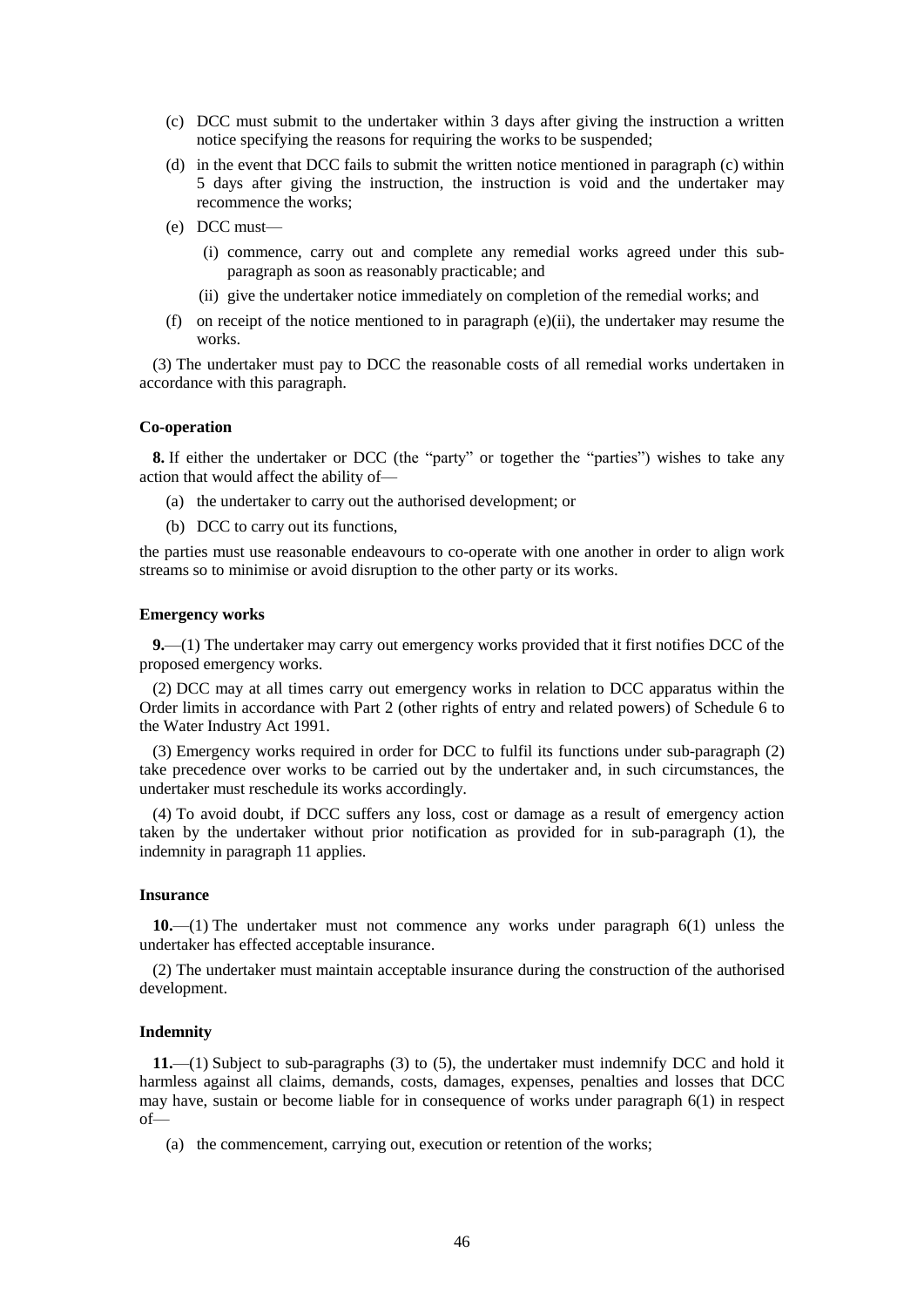- (b) any breach of this Part relating to the performance of the works caused by the actions or default of the undertaker, its contractors, sub-contractors, licensees, agents and invitees;
- (c) damage to the environment caused by the undertaker during the works including but not limited to pollution or contamination; and
- (d) any breach of any stipulation or otherwise of any deeds of grant (or any renewal of any of the deeds of grant made on substantially the same terms, provided that DCC has supplied the undertaker with a copy of the new document) arising from the works.

(2) The indemnity in sub-paragraph (1) includes, without limitation, the costs reasonably incurred by DCC in making good damage to DCC apparatus or restoring an interruption in the supply provided by DCC.

(3) Nothing in sub-paragraph (1) imposes any liability on the undertaker with respect to any damage or interruption to the extent that it is attributable to the act, neglect or default of DCC, its officers, servants, contractors or agents.

(4) DCC must give the undertaker reasonable notice of any claim or demand; and no settlement or compromise may be made without the consent of the undertaker.

(5) DCC must use its reasonable endeavours to mitigate in whole or in part and to minimise any costs, expenses, loss, demands and penalties to which the indemnity in sub-paragraph (1) applies and, if requested to do so by the undertaker, DCC must provide an explanation of how the claim has been minimised.

(6) The undertaker is liable under this paragraph only for claims reasonably incurred by DCC.

#### **Arbitration**

**12.**—(1) Subject to sub-paragraph (2), differences or disputes arising between the undertaker and DCC under this Part must, unless otherwise agreed in writing, be determined by arbitration in accordance with article 25 (arbitration).

(2) Article 25 does not apply where DCC uses a warrant of entry in accordance with the Water Industry Act 1991.

### SCHEDULE 5 Article 24(2)

### PROCEDURE FOR DISCHARGE OF REQUIREMENTS

#### **Interpretation**

**1.** In this Schedule—

"appeal parties" means the relevant planning authority, the undertaker and (where relevant) every requirement consultee;

"business day" means a day other than a Saturday, a Sunday or a public holiday in Wales;

"requirement consultee" means a body named in a Requirement as a body to be consulted by the relevant planning authority in discharging the Requirement.

#### **Applications made under Requirements**

**2.**—(1) Where an application has been made to the relevant planning authority for any consent, agreement or approval required by a Requirement (including consent, agreement or approval in respect of part of a Requirement), the relevant planning authority must give notice to the undertaker of its decision on the application before the end of the decision period.

(2) For the purposes of sub-paragraph (1), the decision period is—

(a) in the case of Requirement 4 (detailed design)—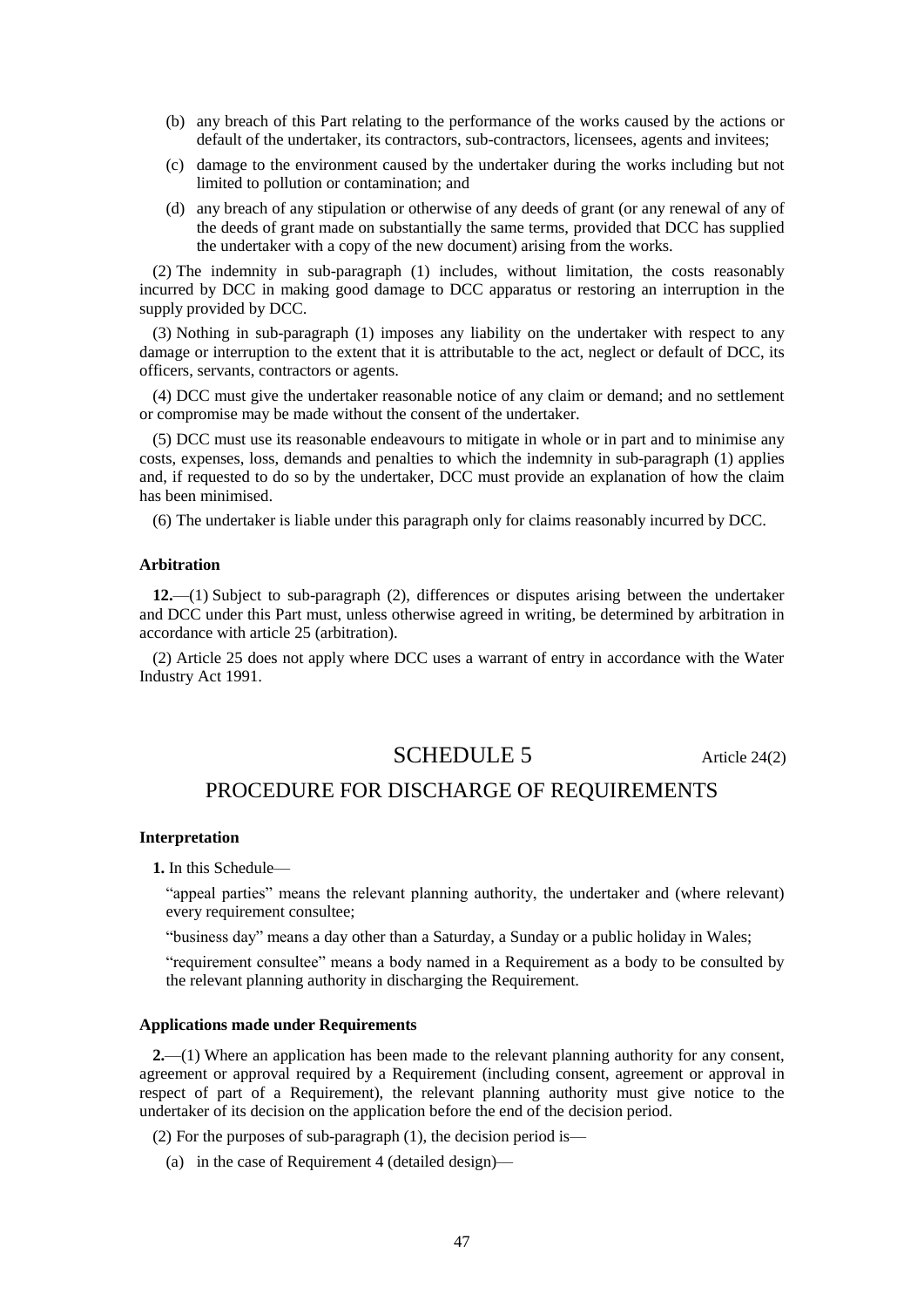- (i) where no further information is requested under paragraph 3, 16 weeks from the day following the day on which the application is received by the relevant planning authority;
- (ii) where further information is requested under paragraph 3, 16 weeks from the day following the day on which the further information is received by the relevant planning authority; or
- (iii) such longer period as may be agreed by the undertaker and the relevant planning authority in writing before the end of the period referred to in paragraph (b)(i) or  $(b)(ii)$ ; and
- (b) in the case of any other Requirement—
	- (i) where no further information is requested under paragraph 3, 8 weeks from the day following the day on which the application is received by the relevant planning authority;
	- (ii) where further information is requested under paragraph 3, 8 weeks from the day following the day on which the further information is received by the relevant planning authority; or
	- (iii) such longer period as may be agreed by the undertaker and the relevant planning authority in writing before the end of the period referred to in sub-paragraph (i) or (ii).

#### **Further information**

**3.**—(1) In relation to any application referred to in paragraph 2(1), the relevant planning authority may request such further information from the undertaker as is necessary to enable it to consider the application.

(2) If the relevant planning authority considers that further information is necessary, the relevant planning authority must, within 21 business days of receipt of the application, notify the undertaker in writing specifying the further information required and (if applicable) to which part of the application it relates.

(3) If the requirement specifies that consultation with a requirement consultee is required, the relevant planning authority must—

- (a) issue the consultation to the requirement consultee within 2 business days of receipt of the application; and
- (b) notify the undertaker in writing specifying any further information requested by the requirement consultee within 2 business days of receipt of such a request and in any event within 21 business days of receipt of the application.

#### **Appeals**

**4.**—(1) The undertaker may appeal if—

- (a) the relevant planning authority—
	- (i) refuses an application for any consent, agreement or approval required by a Requirement;
	- (ii) does not determine the application within the decision period set out in paragraph 2; or
	- (iii) grants the application subject to conditions;
- (b) on receipt of a request for further information pursuant to paragraph 3, the undertaker considers that the whole or part of the specified further information requested by the relevant planning authority is not necessary to determine the application; or
- (c) on receipt of any further information requested, the relevant planning authority notifies the undertaker that the further information provided is inadequate and requests additional information that the undertaker considers is not necessary to determine the application.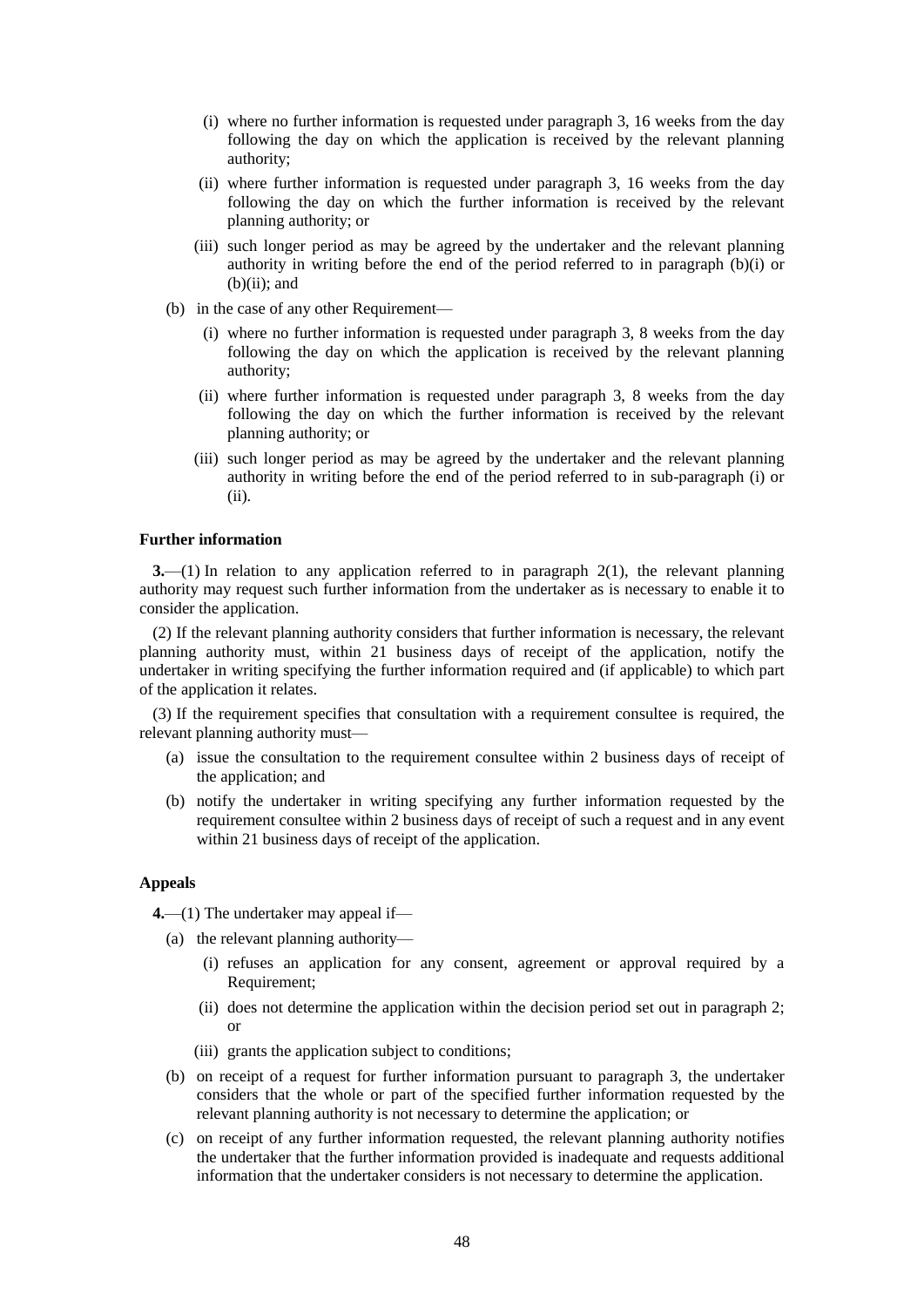- (2) The appeal process is as follows—
	- (a) any appeal by the undertaker must be made within 42 days of the date of the notice of the decision or determination or, where no determination has been made, end of the decision period set out in paragraph 2;
	- (b) the undertaker must-
		- (i) submit a copy of the application submitted to the relevant planning authority and any supporting documentation that the undertaker wishes to provide (together, the "appeal documentation") to the Secretary of State; and
		- (ii) provide on the same day copies of the appeal documentation to the relevant planning authority and any requirement consultee;
	- (c) as soon as is practicable after receiving the appeal documentation, the Secretary of State must—
		- (i) appoint a person to determine the appeal (the "appointed person"), who must be a qualified town planner with at least 10 years' experience (and may but need not be a person appointed under paragraph 1 of Schedule 6 to the 1990 Act(**a**)); and
		- (ii) notify the appeal parties of the identity of the appointed person and the address to which all correspondence for the appointed person's attention must be sent;
	- (d) the relevant planning authority and any requirement consultee—
		- (i) may submit written representations in respect of the appeal to the appointed person within 20 business beginning with the day following the day on which the appeal parties are notified of the appointment of the appointed person; and
		- (ii) must ensure that copies of any written representations are sent to each other and to the undertaker on the day on which they are submitted to the appointed person;
	- (e) the appeal parties may make any counter-submissions to the appointed person within 20 business days of receipt of written representations made under paragraph (d); and
	- (f) the appointed person must make a decision and notify it to the appeal parties, with reasons, as soon as reasonably practicable.

(3) The appointment of a person under sub-paragraph  $(2)(c)(i)$  may be made by a person appointed by the Secretary of State for this purpose instead of by the Secretary of State.

(4) If the appointed person considers that further information is necessary to consider the appeal, the appointed person must as soon as is practicable notify the appeal parties in writing specifying the further information required.

(5) The undertaker must provide the further information specified under sub-paragraph (4) to the appointed person, the relevant planning authority and any requirement consultee by the date specified by the appointed person (the "specified date").

(6) On or before the specified date, the appointed person must notify the appeal parties of the revised timetable for the appeal, which must require submission of written representations to the appointed person within 10 business days of the specified date but must otherwise be in accordance with the process and time limits set out in sub-paragraph (2)(d) to (f).

(7) On an appeal under this paragraph, the appointed person may—

(a) allow or dismiss the appeal, or

 $\overline{a}$ 

(b) reverse or vary any part of the decision of the relevant planning authority (whether the appeal relates to that part of it or not),

and may deal with the application as if it had been made to the appointed person in the first instance.

(8) The appointed person must decide an appeal taking into account only such written representations as have been submitted within the relevant time limits.

<sup>(</sup>**a**) Paragraph 1 was amended by paragraph 44 of Schedule 22 to the Environment Act 1995, section 198 of the Planning Act 2008 and paragraph 9 of Schedule 2 to the Growth and Infrastructure Act 2013.